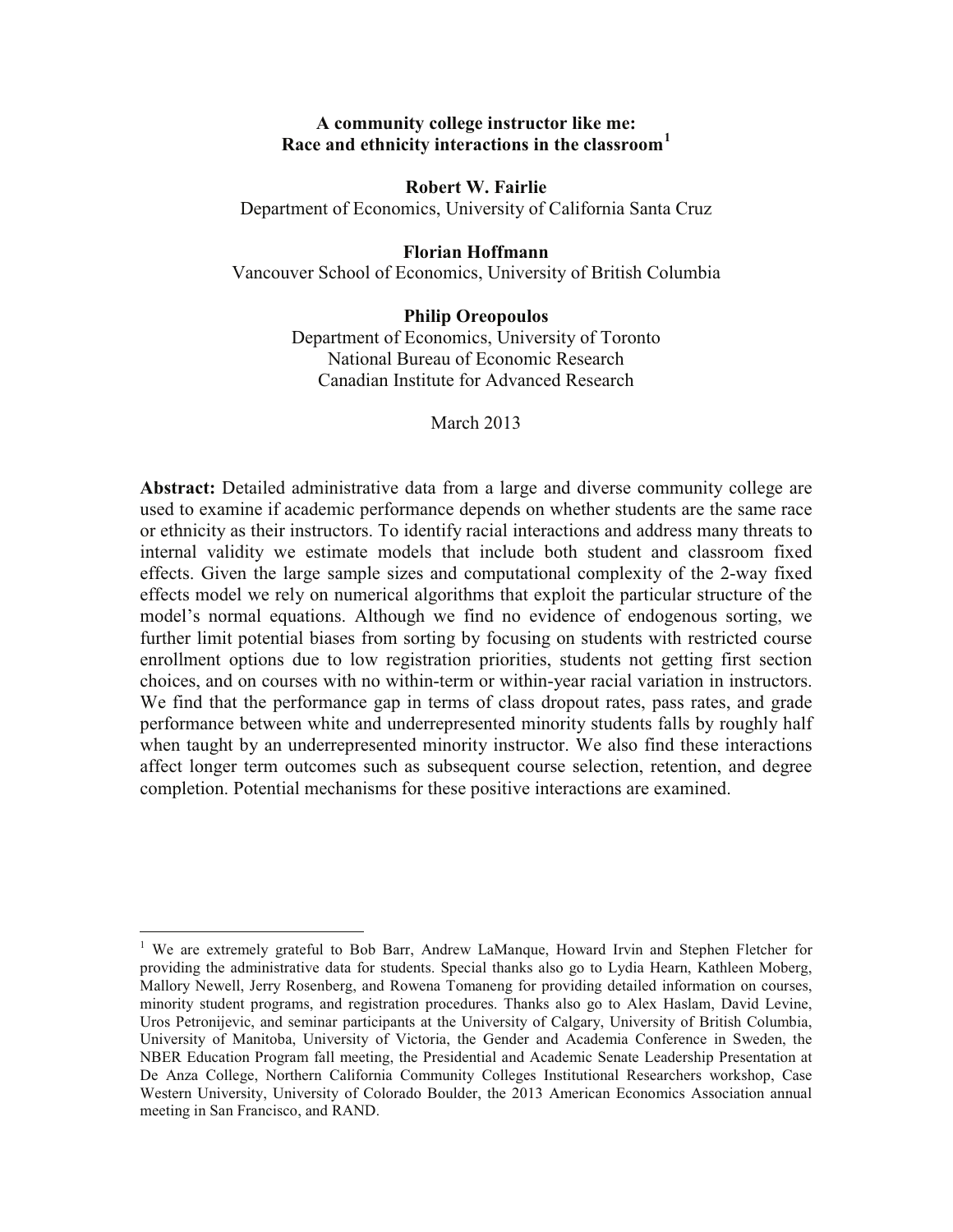# **1. Introduction**

The achievement gap between historically underrepresented minority students and non-minority students is one of the most persistent and vexing problems of the educational system in the United States.<sup>2</sup> African-American, Latino and Native-American students have substantially lower test scores, grades, high school completion rates, college attendance rates, and college graduation rates than non-minority students.<sup>3</sup> Recent research by Fryer and Levitt (2006) and Fryer (2011) documents that, for African-Americans, achievement gaps start to appear in elementary school and persist throughout primary and secondary education. The empirical evidence presented by Arcidiacono et al. (2011) suggests that similar gaps exist at highly selective post-secondary institutions. Ultimately these gaps translate into substantially lower completion rates for African-Americans and Latinos compared to non-minorities. A major concern is that, in spite of substantial publicity and some affirmative action, the gap has not shrunk over the last two decades, which contrasts sharply with trends in other educational disparities such as the gender gap.<sup>4</sup> Such persistent disparities in educational attainment may have major implications for income and wealth inequality across racial and ethnic groups.<sup>5</sup> It is therefore imperative to study the sources of the minority achievement gap and to evaluate the effectiveness of potential policy interventions.

A common, though hotly debated, policy prescription is to expand the representation of minority instructors at all levels of the educational system. Indeed, there

 $2$  In the following we use "underrepresented minority" and "minority" interchangeably. This group includes African-Americans, Hispanics, and Native Americans, which is the common definition used for "underrepresented minority" in California public higher education.

<sup>&</sup>lt;sup>3</sup> See U.S. Department of Education (2010).

 $4$  See e.g. Fryer and Levitt (2006).

<sup>&</sup>lt;sup>5</sup> Such arguments are made in e.g. Altonji and Blank (1999), Card (1999), and Jencks and Phillips (1998).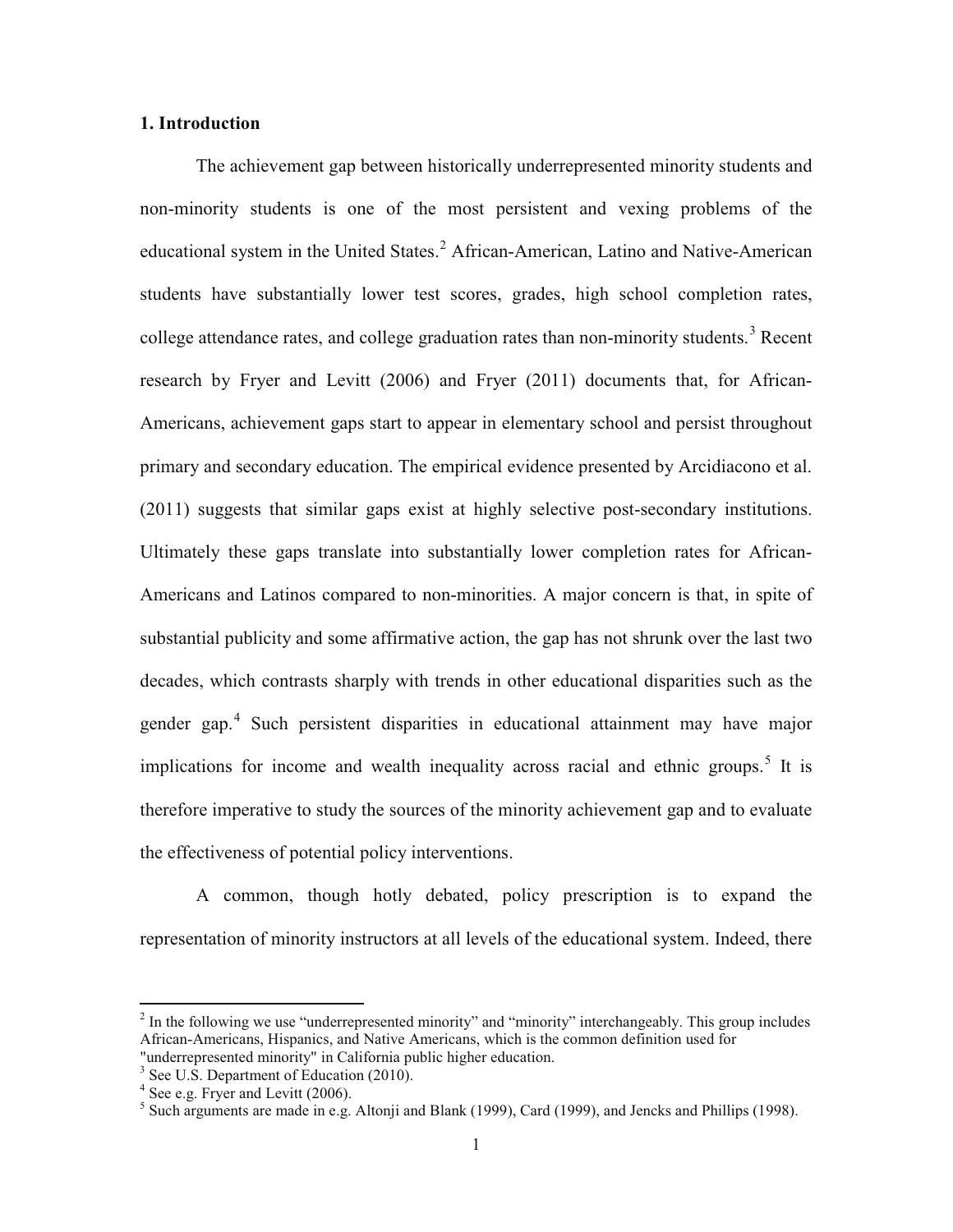is a general lack of minority teachers, especially at the post-secondary level: only 9.6 percent of all full-time instructional faculty at U.S. colleges are black, Latino or Native American, while these groups comprise one-third of the college-age population and an even higher percentage of children.<sup>6</sup> As argued by many social scientists, this imposes severe limits on the availability of role models, increases the likelihood of "stereotype threats" and discrimination against minority students, and restricts exposure to instructors with similar cultures and languages.

In this paper we offer the first systematic empirical study of minority interactions between students and instructors at the post-secondary education level. We test whether minority students experience significant achievement gains from being taught by a minority professor. These questions are examined using a novel and unique administrative dataset with detailed demographic information on instructors as well as students from a large and ethnically diverse community college. Our data contain comprehensive background information on instructors and students for each class, students' course-level academic outcomes, and long-term outcomes such as majors, retention, degree completion, and transfers to 4-year colleges. We are also able to match student-course-level data to administrative data on all registration attempts and waitlists by students at the college, allowing us to examine whether students get their first choice among sections.

In addition to providing general evidence on the importance of social interactions by race and ethnicity, our study is also the first to focus on the community college system. The lack of previous research using data from community colleges is somewhat surprising given that they enroll nearly half of all students attending public universities.

<sup>&</sup>lt;sup>6</sup> See U.S. Department of Education (2010).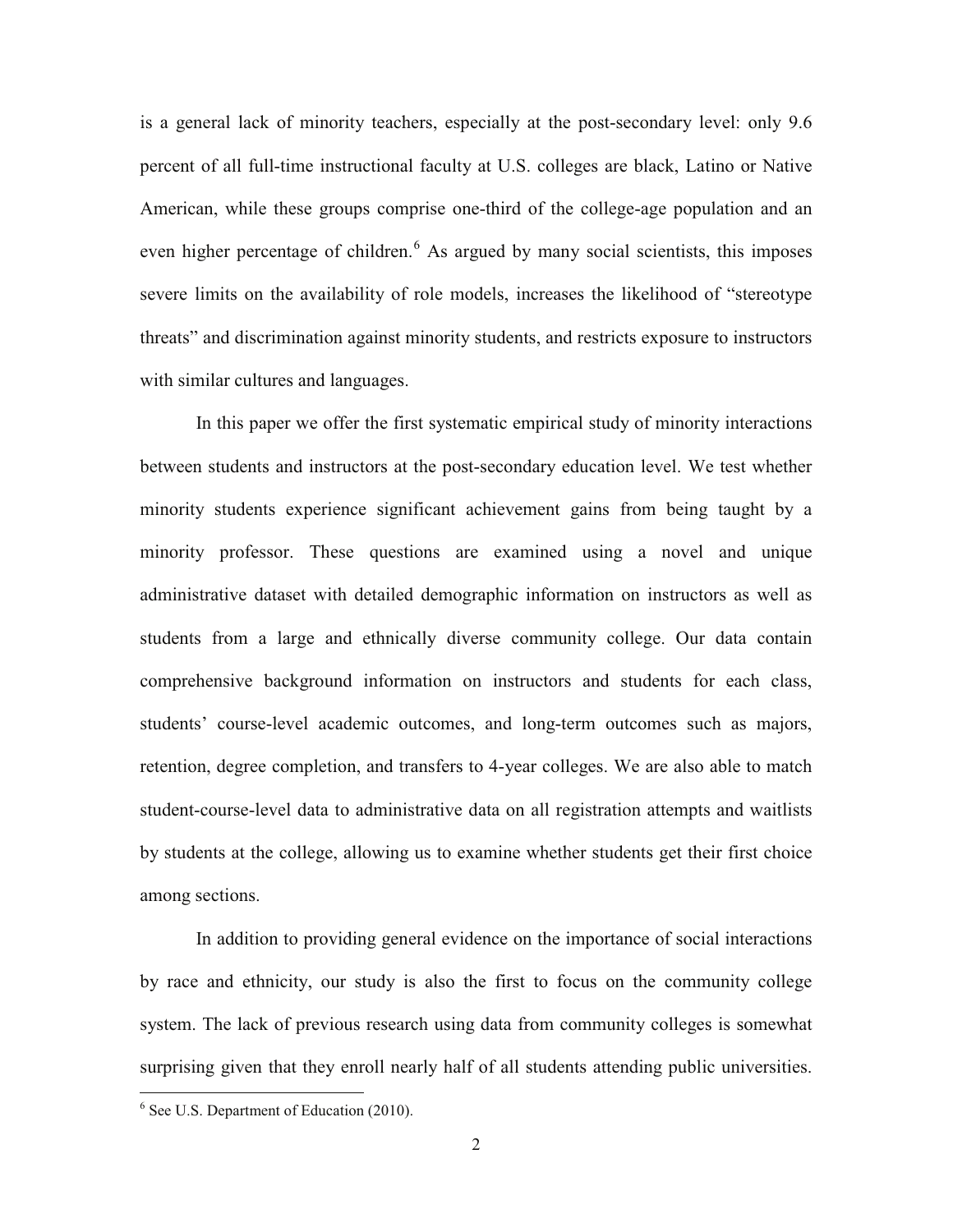Since community colleges, in addition to providing workforce training, serve as an important gateway to 4-year colleges, they can be seen as a crucial part of the postsecondary educational system in the United States. In fact, in some states, including California, nearly half of all students attending a 4-year college previously attended a community college.<sup>7</sup> With recent calls for major expansions in enrollments and provision of 4-year transfer courses, one can expect that community colleges will gain further importance.<sup>8</sup> Policy interventions targeting community colleges are therefore likely to have major effects on the educational system as a whole.

It is well known that random assignment of students to classes does not occur at community colleges or 4-year universities outside of the military post-secondary educational system.<sup>9</sup> We therefore employ several empirical strategies to rule out the possibility that the estimates are driven by omitted variable biases, to explore the external validity of our results, and to investigate the channels through which our estimated reduced-form effects operate. Our basic empirical approach is built on a regression model in which the parameter of interest is the differential effect between minority and nonminority students of being assigned to a minority-instructor in the same class. This answers the question of whether minority students experience gains relative to nonminority students from being taught by minority instructors. The focus on estimation of these interaction effects from panel data such as ours permits tremendous flexibility in the types of specifications one can estimate. In particular, the explanatory variable of

<sup>&</sup>lt;sup>7</sup> See U.S. Department of Education (2010); CCCCO (2009); Sengupta and Jepsen (2006).

<sup>&</sup>lt;sup>8</sup> For example, President Obama has proposed an unprecedented funding increase for community colleges that aims to boost graduates by 5 million students by 2020. In California, transfers from community colleges to the California State University (CSU) system are projected to increase by 25 percent over the next decade (California Postsecondary Education Commission 2010).

<sup>9</sup> Random assignment takes place at the U.S. Air Force Academy that provides undergraduate education for officers in the U.S. Air Force (Carrell, Page, and West 2010).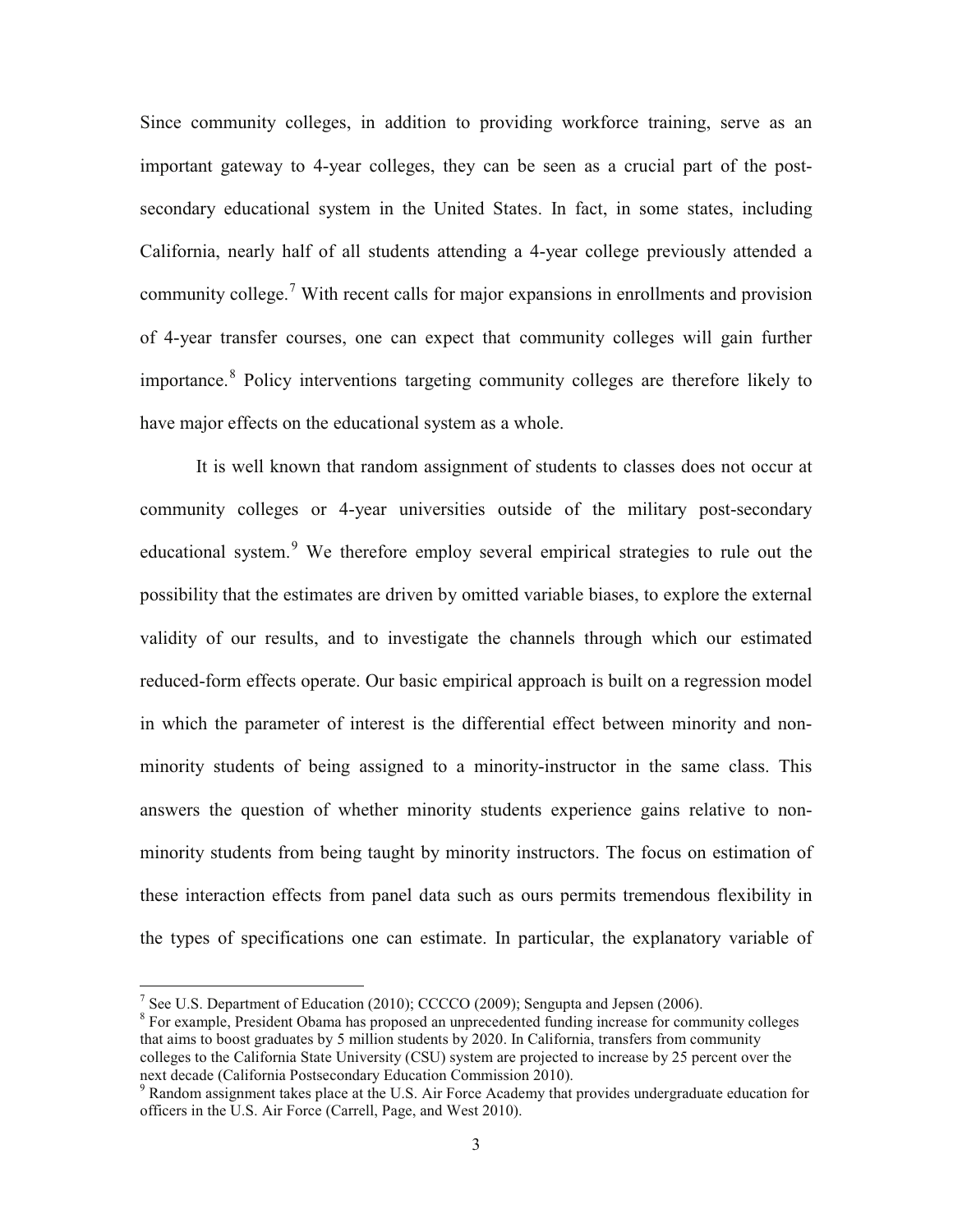interest varies both within student and within classroom, allowing us to estimate models that simultaneously include student and classroom fixed effects. This eliminates biases coming from student specific differences common across courses and classroom specific differences common across classmates.<sup>10</sup> Including classroom fixed effects leads to standardizing grade outcomes, since we are only using within-classroom differences among students who complete the same assignments, take the same exams, and are subject to the same grading policies. Furthermore, our two-way fixed effects specification with individual and class fixed effects controls for the possibility that minority and nonminority students enroll in courses or subjects with more lenient grading policies. Given the sample size – we observe over  $30,000$  students in nearly  $21,000$  classes – estimation of this model by conventional algorithms is computationally infeasible. To address this problem, we conduct the first application of an algorithm that has been applied to the estimation of firm and worker fixed effects with large administrative data to the estimation of student and teacher fixed effects. $^{11}$ 

While our empirical model addresses many of the potential threats to internal validity, we cannot directly control for differential sorting across minority student groups that may arise if, for example, highly motivated minority students systematically sort into minority-taught classes while highly motivated non-minority students do not. However, with an appropriate set of observable variables that is highly correlated with unobserved student abilities, such as a student's past academic performance, this hypothesis of differential sorting is testable. Implementation of such a test using a rich set of

 $10$  Here and subsequently we use the term "class" or "classroom" to refer to a particular offering or section of a course with a specific instructor during some term, such as "Principle of Microeconomics: ECON-100". Hence, a "class" or "classroom" is uniquely defined by course title, section, and term.

<sup>&</sup>lt;sup>11</sup> See for example Abowd, Kramarz, and Margolis (1999) and Abowd, Creecy, and Kramarz (2002).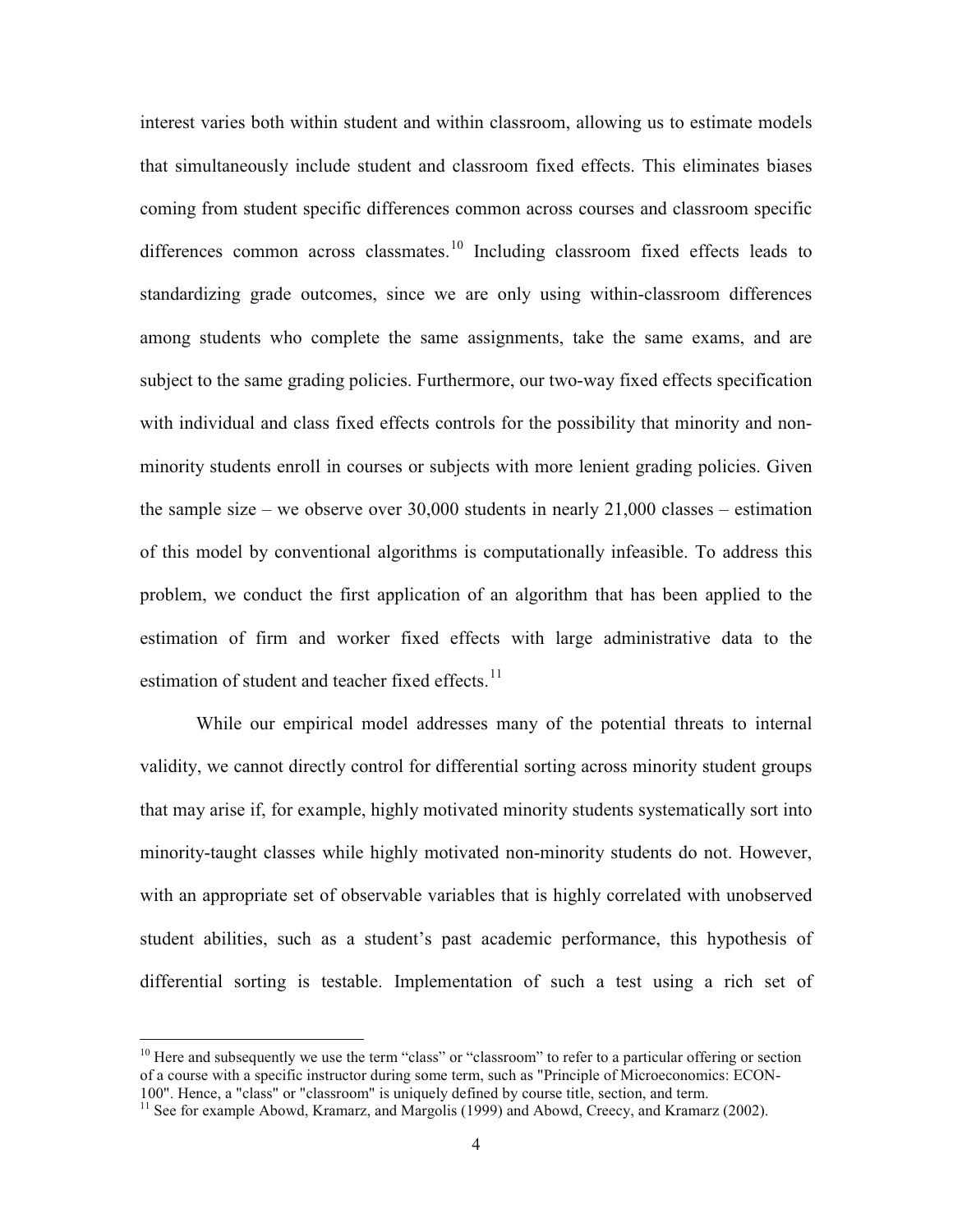observables does not uncover any evidence of differential sorting. Nevertheless, we exploit the institutional features at our community college to generate samples of students in which the incidence of endogenous sorting of students to instructors is minimized. We take advantage of the registration priority system at the community college and focus on students with limited class enrollment choices. Given the intense competition for classes created by negligible tuition, absence of admissions requirements, and desirable location of the college, students with the lowest registration priority status have severely restricted class enrollment choices. Registration attempt data confirm the limited choices of these students (only 55 percent get their first section choice) and allow us to further refine the sample. We also estimate our model from a sample of courses in which students have no choice over instructor's race within a term or even academic year, thus ruling out the possibility of sorting within that term or year by construction.

We find that the minority achievement gap is smaller in classes taken with minority instructors for several course outcome measures. Minority students obtain better grades, are less likely to drop a course, are more likely to pass a course, and are more likely to have a grade of at least a B. These gaps are reduced by roughly half with a minority instructor and translate into longer-run impacts on taking additional courses in subjects, major choice, retention, and degrees. Effects on dropping a course in the first few weeks, long-term outcomes, and performance in more objectively graded courses such as those relying heavily on multiple-choice exams and math courses, suggest that students are reacting to the race and ethnicity of the instructor rather than the other way around. We find evidence of both positive role model effects, with minority students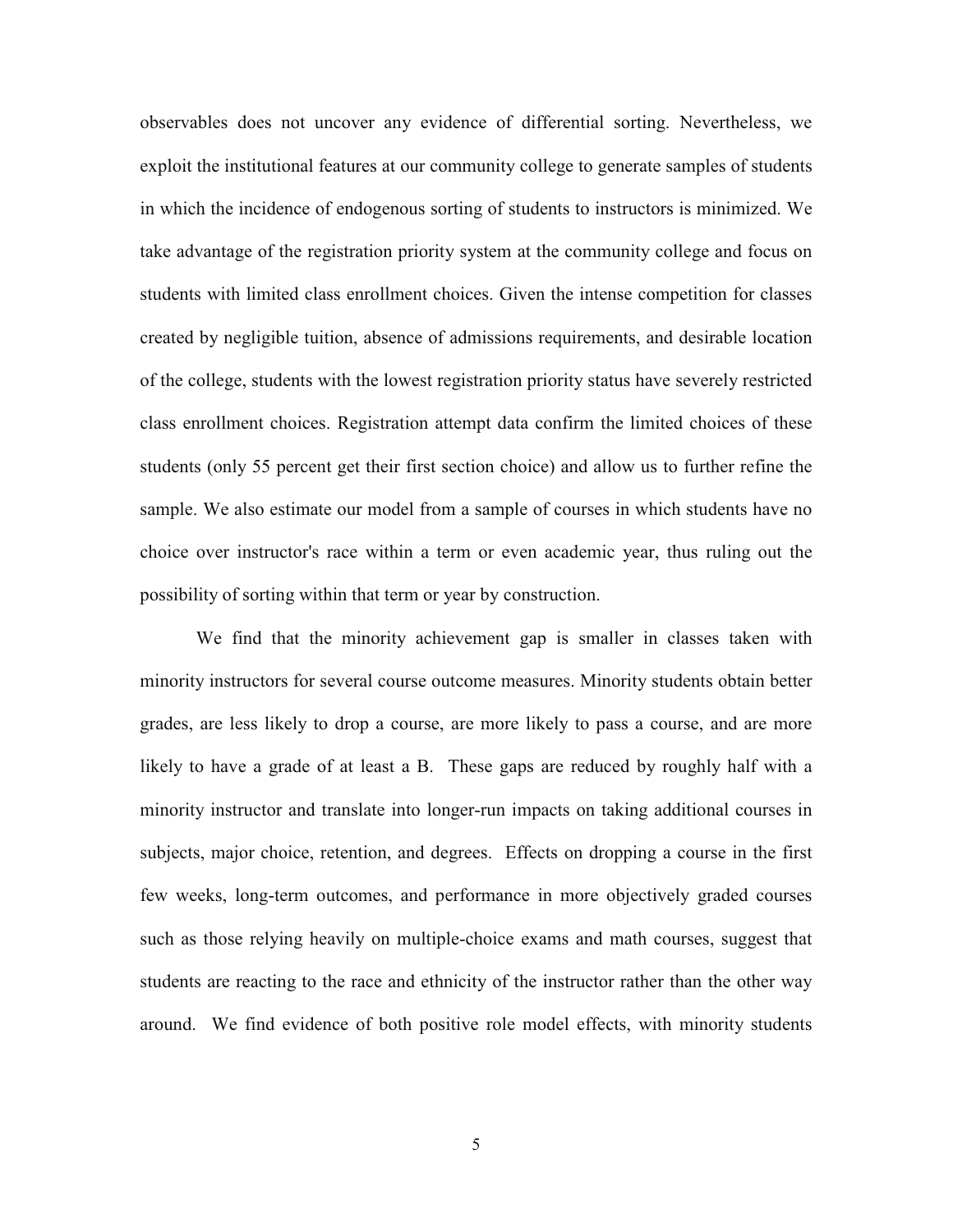performing better with minority instructors, and negative influences, with non-minority students doing worse with minority instructors.

Our paper is related to a number of studies, most notably Dee (2004, 2005, 2007) and Ehrenberg, Goldhaber and Brewer (1995), that use data from the elementary and  $8<sup>th</sup>$ grade educational levels to estimate race and ethnicity interactions between students and teachers. They find some evidence of positive student-teacher interactions by race and gender. Our paper is also related to a small, but growing literature that focuses on gender interactions between students and instructors at the post-secondary level. Similar to our work, these studies rely increasingly on high-quality administrative student panel data that can be matched to instructor-level data. They tend to conclude that female students perform relatively better when matched to female instructors (e.g. Bettinger and Long 2005; Hoffmann and Oreopoulos 2009).<sup>12</sup> A recent study by Carrell, Page, and West (2010), which takes advantage of the random assignment of students to classrooms at the U.S. Air Force Academy, also finds that female students perform better in math and science courses with female instructors. None of these previous studies, however, examine the impact of an instructor's minority status, race or ethnicity on student outcomes at the post-secondary education level, due to not being able to obtain race information on instructors and the lack of underrepresented minority faculty at more selective colleges.<sup>13</sup> This might be an important omission in the literature, as the effects of minority faculty on minority students may be larger due to the sizeable racial

 $12$  A larger literature studies gender interactions at the primary or secondary school level. The findings are generally mixed (see for example, Nixon and Robinson 1999, Ehrenberg, Goldhaber, and Brewer 1995, Dee 2007, Holmlund and Sund 2005, Carrington and Tymms 2005, 2007, Lahelma 2000, and Lavy and Schlosser 2007).

<sup>&</sup>lt;sup>13</sup> For example, the U.S. Air Force Academy has roughly 35 disadvantaged minority instructors making it difficult to study racial and ethnic interactions.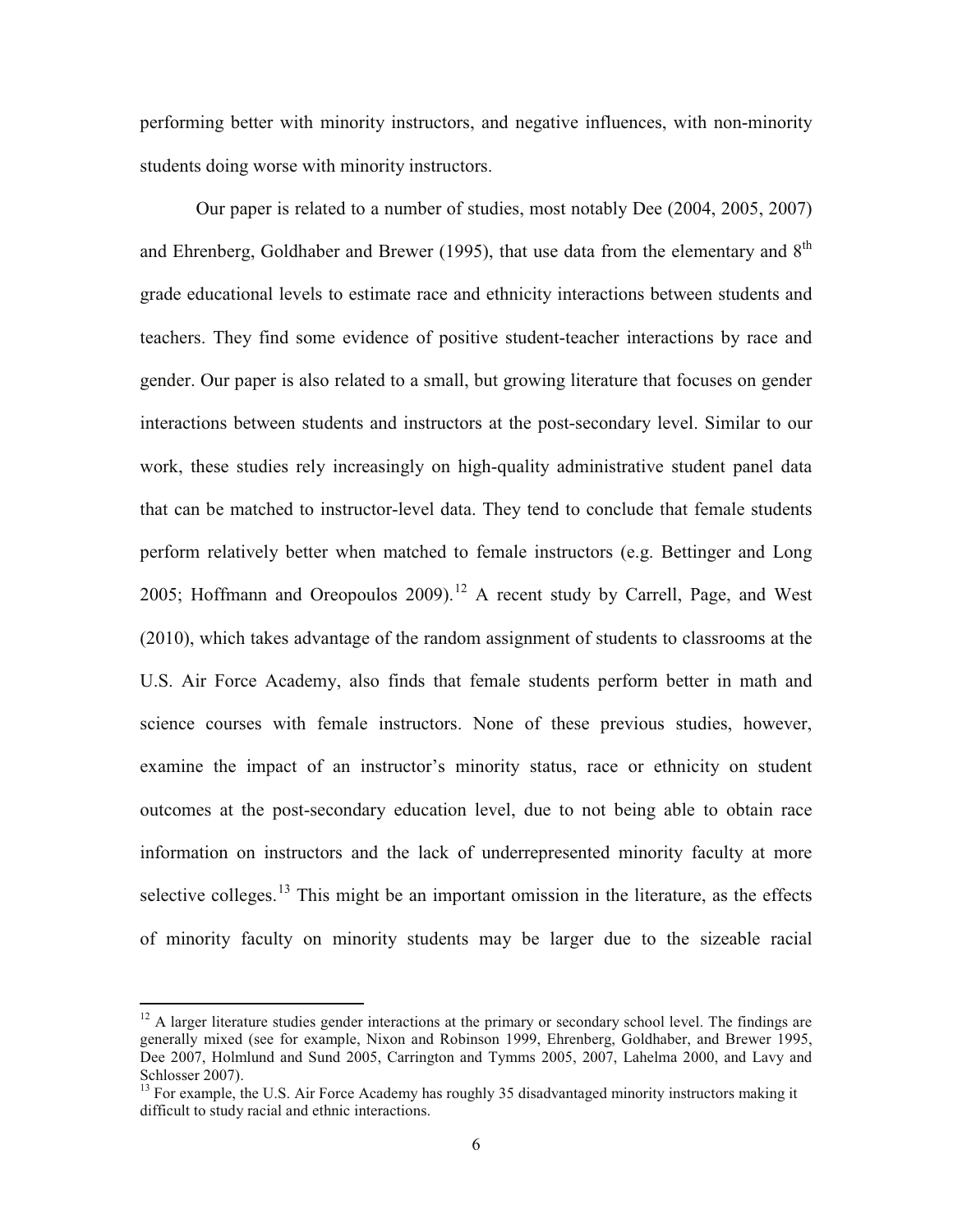achievement gap and similarities in culture, language and economic backgrounds. In addition, measures of racial inequality in education, income and other outcomes have not decreased over the last two decades, in sharp contrast to corresponding measures of gender inequality. Our data also allow us to explore interaction effects on a more comprehensive set of course-level and long-term outcomes compared to previous studies.

The rest of the paper proceeds as follows: Section 2 starts by providing some institutional background, and then describes and summarizes the data. The next section introduces our econometric framework. Section 4 presents evidence on student sorting and the main results on racial interactions in educational outcomes. The final section concludes.

#### **2. Data**

#### *2.1 Institutional Background*

Our analysis is based on administrative data from De Anza College, a large community college that is located in the San Francisco Bay Area. It is part of the California Community College system, which is the largest higher educational system in the United States with 110 colleges and 2.9 million students per year. De Anza College has an average total enrolment of 22,000 students per year. It has a larger share of minority students than the nationally representative community college, reflecting the diversity of Northern California. The College is on the quarter system, and the majority of classes are restricted to 50 or fewer students. The tuition at De Anza College is \$17 per unit (roughly \$850 per year in tuition and fees) with a large percentage of students receiving fee waivers because of financial need. Similar to all community colleges in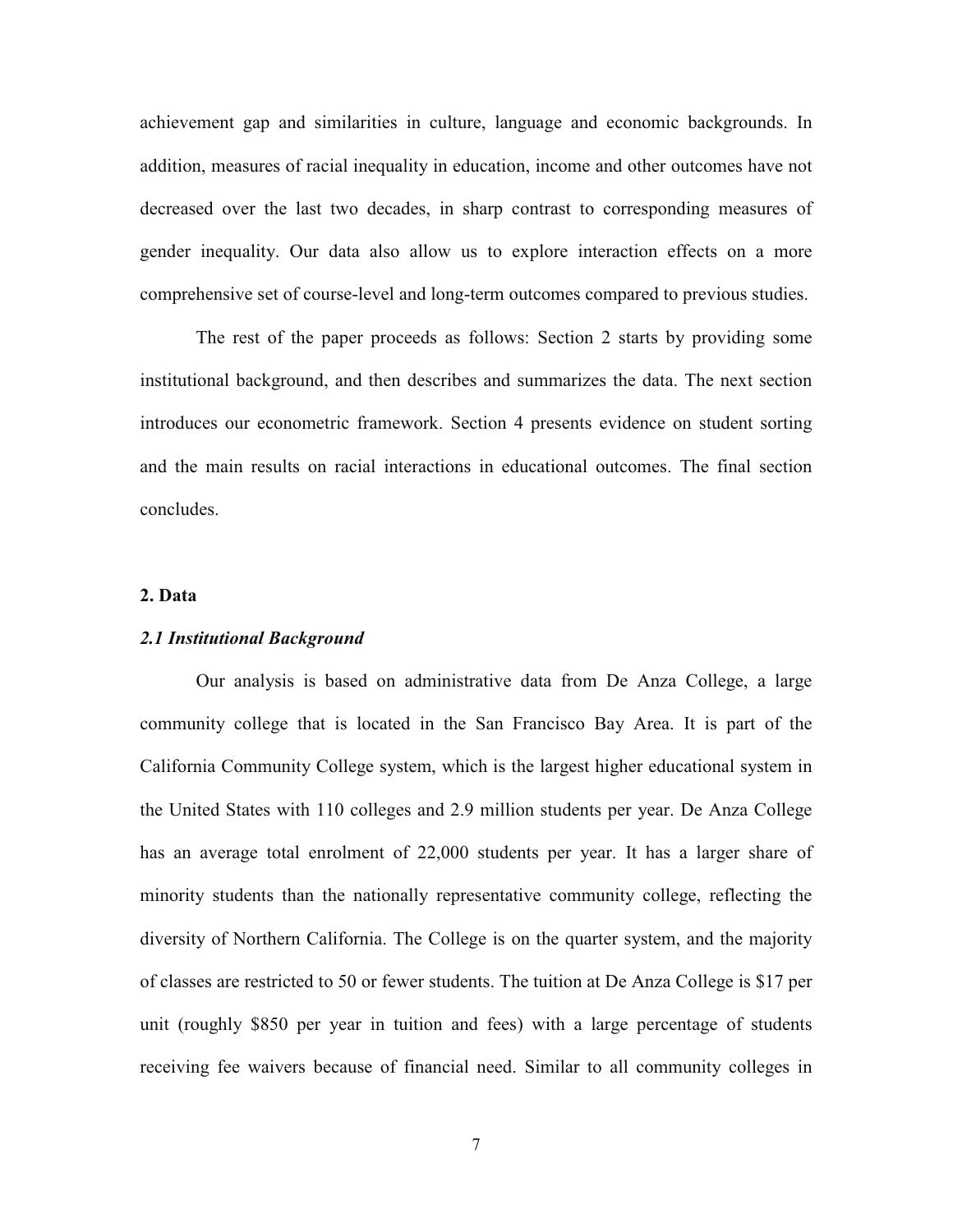California it has open enrolment – anyone with a high school diploma or equivalent is automatically admitted.

### *2.2 Registration Priority System*

Open enrolment, very low tuition costs, mandated small class sizes, and its location in the San Francisco Bay Area create intense competition for courses at De Anza College. Because of the general excess demand for courses, the College has established a strictly enforced registration priority system which determines the day on which students are allowed to register over an eight-day period. Registration priority is determined by whether the student is new, returning or continuing, the number of cumulative units earned at De Anza College, and enrolment in special programs.<sup>14</sup> It does not depend on past academic performance. Incoming students and students who have taken a break away from the college have the lowest priority status. Priority status improves for continuing students by cumulative unit blocks.

A student's registration priority has a large impact on his or her choice of classes.<sup>15</sup> Conversations with college administrators revealed that students with a low ranking on course-priority lists have severely limited choices in instructors. As a consequence, for a particular course that has multiple class offerings these students should be expected to have little control over the instructor with whom they are matched. We confirm this anecdotal evidence by analyzing detailed registration attempt and waitlist data from the college. We find that among students with a low registration priority,

<sup>&</sup>lt;sup>14</sup> We remove students enrolled in special and often minority-student focused programs, such as SLAM, STARS, and SSRC. These students receive special registration priority status even if they are new or returning students.

<sup>&</sup>lt;sup>15</sup> In personal conversations with college administrators we have learned that students often register for classes as soon as they are allowed to through the system because of the intense competition for courses.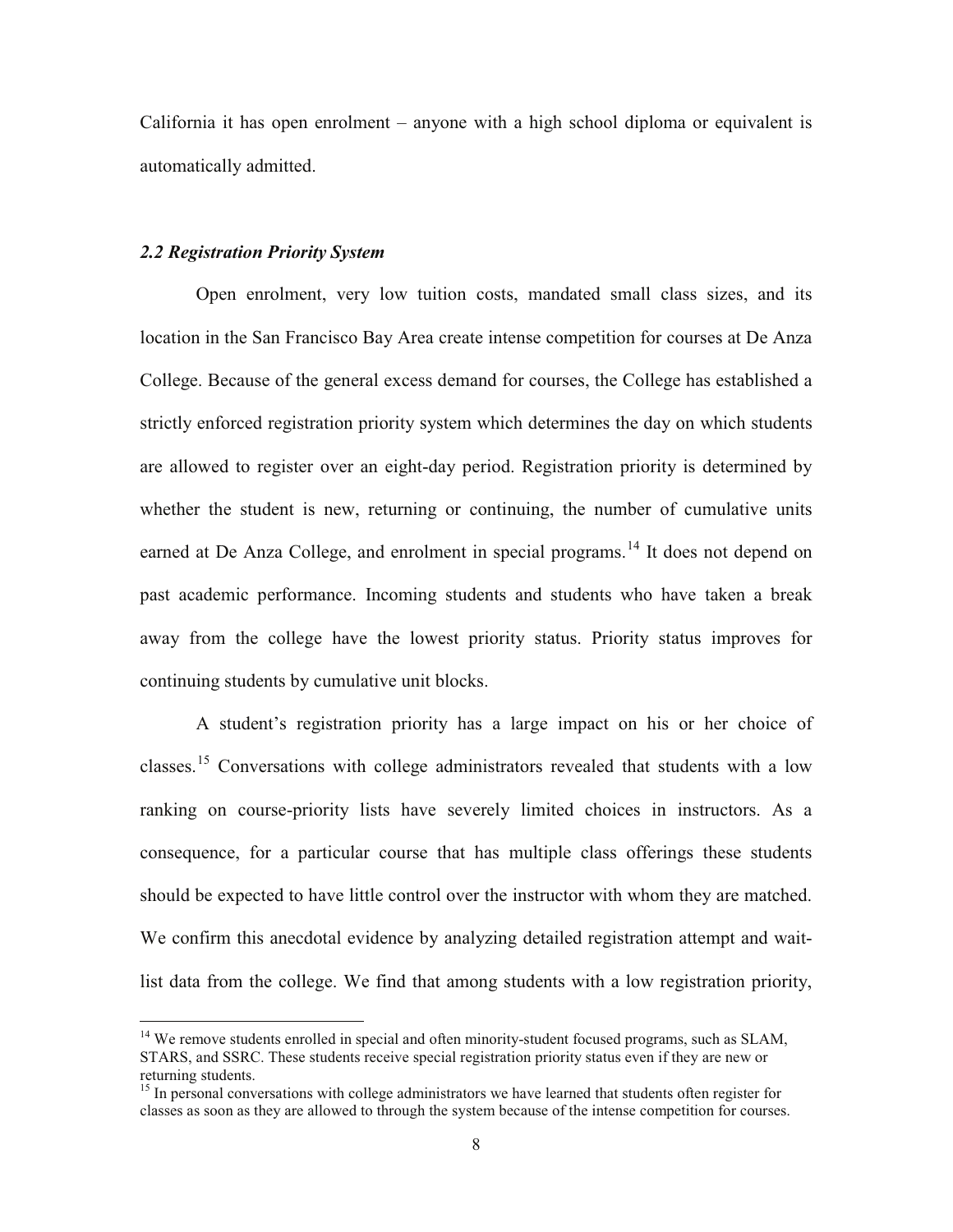only 54.9 percent of the course sections in which students first attempt to register result in an actual enrolment, compared with approximately 74.5 percent for students with a higher registration priority We also find higher probabilities of being placed on wait lists for first registration attempts among low-registration priority students compared to students with higher registration priorities (7.2 percent compared with 3.4 percent).

### *2.3 Data Set*

Matching several administrative datasets from the college, National Student Clearinghouse data, and data from other sources, we are able to examine an extensive set of course and long-term outcomes as well as detailed demographic characteristics for every student registered at the community college from fall quarter of 2002 to spring quarter of 2007. The data on course outcomes record grades, course credits, and course dropout behaviour for every class offered by De Anza College over the five-year period. We are able to match them to detailed data on demographic characteristics of instructors, such as race, ethnicity, age, and gender for every class. To our knowledge, this is the first dataset that contains detailed information about instructors' race together with student class outcomes on the post-secondary education level. A student's registration priority together with any of her registration attempts is recorded at the beginning of each quarter.<sup>16</sup> Hence, the course-level dataset allows us to match students to classes that students enrolled in before their first day of the term, regardless of whether they completed the class or not.

 $16$  The registration attempt data record the exact date and time the registration attempt was made together with the outcome, such as whether the attempt was successful or ended on a waitlist.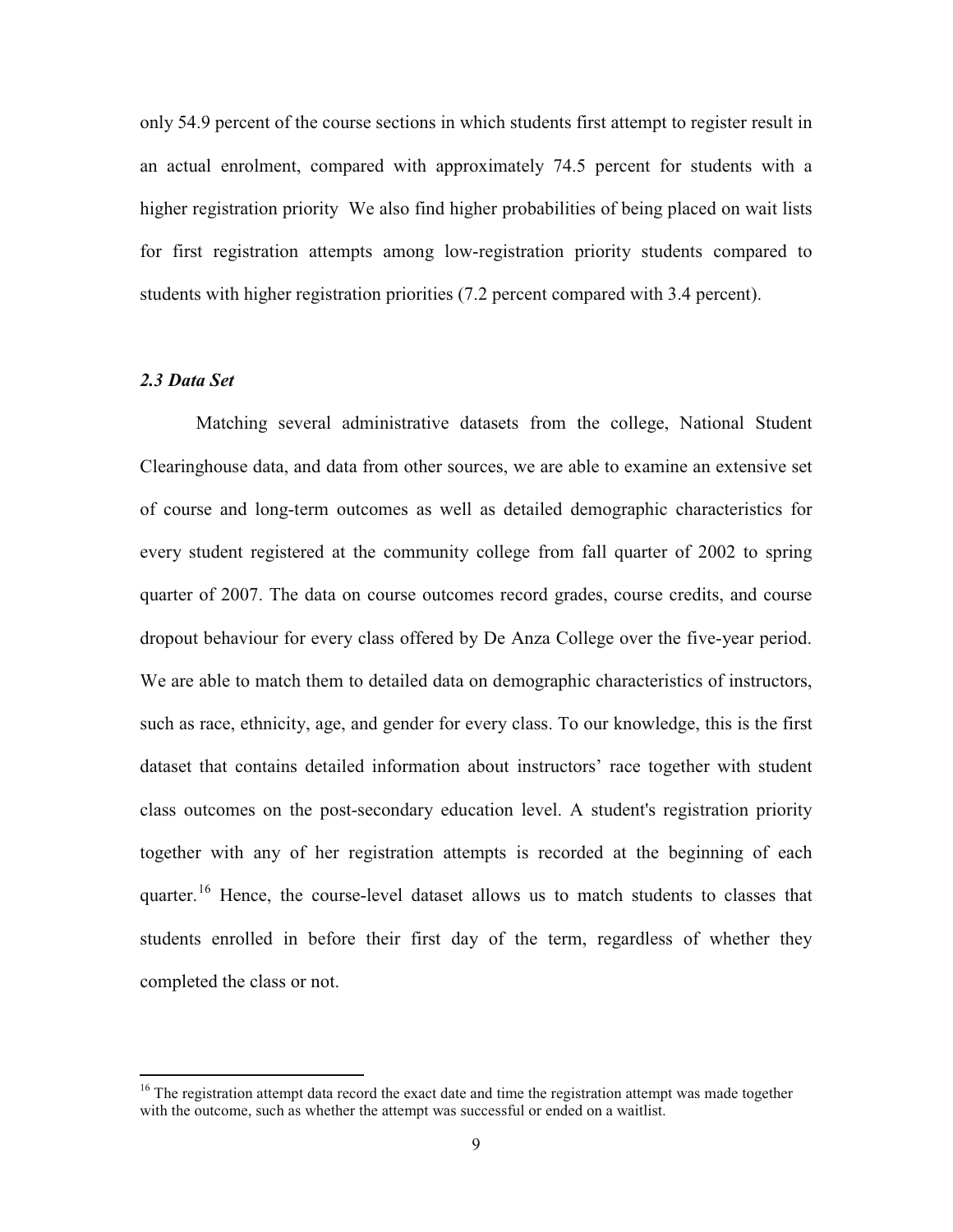Administrative data from the college provide information on majors together with all associate and vocational degrees received through summer 2010 for each student enrolled over the five-year period. We obtain data on an additional long-term outcome – transfers to 4-year colleges – by linking National Student Clearinghouse data through summer 2012 to all of the students enrolled during the five-year period.

### *2.4 Sample Restrictions and Summary Statistics*

We first exclude recreational courses, such as cooking, sports and photography, orientation courses, and summer courses from our analysis. In the main sample we also exclude courses that have an average enrolment per session of less than 15 students and small academic departments to minimize computation without losing identification power. To remove concerns about local community residents taking classes for recreational purposes and to focus on the general college-age population, we exclude students who are over 35 years old in the main sample. Only 2.4 percent of all studentclass observations are for small courses, 1.2 percent of observations are for courses from a small academic department, and 9.2 percent of observations are for older students. The resulting sample consists of 446,239 student-class observations.

Of the main sample, 29 percent of observations are from students with low registration priority status and 10 percent of student/class observations are from entering students (Panel A, Table 1). Another method of restricting choice among students is to include course-term or course-year combinations for which different sections are taught by different instructors, all of which share a particular minority status. Sixty-one percent of student/class observations have no variation in underrepresented minority status within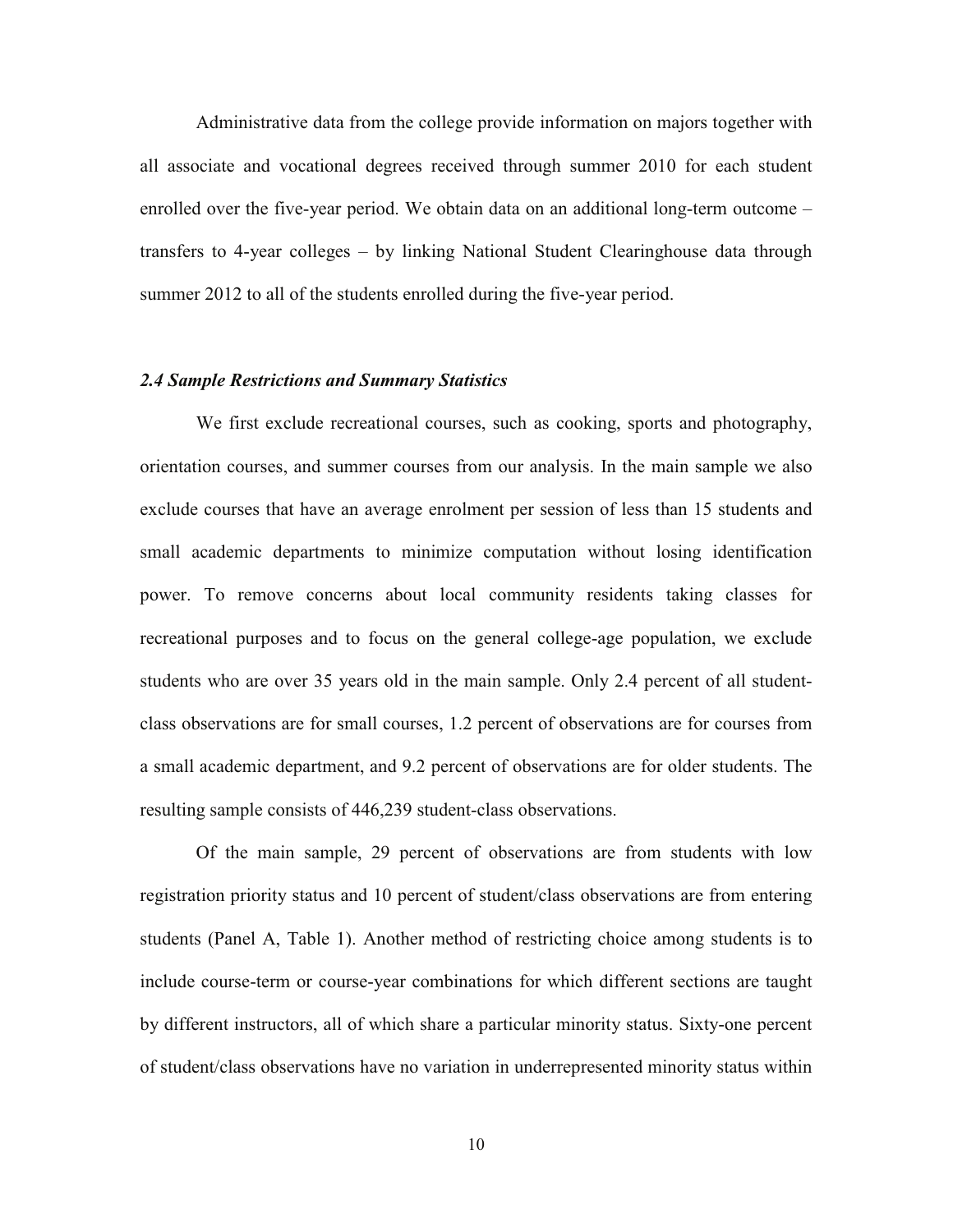quarters and 52 percent of student/class observations have no variation in underrepresented minority status within academic-years. In terms of types of courses in the main sample, we find that only 3 percent of student/class observations are in language courses and 6 percent are in video-delivered classes. We also find that 26 percent of observations are vocational courses, and 70 percent are courses that are transferable to University of California (UC) or California State University (CSU) campuses, reflecting the reputation of De Anza College of being a more academically oriented community college. We conduct sensitivity analyses with all of these types of courses below.

There are important differences in student outcomes across groups. White and Asian students have the highest average outcomes (Panel B, Table 1). Hispanics, African-American, and Native American, Pacific Islander and other non-white students are more likely to drop classes, are less likely to pass classes, receive lower average grades, and are less likely to receive a good grade (B or higher).<sup>17</sup> For most outcomes, these differences are large and statistically significant, documenting that the largest differences in academic outcomes take place along the underrepresented minority-non-underrepresented minority margin rather than along less aggregated measures of differences in race and ethnicity. Aggregating up these statistics for the underrepresented minority group yields a dropout rate of 26 percent. The average GPA is 2.9 (where 4.0 is equivalent to an A), and 66 percent of classes taken by students for letter grades receive a grade of B or higher. Of all underrepresented minority students who finish classes, the total pass rate is 88 percent. There also exist racial and ethnic differences in long-term outcomes. African-American,

 $17$  Students have to drop a class by the end of the second week of the quarter to avoid paying for the class and by the end of the third week to avoid getting a record of a grade. A GPA equivalent to a letter grade of a B is commonly used as a minimum threshold for qualification for admission to the University of California.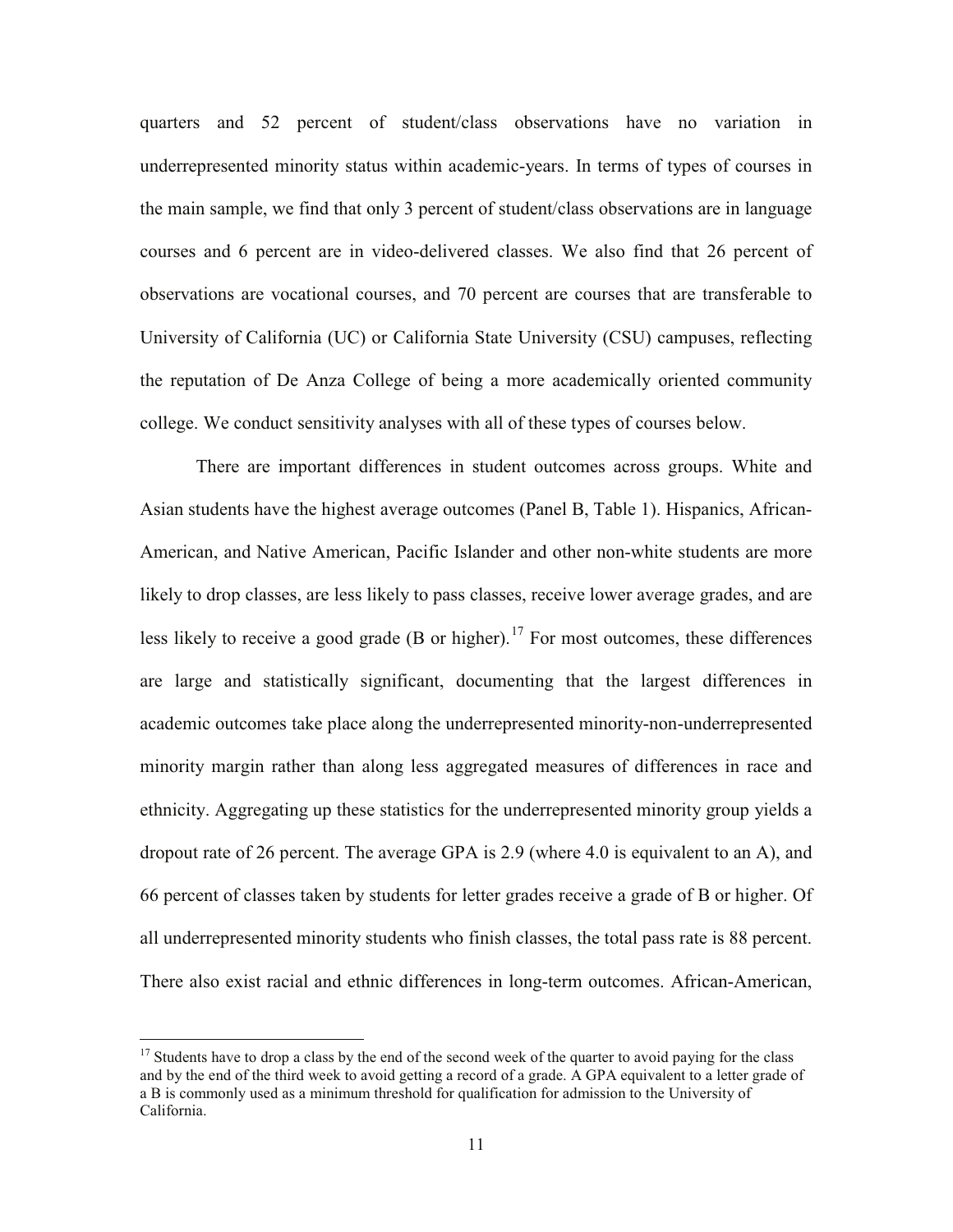Latino and other underrepresented students have substantially lower retention rates, are less likely to obtain a degree from the community college, and are less likely to transfer to a 4-year college.

Panel C of Table 1 displays the racial composition of the student body and instructors. White students comprise 28 percent of all students and Asians comprise 51 percent of students. Hispanic students represent the largest underrepresented minority group with 14 percent of all students. African-American students comprise 4 percent of students and Native American, Pacific Islanders, and other non-white students comprise 3 percent of students. Underrepresented minorities comprise 21 percent of the total student body. The racial distribution of instructors at the college differs substantially from the student distribution. Nearly 70 percent of instructors are white. In contrast, only 14 percent of instructors are Asian and 6 percent of instructors are Hispanic. Interestingly, the percentage of African-American instructors and Native American, Pacific Islander and other non-white instructors are slightly higher than their representation in the student body. The lack of minority instructors at De Anza College does not differ from the national pattern for all colleges. Roughly 10 percent of all college instructors are from underrepresented minority groups (U.S. Department of Education 2010). At De Anza College, 16 percent of instructors are from underrepresented minority groups.

#### **3. Statistical Methodology**

#### *3.1 Basic Econometric Model*

We now turn to the description of the econometric models for the student outcome variables,  $y_{\text{inter}}$ , such as course dropout behaviour and grade. We index students by *i*,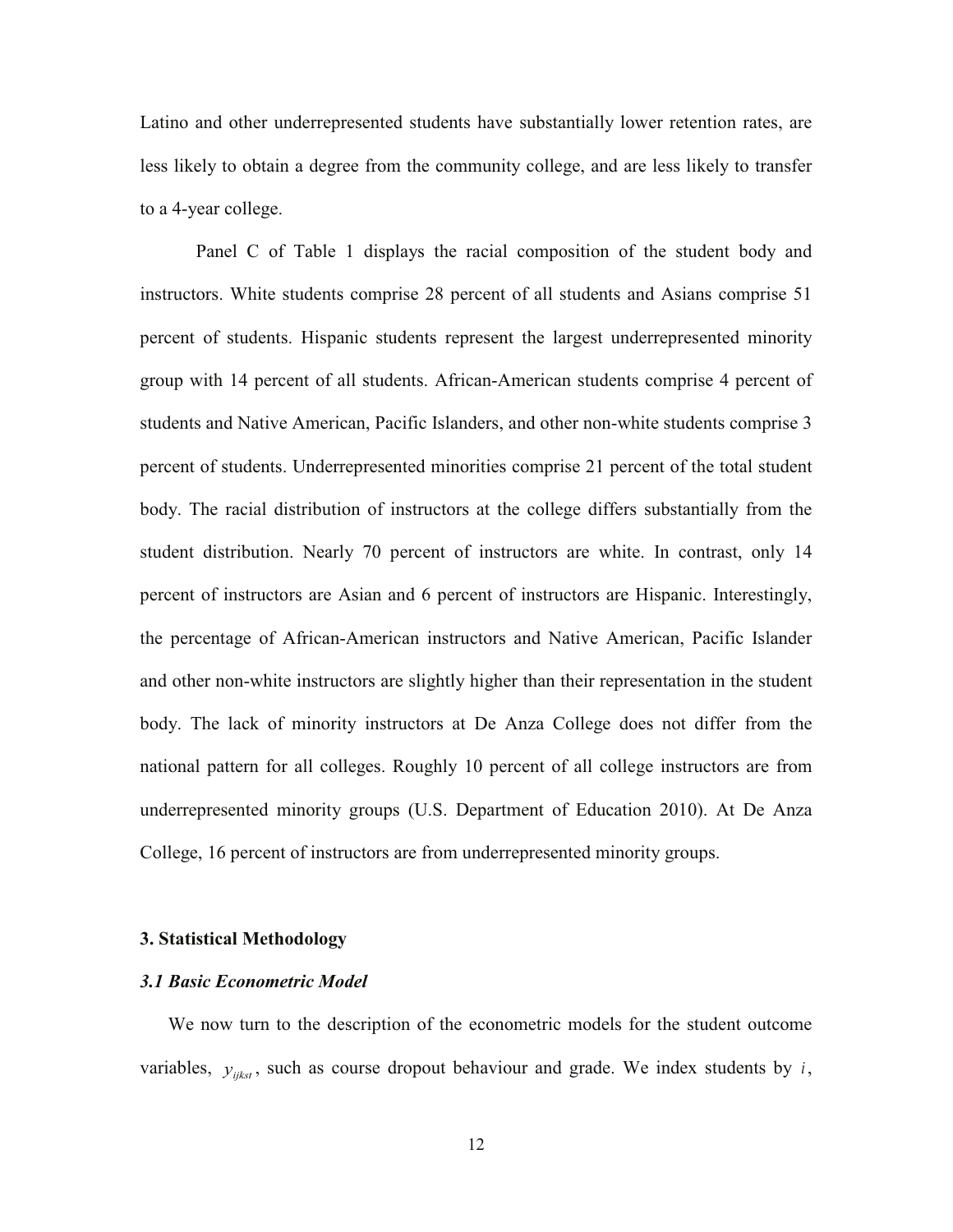instructors by *j*, courses by *k*, sections by *s*, and term (i.e. quarter) by *t*. Let  $min\_stud_i$ and  $min\_inst_j$  be indicator variables that are equal to one if student *i* and instructor *j* belong to an underrepresented minority group, respectively, and let  $X_{ijkst}$  and  $u_{ijkst}$  be vectors of observable and unobservable variables affecting outcomes. To test whether minority students gain from being taught by a minority instructor, a natural starting point is to consider the regression:

(1) 
$$
y_{ijkst} = \alpha_0 + \alpha_1 * min\_inst_j + X'_{ijkst} \beta + u_{ijkst}.
$$

for a sample of only minority students. If the average teaching abilities and grading standards of minority and non-minority instructors in the sample were the same,  $\alpha_1$ would capture the degree to which minority students benefit from assignment to a minority instructor. This assumption may be too strict, and it is therefore helpful to specify an empirical model that is estimated on the full sample. We thus estimate the student-instructor interaction effect,  $\alpha_3$ , from the regression:

(2) 
$$
y_{ijkst} = \alpha_0 + \alpha_1 * min\_inst_j + \alpha_2 * min\_stud_i
$$

$$
+ \alpha_3 * min\_inst_j * min\_stud_i + X'_{ijkst} \beta + u_{ijkst}.
$$

The parameter of interest is  $\alpha_3$  and determines the difference in the minority-instructor effect between minority and non-minority students. It thus measures the extent to which minority gaps in the outcome variables depend on whether the students are assigned to a minority or a non-minority instructor. The parameter,  $\alpha_3$ , is consistently estimated if  $cov(u_{ijkst}; interact_{ij}) = 0$ , where  $interact_{ij} = min\_inst_j * min\_stud_i$ . Correlations between the interaction term and the unobserved component, however, may be caused by several factors we discuss below. We therefore impose the following structure on the error  $u_{ijkst}$ :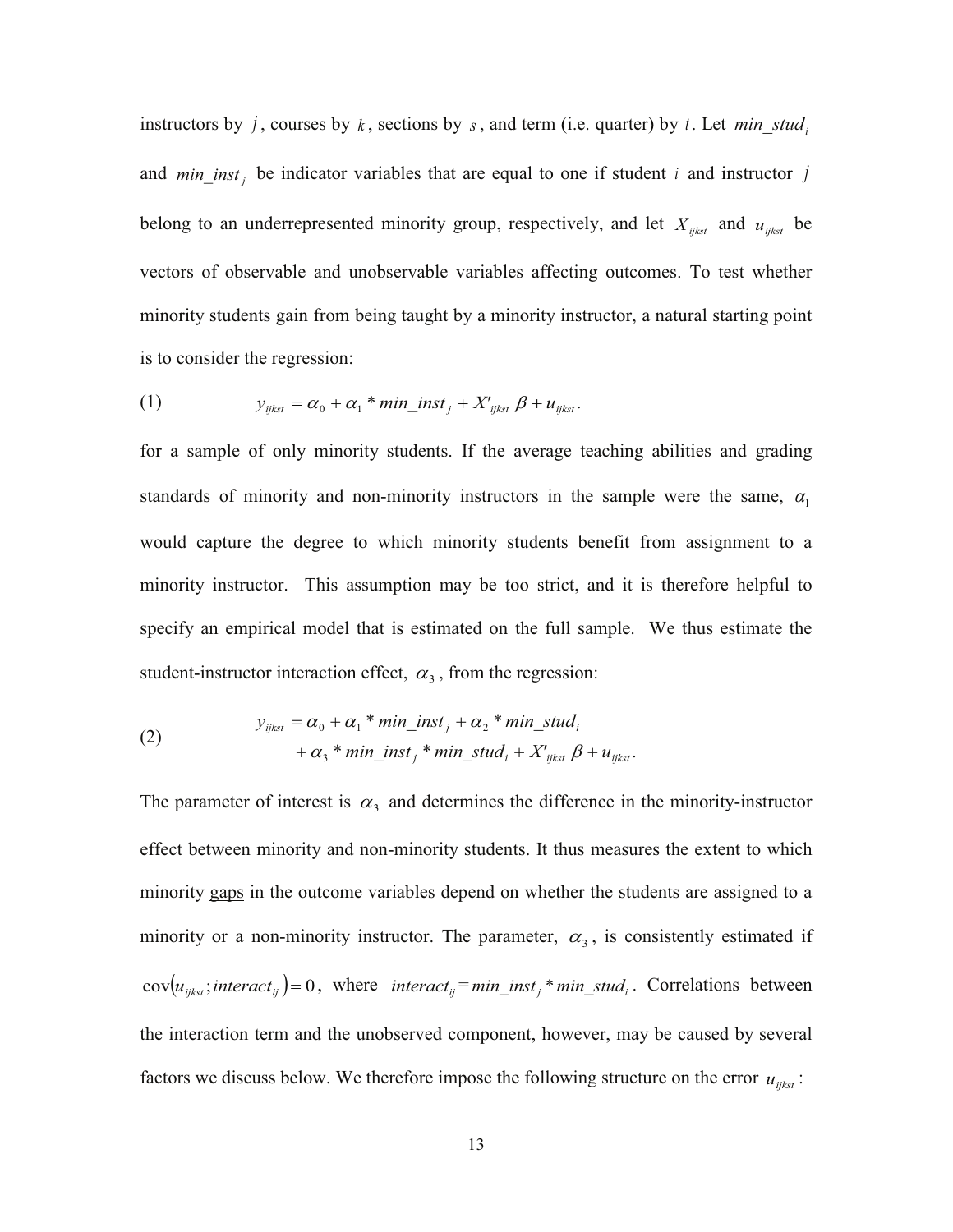(3) 
$$
u_{ijkst} = \gamma_i + \phi_{kst} + \varepsilon_{ijkst}.
$$

where  $\gamma_i$  and  $\phi_{kst}$  are student and classroom fixed effects, respectively. Dropping student- and class-level variables from equation (2) that are multicollinear with either of the fixed effects, we obtain our preferred empirical model:

(4) 
$$
y_{ic} = \alpha_3 * min\_stud_i * min\_inst_c + \gamma_i + \phi_c + u_{ic}
$$

where we have replaced the combination of the indices *k* , *s*, *t* by a classroom index *c* and where we have indexed the minority-instructor dummy by *c* rather than *j* .

The focus on the interaction term of students' and instructors' minority status allows us to identify individual and classroom fixed effects, thereby overcoming many threats to the internal validity of estimates that have plagued the literature on student-teach interactions. Importantly, our specification implicitly controls for instructor fixed effects and minority-specific course fixed effects since a student can enrol only in one section per course, and since each class is taught by exactly one instructor. The former controls for the possibility that minority students take courses from instructors who have systematically different grading policies from other instructors, while the latter controls for selection by comparative advantage where minority students are drawn to courses that are a particularly good match or in which minority instructors are relatively overrepresented. A further advantage of including classroom fixed effects is that they avoid the need to rely on data with standardized testing procedures across classrooms since within the same classroom students are taking exactly the same tests. Unless instructors discriminate against certain groups of students, consciously or subconsciously,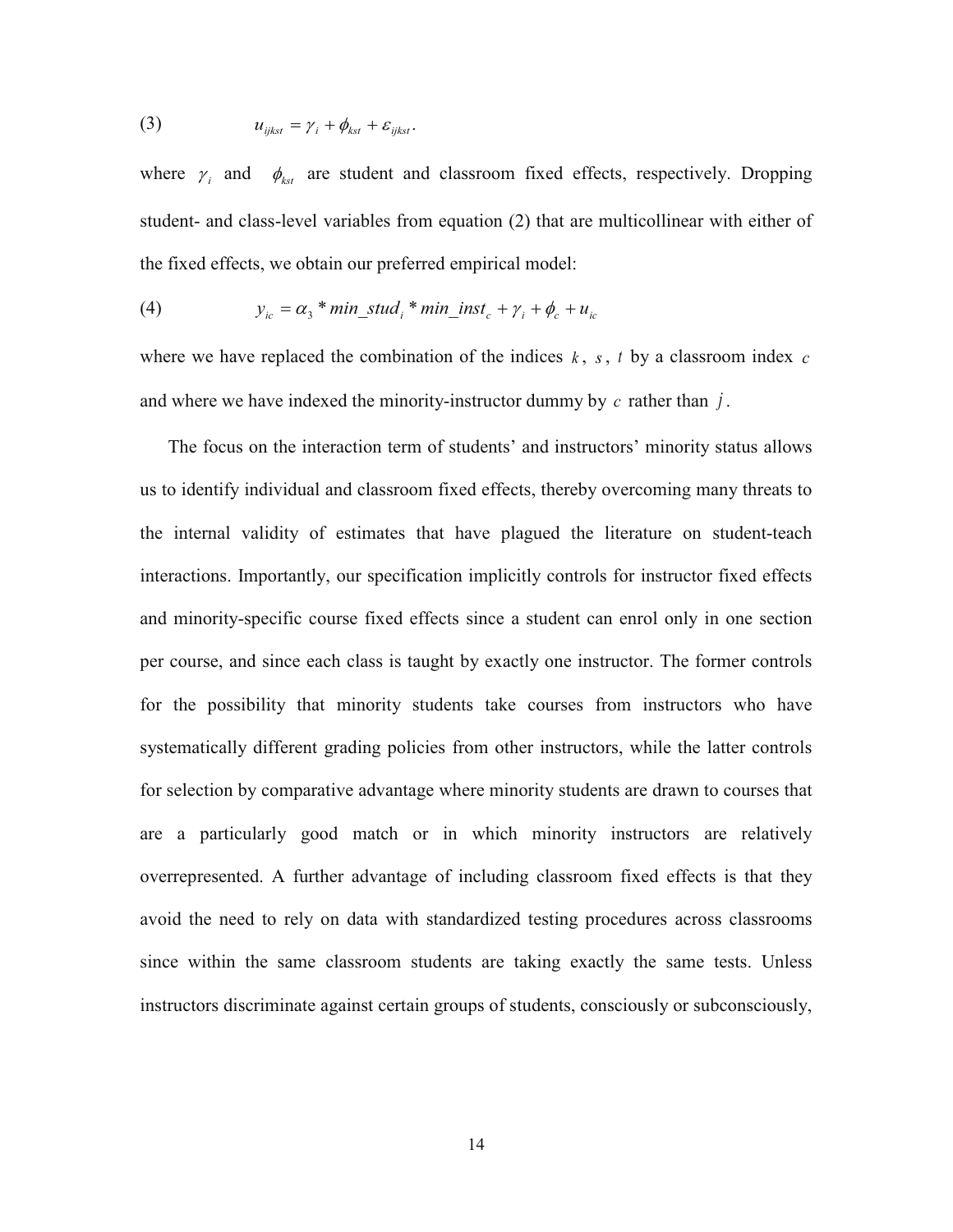students within a class are subject to identical grading criteria.<sup>18</sup> These issues are specific or external disruptions. Finally, we include individual fixed effects  $\gamma_i$  in our regressions examples of classroom level shocks (i.e. factors that are unobserved by the econometrician, that vary at the classroom level, and that affect student performance). It is therefore essential to only compare academic performances of minority and nonminority students who enrol in the same class, which subjects them to the same classlevel shocks such as an instructor's teaching performance or philosophy, the time of day, to control for absolute sorting that takes place if students taking classes from minority instructors are systematically different from those who do not, irrespective of their minority background.

While our specification addresses many of the potential threats to internal validity, we cannot directly control for differential sorting across minority student groups that may arise due to correlations between the unobserved component  $u_{ic}$  and the interaction term. Such correlations exist if for example highly motivated minority students systematically sort into minority-taught classes, while highly motivated nonminority students systematically sort into non-minority-taught classes. In this case the following inequality will apply:

$$
(5) \qquad E[u_{ic} \mid min\_stud_i = 1, min\_inst_c = 1] - E[u_{ic} \mid min\_stud_i = 0, min\_inst_c = 1]
$$
\n
$$
\neq E[u_{ic} \mid min\_stud_i = 1, min\_inst_c = 0] - E[u_{ic} \mid min\_stud_i = 0, min\_inst_c = 0].
$$

The differences on each side of the inequality are "minority gaps" in unobserved components. The inequality can be replaced by an equality only if these gaps do not

<sup>&</sup>lt;sup>18</sup> The possibility that student-instructor interactions may exist because instructors react to students rather than vice versa is explored in detail in section 4.6. This issue may arise, however, even if tests are standardized and if students are randomly assigned to instructors. It is thus not a matter of omitted variable bias, but a matter of interpreting the reduced-form coefficient  $\alpha_3$  correctly.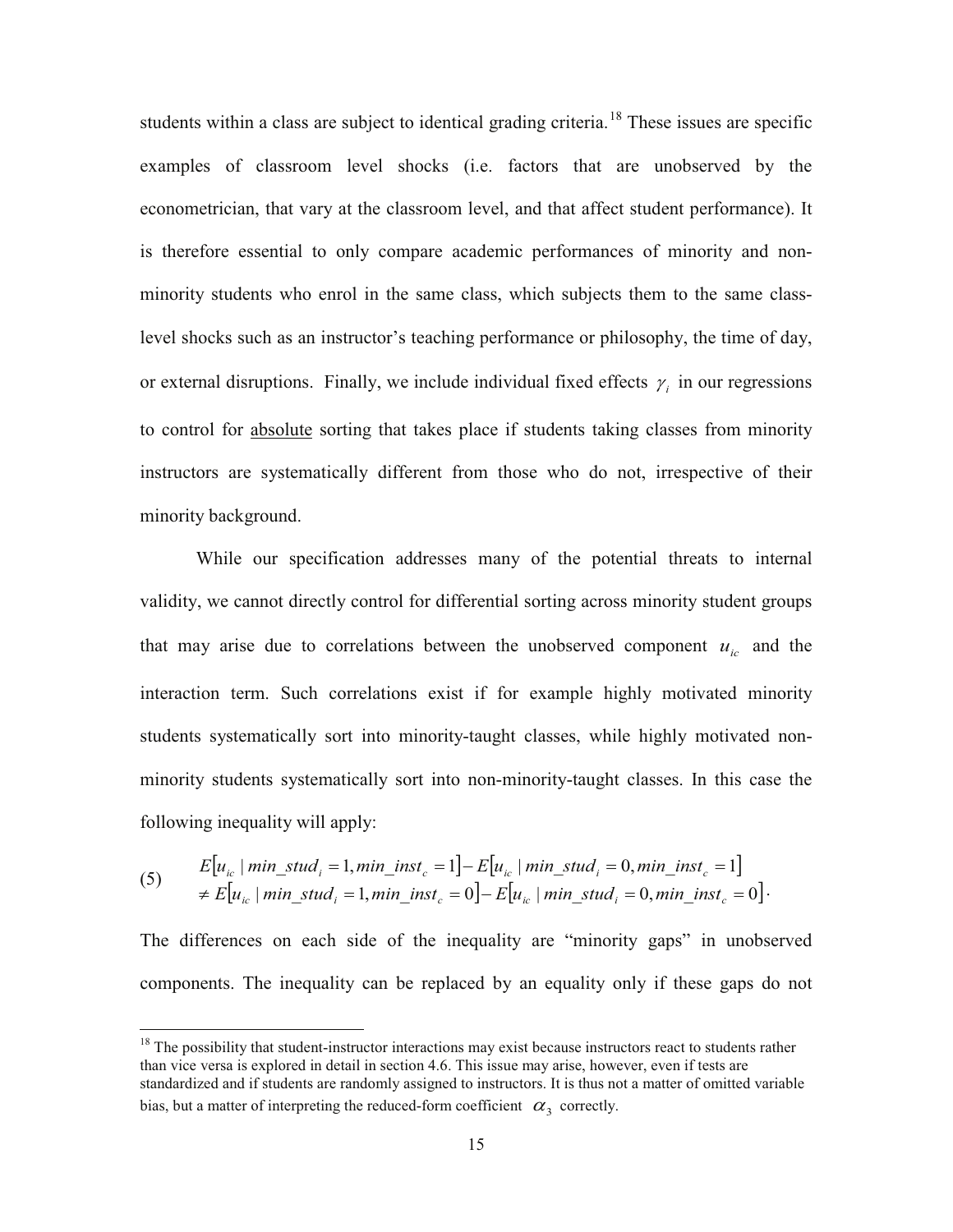depend on the minority status of the instructor, which is the case if there are minority gaps that persist across all classes, independent of instructor characteristics. This type of gap is implicitly controlled for in our empirical model through the inclusion of individual fixed effects and the estimation of what is essentially a difference-in-difference.

The hypothesis of differential sorting is testable if one has access to some measurable characteristics,  $x_i$ , that are highly correlated with  $u_i$ . Consider minorityspecific classroom averages of  $x_{ic}$ , denoted  $\overline{X_{mc}}$ , where  $m \in \{0,1\}$  is an index equal to one if the average is computed for minority-students and zero if it is computed for nonminority students. Since a classroom is associated with exactly one instructor minority status, these averages are the empirical counterparts of the conditional expectations in (5). We can then test for differential sorting by estimating a difference-in-difference model:

(6) 
$$
X_{mc} = \delta_1 * min\_inst_c + \delta_2 * I_m + \delta_3 * min\_inst_c * I_m + \nu_{mc}.
$$

where  $I_m$  is a dummy variable equal to one if  $m=1$  and zero otherwise, and  $\delta_3$  is an empirical estimate of the difference-in-difference in equation (5), with the observable measure,  $x_{ic}$ , replacing the unobserved component,  $u_{ic}$ . Hence,  $\delta_3$  quantifies the extent to which minority gaps in an observable variable,  $x_{ic}$ , vary across classes that are taught by instructors of different minority groups. Clearly, an estimate of  $\delta_3$  is only helpful in testing for differential sorting if  $x_{ic}$  is strongly related to  $u_{ic}$ . Given the richness of our data, we are able to use several variables, such as past academic performance, age and gender, as measureable characteristics to estimate a large set of "sorting regressions" such as  $(6)$ .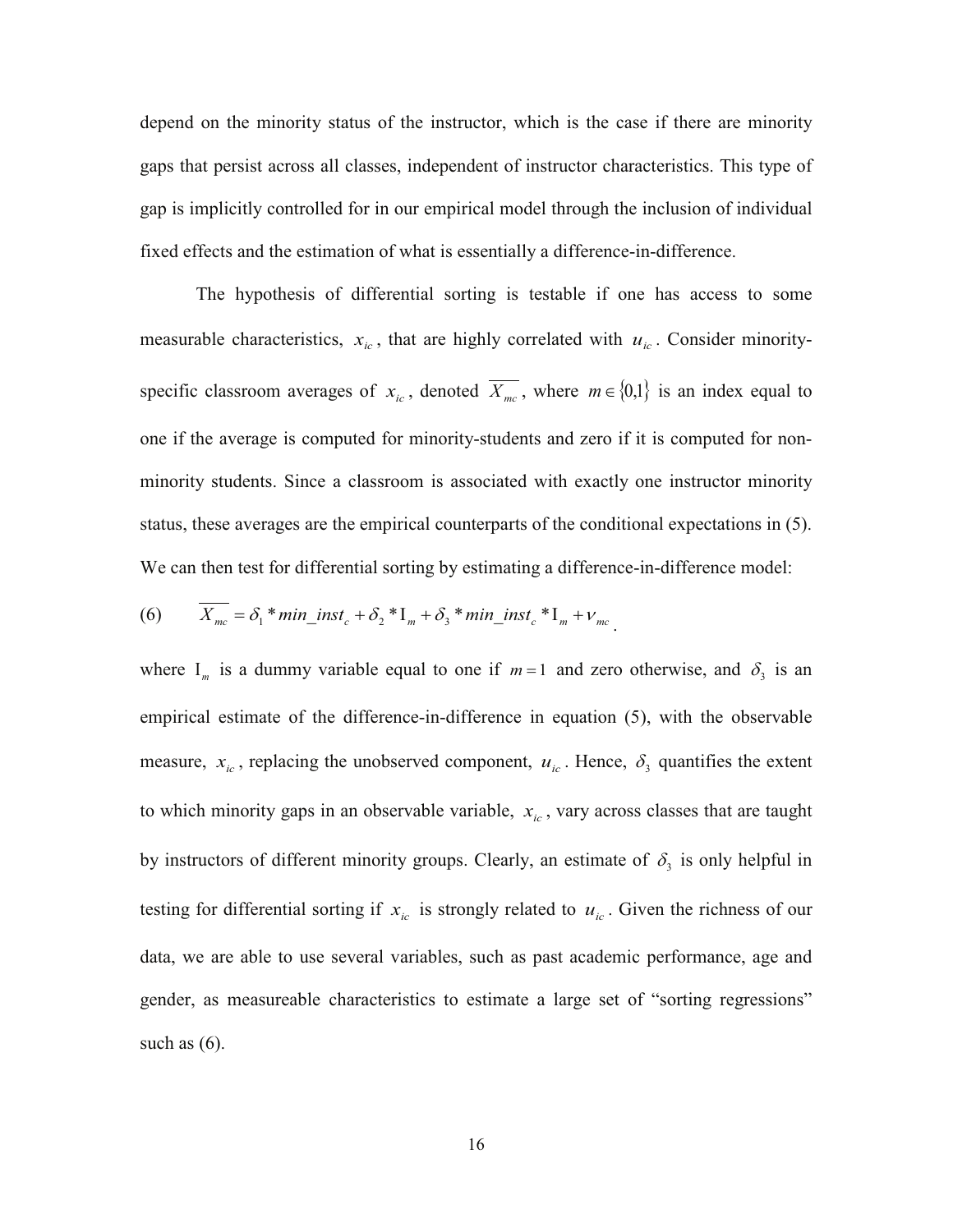By including classroom fixed effects we implicitly control for systematic differences in subject or course choices and associated grading differences between minority and non-minority students. Differential sorting thus is an issue if it takes place across class offerings of a course, which may happen if there is unrestricted student choice of classes and multiple sections offered for the same course in the same term. To address these remaining concerns we estimate specifications in which the sample of students and courses is chosen to minimize the possibility of differential sorting across classes. We estimate model (4) using a sample of students who have the lowest registration priority status, samples that rule out variation in instructors' minority status across classes within course-term or course-year, and a sample of students who do not obtain their first section of choice identified by the registration attempt data.

We estimate this model for five different student course outcome variables. The first four are a dummy variable for whether a student drops the course by the first three weeks of the quarter, a dummy variable for whether a student passes the course conditional on finishing it, a course grade variable that is normalized to have mean zero and unit standard deviation within a course, and a dummy variable for whether the student has a grade above a B-. All of these outcomes relate to a student's academic achievement in a particular course. Our data also allow an exploration of whether minority interactions are relevant for a student's future curriculum. We therefore generate a fifth outcome variable that records whether a student takes another course in the same subject in the next quarter, which cannot be directly influenced by the instructor.

In the main specifications, we identify the relative effect of an underrepresented minority student being assigned to an underrepresented minority instructor. African-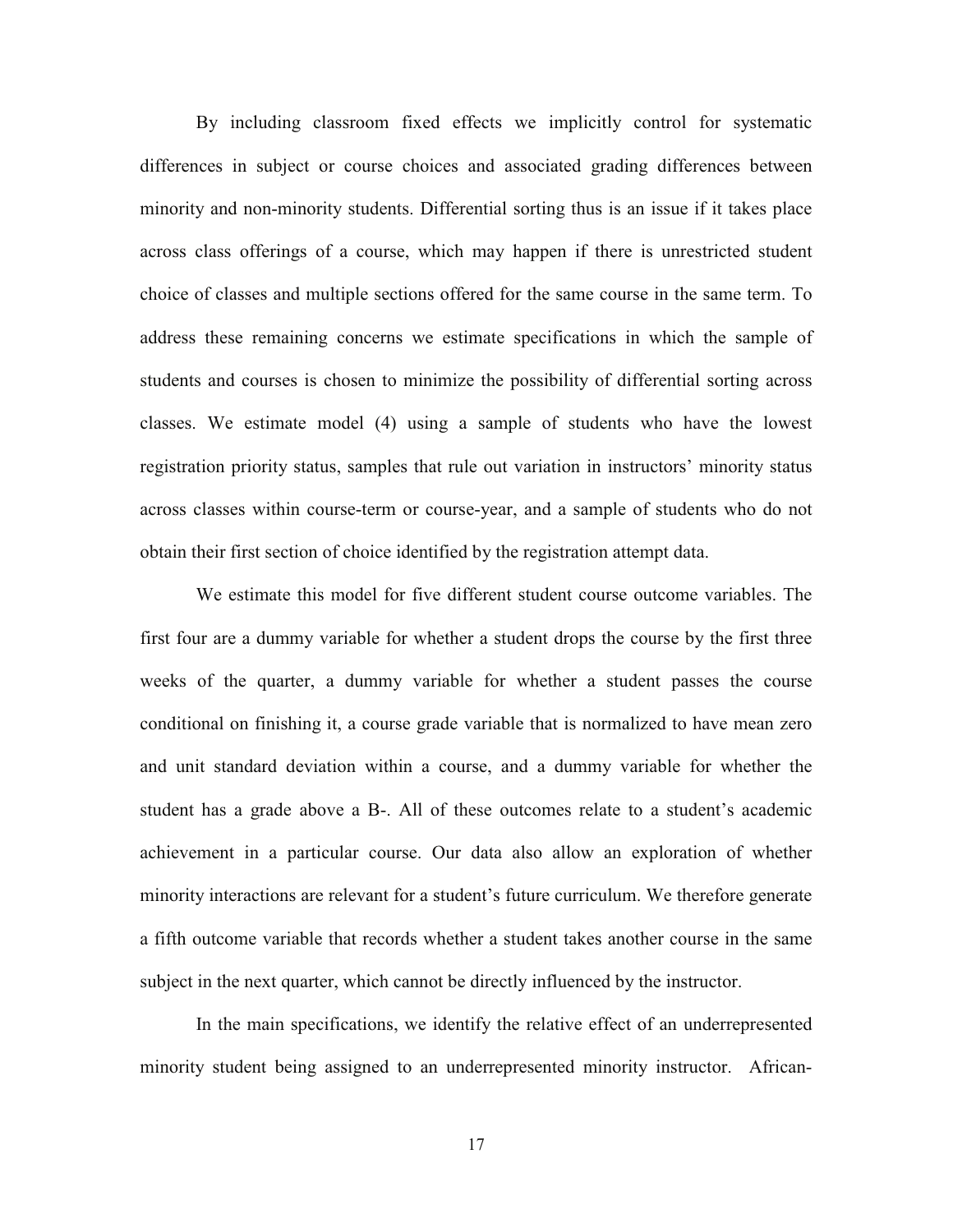Americans, Hispanics, Native Americans, and Pacific Islanders are included in the underrepresented minority group. As shown in panel B of Table 1, the largest achievement gaps can be observed between these aggregated groups, whereas withingroup differences are mostly statistically insignificant. Although we also report estimates for disaggregated racial groups, we focus on student-instructor interactions between these two aggregated groups, allowing us to summarize student-instructor interactions in one parameter, similar to the recent literature on gender interactions in the classroom.

# *3.2 Estimation of Two-Way Fixed Effect Model for Course Outcomes*

Estimation of two-way fixed effects models with unbalanced panel data becomes computationally infeasible with large data sets. With more than 30,000 students and over 20,000 classrooms in our data, model parameters cannot be estimated directly by OLS. Since our data set is a non-balanced panel, conventional within transformations are not possible, either. We thus rely on recent advances in the estimation of firm-and worker fixed effects from administrative data. The computational algorithms used to estimate two-way fixed effects models with high-dimensional sets of dummy variables generally rely on the fact that each individual only contributes to the identification of a subset of the fixed effects.<sup>19</sup> In our example, each student only contributes to the identification of the classrooms she or he visits at one point. This implies that normal equations involve block-diagonal ("sparse") matrices whose inversion is much less difficult than the inversion of non-sparse matrices. In practice, one performs a within-transformation in a first step to eliminate individual fixed effects, and then solves the remaining normal

 $19$  The seminal paper in this literature is Abowd, Kramarz and Margolis (1999). Refinements have been developed by Abowd, Creezy and Kramarz (2002) and Andrews et al (2008). Cornelissen (2008) has written a Stata-routine based on these algorithms.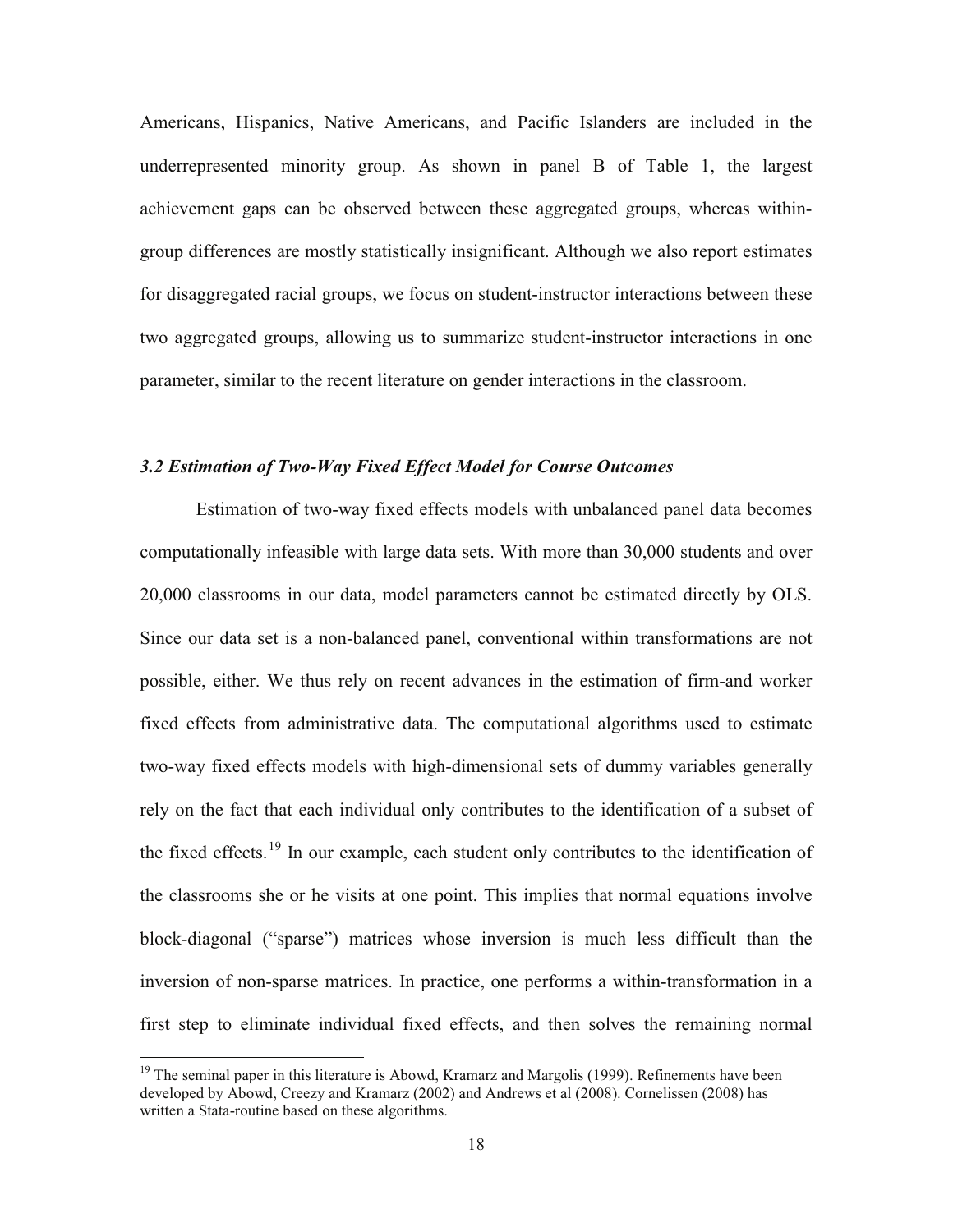equations using matrix-inversion schemes that exploit the block-diagonal structure of the remaining matrices.<sup>20</sup> All standard errors are clustered at the classroom-level.<sup>21</sup>

#### *3.3 Bounds on Grades*

Estimation of the econometric models for grade outcomes is possible only for the sample of students who complete the course. The propensity to finish a course might be affected by the variable of interest – the minority-status interactions between students and instructors within classrooms - as well. This creates a potential sample selection problem, formally described by the following set of equations:

(7) 
$$
grade_{ic} = \alpha_1^{grade} * min\_stud_i * min\_inst_c + \gamma_i^{grade} + \phi_c^{grade} + u_{ic}^{grade}
$$

(8) dropped<sub>ic</sub> = 
$$
\alpha_1^{dropped} * min\_stud_i * min\_inst_c + \gamma_i^{dropped} + \phi_c^{dropped} + u_{ic}^{dropped}
$$

(9) 
$$
grade_{ic} = (1 - dropped_{ic}) * grade_{ic}^*.
$$

Equations (7) and (8) replicate equation (4) for the grade-outcome and the dropoutvariable, while equation (9) accounts for the potential selection bias. OLS-estimates of the parameter of interest,  $\alpha_1^{\text{grade}}$ , are biased conditionally on individual fixed effects if  $\alpha_1^{dropped}$  is significantly different from zero. Correcting for sample selection using a Heckman-selection model is difficult in our case since any variable affecting dropout behavior arguably also affects potential grades limiting our ability to find an exclusion restriction. Furthermore, with the inclusion of classroom- and student fixed effects,

 $20$  The literature estimating firm-and worker fixed effects also utilizes the fact that many workers never change firms, thus not contributing to identification of any of the firm fixed effects. This can further increase the speed of computation. In our example, we cannot apply this method since nearly all students take more than one class in the data and thus contribute to the identification of at least some classroom fixed effects.

 $21$  We have also experimented with clustering standard errors at the classroom-minority level instead. As expected, this improves the precision of our estimates slightly.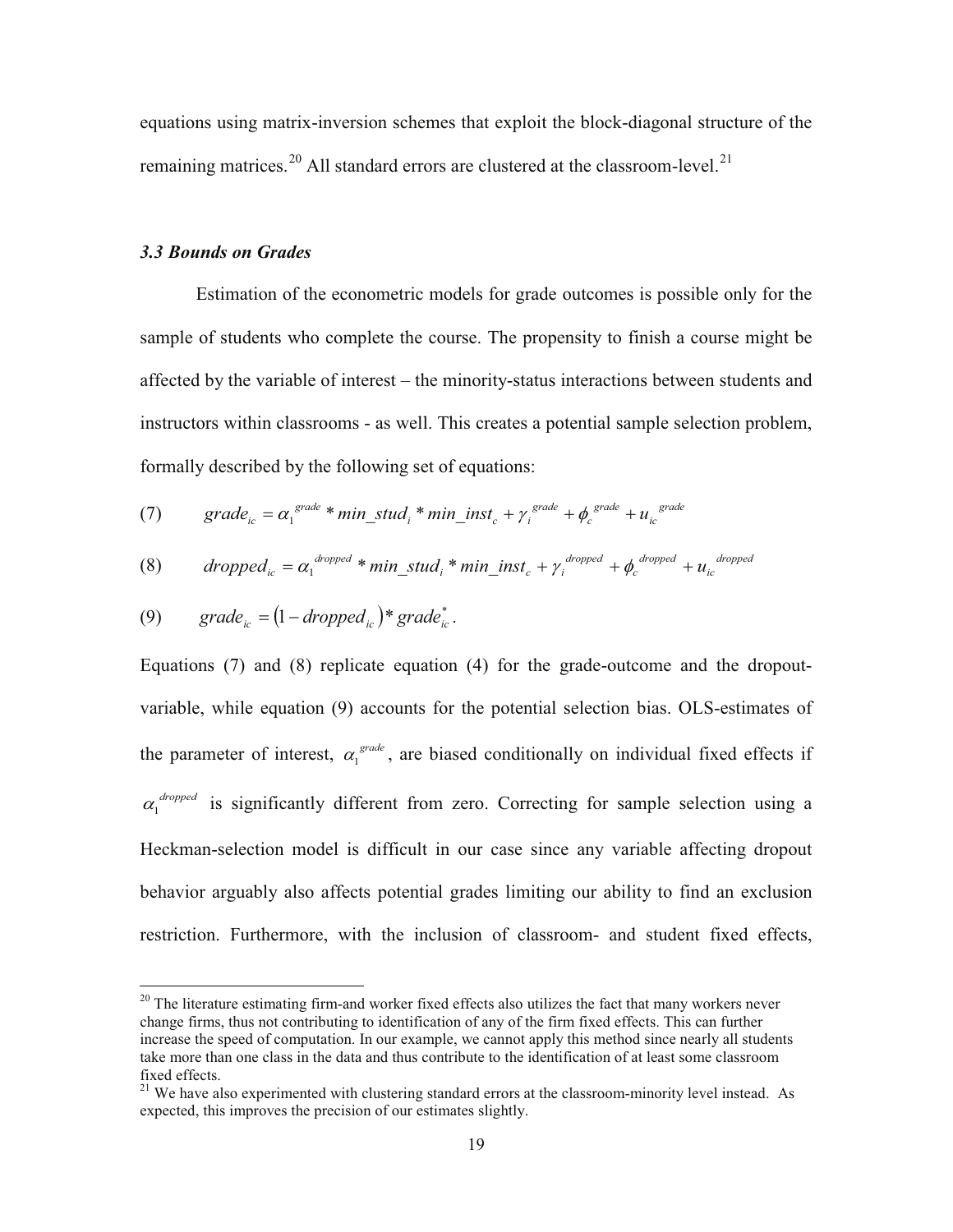estimates from reduced-form Probit equations required for a Heckit-procedure are biased. We thus estimate non-parametric bounds of  $\alpha_1^{\text{grade}}$  following Lee (2010).<sup>22</sup>

In general, OLS-estimates are biased downward if minority students are less likely to drop the course when the instructor belongs to the minority group as well, and if the marginal students induced to stay come from the left tail of the grade distribution. The estimates are instead biased upward if the marginal students come from the right tail of the grade distribution. We can therefore estimate an upper (lower) bound of  $\alpha_1^{\text{grade}}$  when applying OLS to a sample without the  $(\alpha_1^{dropped} * 100)$ -percent worst (best) minority students in classes taught by a minority instructor.

We therefore apply the following procedure: In the first step we estimate equation (8) for the dropout-variable. This provides us with an estimate of  $\alpha_1^{dropped}$ , the "minority" gap" in dropout behavior when the class is taught by a minority instructor. We then calculate the  $(\alpha_1^{dropped} * 100)$  percentile  $([\iota - \alpha_1^{dropped}) * 100$  percentile) of the minoritystudent grade distribution for every class taught by a minority instructor and drop all minority students with a final grade lower (higher) than this percentile. Since we are focusing on selection due to the *relative* difference from having a minority instructor between minority and non-minority students, we do not need to trim marginal nonminority students. In the second step we use this restricted sample to estimate the same equation as in the first step, but with final grade replacing the dropout variable as the outcome. We also perform this algorithm by running the dropout-regressions course-bycourse, therefore providing us with course-specific estimates of  $\alpha_1^{dropped}$ . As Lee (2010) shows, this procedure yields the tightest bounds on the parameter of interest if the

<sup>&</sup>lt;sup>22</sup> See also Krueger and Whitmore (2002) and Hoffmann and Oreopoulos (2009) for a related application.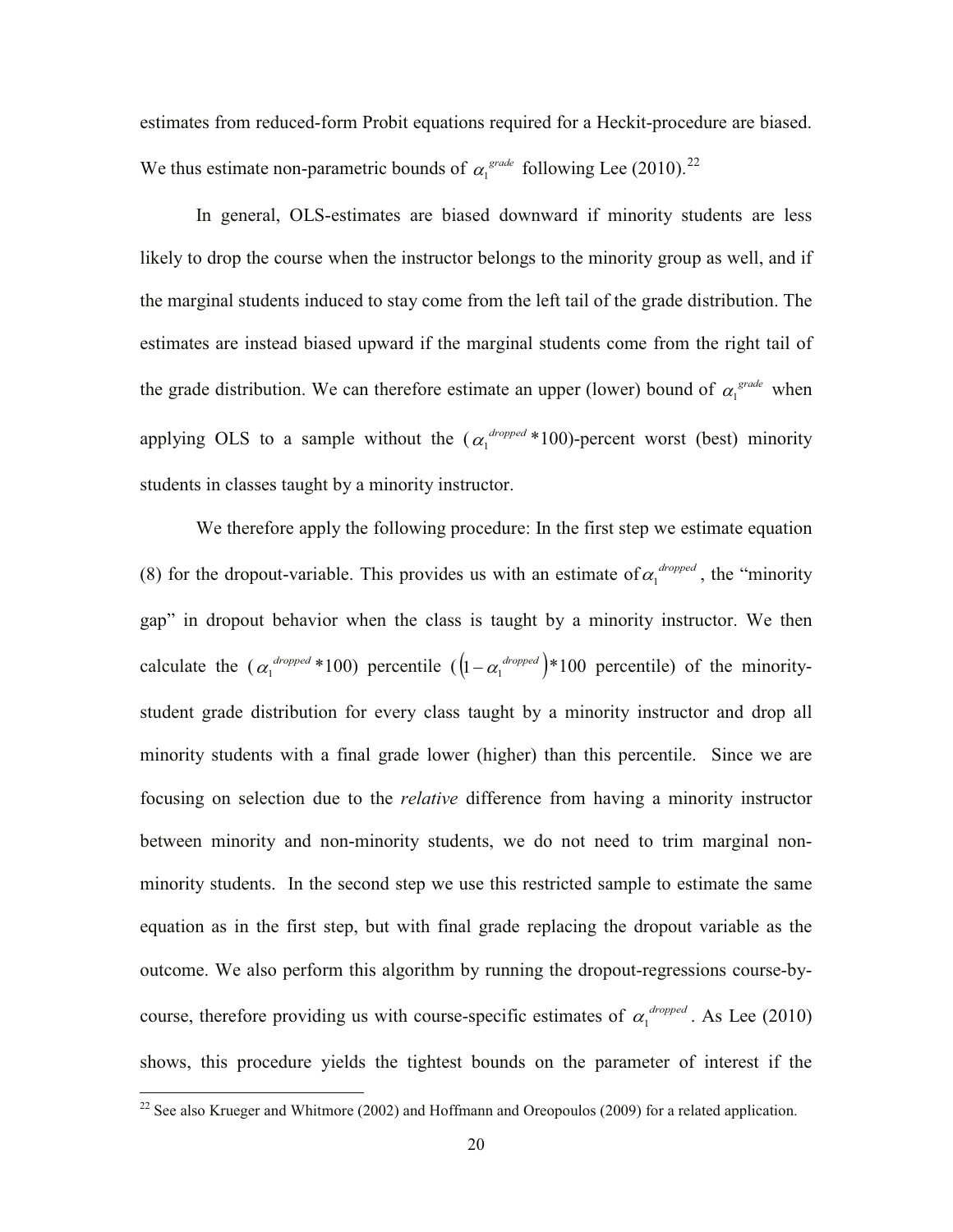outcome variable is continuous. We thus compute the bounds only for the grade variable, which is our only continuous outcome variable, while leaving the results for the discrete outcome "Passed Course" uncorrected.<sup>23</sup>

We interpret these bounds results as a robustness check rather than as the main part of our analysis. By the logic of minority instructors serving as role-models, one may expect that it is the lower-achieving minority students rather than the best students who are at the margin of dropping a class and who are induced not to do so because they share the minority status with their instructor. We test this assumption by estimating a version of model (4) for the course dropout variable that allows for an interaction between the minority interaction and prior GPA and reject the hypothesis that the minority interaction is stronger for those with a higher prior GPA.

#### *3.4 Long-Term Outcome Models*

In addition to estimating minority instructor-student interactions effects on subsequent subject course selection, we also examine effects on more aggregated performance indicators: Retention at the community college, obtaining an associates or vocational degree, and transferring to a 4-year college. As a consequence of aggregation that generates only one observation per student we cannot include either classroom or student fixed effects. Instead, we start with estimating a regression model for long-term outcomes that includes a rich set of controls for student and instructor, year dummies for

<sup>&</sup>lt;sup>23</sup> Strictly speaking, this variable is not continuous, either. For our application, this can be problematic because the grade distribution has mass-points at the lower and upper tail. Hence, if we trim the distribution at the x%-percentile, we might drop more than x% of the student/grade observations. We solve this problem by randomly drawing from the student/grade observations clustered at the mass-points in such a way that exactly x% of the distribution is trimmed.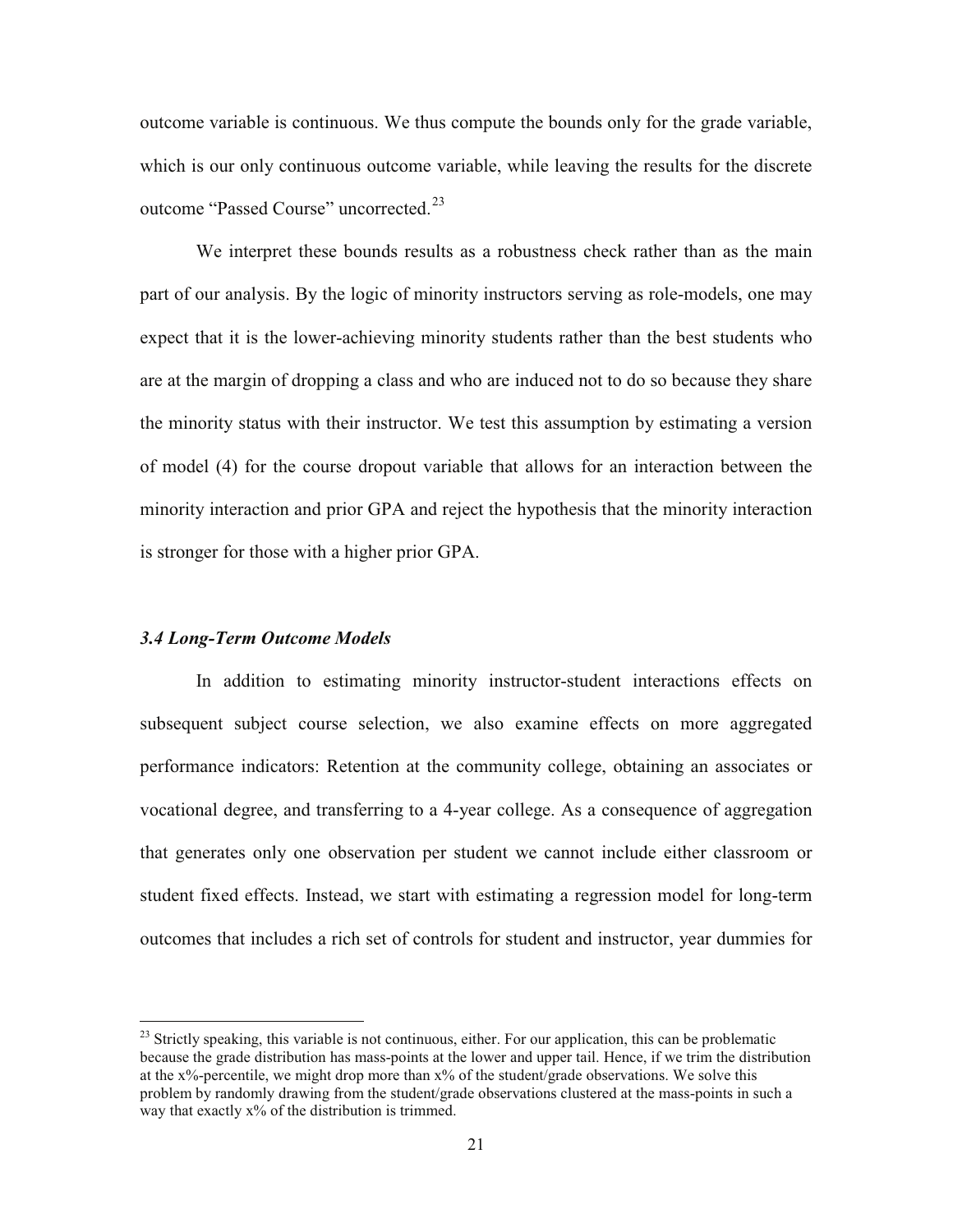the first term of enrolment, and the number of courses taken in the first term.<sup>24</sup> This specification is of the form of equation (2). In all regressions for aggregate outcomes we focus on the student-instructor interactions for entering students, mainly because they are automatically assigned to the lowest level on the registration priority list and have limited information their first term, but also because results would be confounded by dynamic accumulation effects otherwise.

To further address endogeneity concerns, we estimate two additional models. In the spirit of matching estimators, the first of these models include a set of fixed effects for each set of courses taken in the first term. Since students taking the exact same set of courses in their first term are assigned the same fixed effect we compare individuals that "look very similar" with respect to their behaviour at college entry. Variation in having a minority instructor would result from students taking these courses in different terms or in some cases different sections.

The second approach follows Bettinger and Long (2005) and uses the average deviation in minority instructor shares from steady-state minority instructor shares by department as an instrumental variable. This instrument is arguably driven by exogenous variation from term to term (i.e. caused by sabbatical leaves, new hires, variability in the temporary lecturer pool, retirements, and variability in the number of section offerings). This variation is averaged across a student's course set and then used as an instrument for

<sup>&</sup>lt;sup>24</sup> We use age, gender, financial aid receipt, educational goals at the time of application, free and reduced lunch rate of high school and private high school attendance as controls for student characteristics, and instructor's full- vs. part-time status, gender and age as controls for instructor characteristics.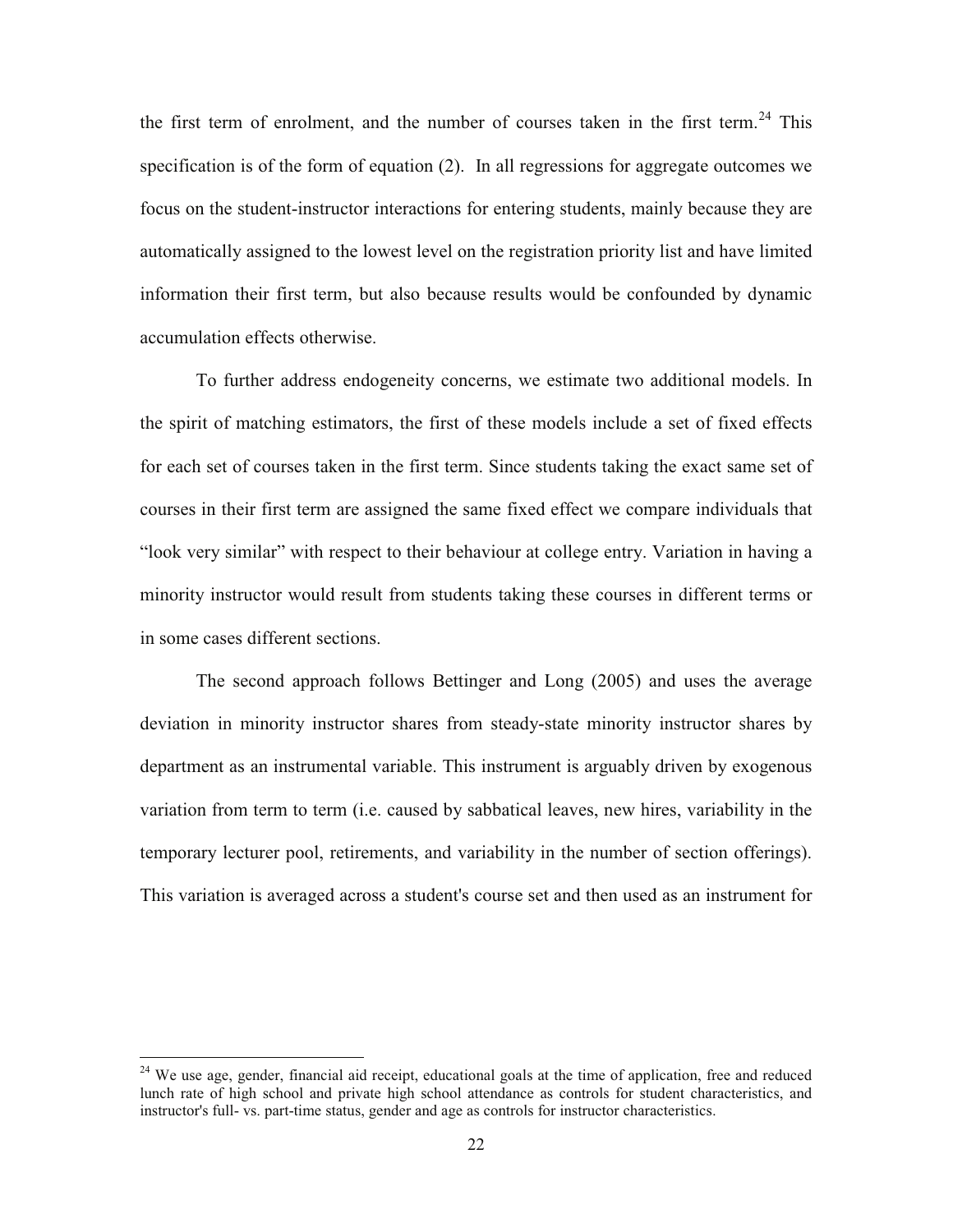whether the student has a minority instructor in the first term.<sup>25</sup> We present estimates for the three specifications for all long-term outcomes.

# **4. Results**

## *4.1 Evidence against Sorting*

We use several strategies to rule out the possibility that our results are being driven by unobserved classroom-specific selection. With the inclusion of classroom and student fixed effects, the primary threat to validity arises from the possibility that classes where minority students perform better relative to non-minority students than usual are also classes with a minority instructor and that this effect is not due to the interaction itself. We first investigate whether there is evidence of non-random sorting by minority status using equation (6) for various background variables that are likely to be correlated with the unobserved ability term. We focus on the interaction coefficient,  $\delta_3$ , measuring the extent to which the minority-gap in the outcomes varies across classes taught by minority and non-minority instructors and is thus an estimate of differential sorting. Standard errors are clustered at the course-term-minority level.

Results using several different student background variables are presented in Table 2. We use the following four outcome variables, corresponding to the variable  $\overline{X_{mc}}$ in equation (6): student age, gender, the cumulated number of courses, and the cumulated GPA prior to enrolment. As past GPA and present GPA are highly correlated, we view the last variable as a particularly good measure of a potential unobserved student

 $25$  The instrumental variable is equal to the difference between the minority share of instructors in that term and department and the minority share of instructors in that department over all years (i.e. the steady-state minority instructor share for that department). For additional variation we follow Bettinger and Long (2005) and define separate steady-state minority instructor shares for fall, winter and spring quarters.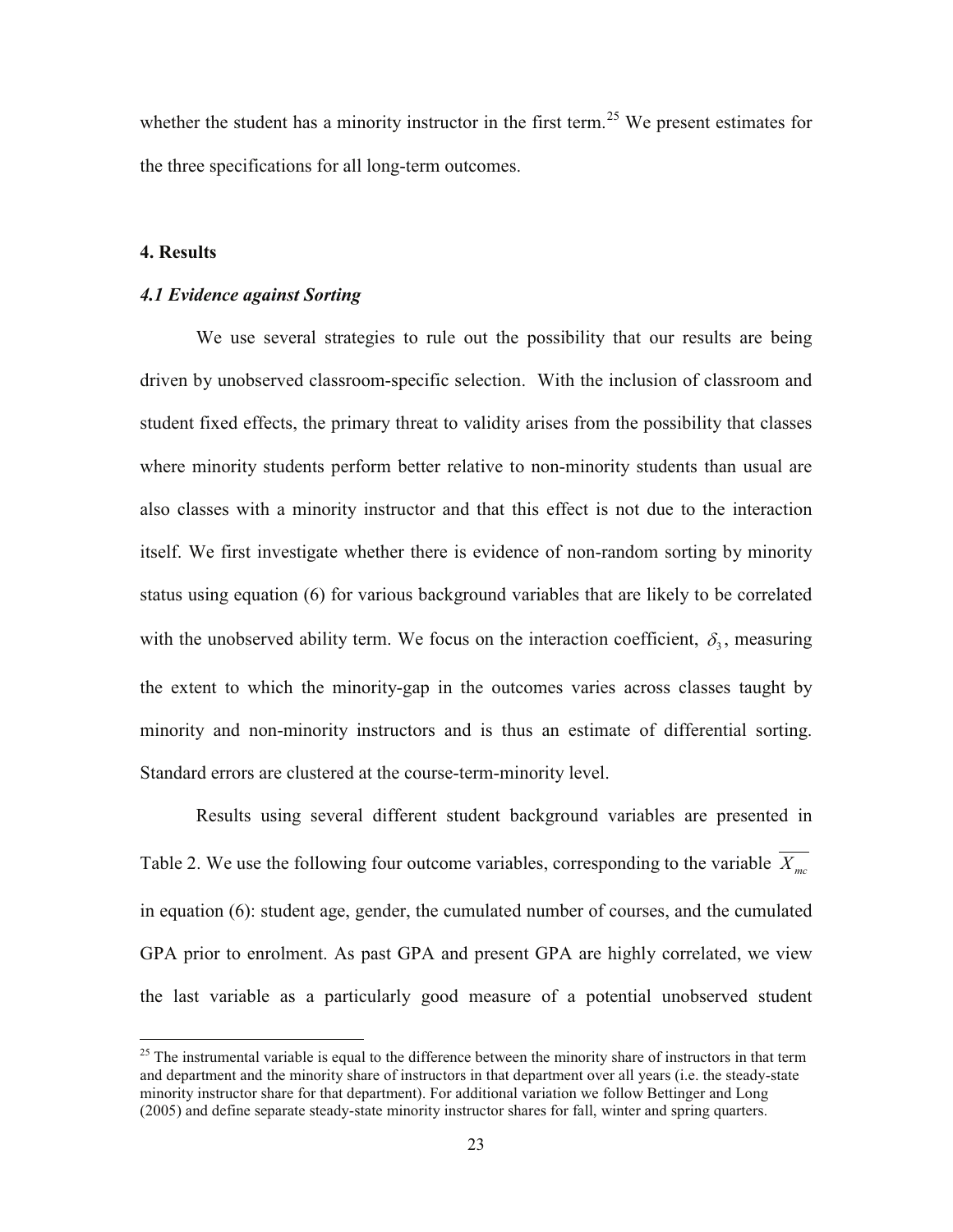component that might be related to differential selection. In particular, if the minoritynon-minority gap of accumulated GPA prior to enrolment in the current course is different in classes that are taught by minority instructors, our assumption of no differential sorting is most likely violated.

We do not find evidence of sorting: None of the estimates are statistically significant at any conventional level. Furthermore, this insignificance is not driven by the imprecision of our estimates. Rather, point estimates fluctuate wildly as we explore the robustness of our estimates across sub-samples, indicating that we cannot detect any systematic or robust sorting patterns in the data.<sup>26</sup> Most importantly, minority gaps in accumulated GPA prior to course enrolment – a variable that is most likely to be highly correlated with unobserved student traits – do not depend on instructor race. In other words, we do not find evidence that high ability minority students are more likely to take minority-taught classes compared with high ability non-minority students. We interpret this as strong evidence in favour of our working hypothesis of no differential sorting.

#### *4.2 Main Results*

Estimates of the minority interactions between students and instructors for all five course outcomes using the full sample and a subsample of students who are low on the registration priority list are reported in Table 3. We also explore the sensitivity of results with respect to the set of fixed effects included in the econometric models. As we move along the columns, we increasingly restrict the variation used to identify our parameter of interest. Results from our preferred specification described in equation (4) which includes

<sup>&</sup>lt;sup>26</sup> We find that these results are robust with respect to the regression specification, the sample, and the type of variation in instructor minority status across different class offerings of a course. See Fairlie, Hoffmann and Oreopoulos (2011) for results.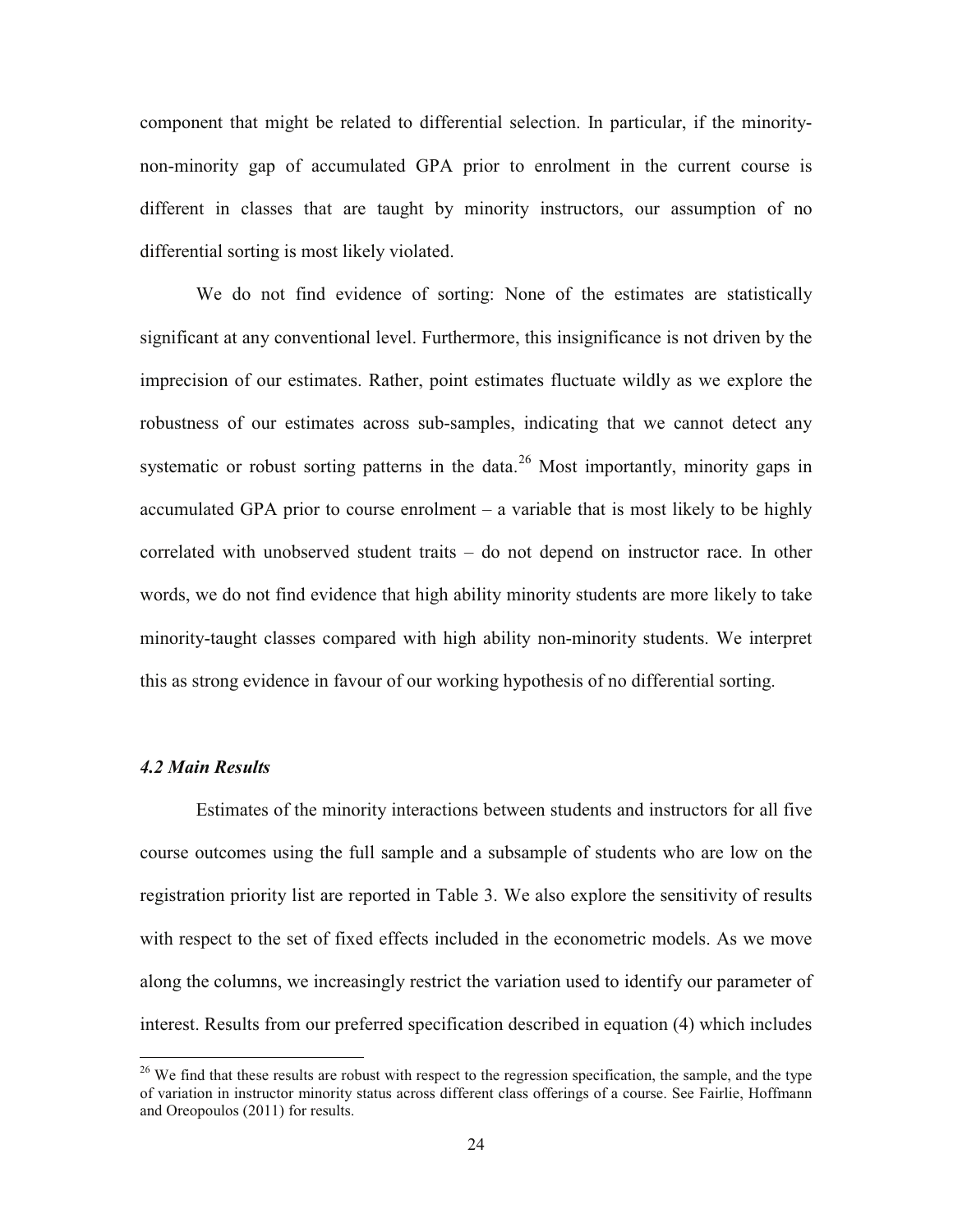both student and classroom fixed effects are displayed in column (8) of the table. The other specifications considered in the table include minority-specific time fixed effects and a set of student and instructor controls (column 1), a specification that adds minorityspecific course fixed effects (column 2), a specification with minority-specific coursetime fixed effects (column 3), and specifications with student, classroom and instructor fixed effects (columns 4 to 7, respectively).

There are significant minority interaction effects on student dropout behaviour and grade performance that are robust with respect to the sample used and the set of fixed effects included. Our main estimates indicate a reduction of the minority gap in course dropout behaviour when taught by a minority instructor by 2 to 3 percentage points and in student grade by 5 percent of a standard deviation. These results are robust when including instructor or classroom fixed effects or when using minority-course fixed effects, implying that they are not being driven by grading differences across classes or student sorting by comparative advantage into subjects and courses.<sup>27</sup> Our baseline model with both class and student fixed effects also indicates strong minority interaction effects on the probability of passing a course among students and the probability of receiving a grade of B or higher. With larger effects for the standardized grade outcomes, it seems that adjustment in student outcomes is more likely to take place along the intensive rather than the extensive margin. The minority gap in the probability of continuing a subject in the following quarter is significantly affected by the minority status of the instructor as

 $^{27}$  The inclusion of course-minority fixed effects also helps condition out for possible minority interactions from students having a comparative advantage in some subjects. Minority students may be better at some of the subjects that minority instructors tend to teach. The inclusion of course-minority fixed effects control for this possibility. Examining performance by subject directly, we find that minority students perform at a lower level than non-minority students in all subjects. We also estimated the minority-non-minority grade differential by the concentration of minority instructors in that subject and found no relationship.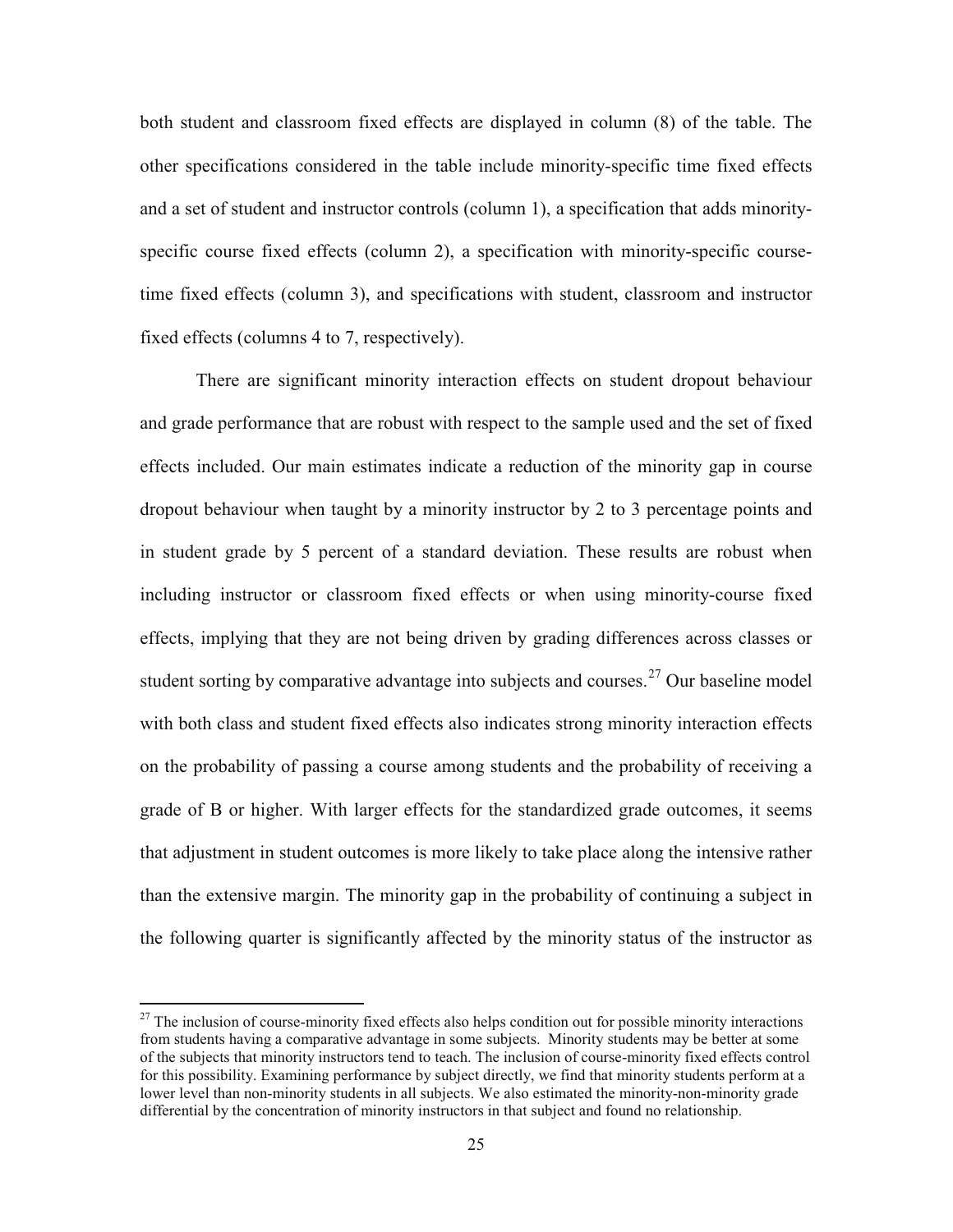well.<sup>28</sup> This is an important outcome of interest because it cannot be directly manipulated by the instructor and is thus more consistent with students reacting to instructors through, for example, role model effects than through preferential grading (which we investigate in more detail in Section 5). $^{29}$ 

Estimates vary across columns somewhat more when we use the restricted sample of low-registration priority students, however, estimates for all outcomes in our preferred specification reported in column 8 indicate positive minority interactions (the only exception is that we lose statistical significance for grades although the point estimate is very similar to the full sample). The lack of sensitivity of estimates to the low-registration priority students provides further evidence that is consistent with the lack of racial sorting across course offerings noted above. We continue to report estimates from both samples throughout because of the trade-off between restricting the sample to lessen concerns about potential sorting and using the full sample to increase precision.

Appendix Table 1 shows these results to hold generally when estimating our model for detailed races rather than the aggregated minority group. While student fixed effects absorb the interaction for one of the student groups – in our case "whites" - the classroom fixed effects absorb the interaction for one of the instructor groups – again "whites". Thus, only 9 of the 16 race and ethnicity interactions are identified and all estimated interaction effects are relative to outcomes for white students with alternative instructor types. We present the P-value from F-tests for two hypotheses of major

 $^{28}$  We investigate this further by estimating three sets of regression specifications related to choosing college majors using the different sources of variation for identification discussed in Section 3.2. We examine the minority instructor effect for the first course/s taken in a subject on choosing to major in that subject and on taking additional courses in that subject. We find evidence of positive effects of minority instructors on minority students in majoring in that subject, taking any additional courses in that subject, and the total number of additional courses in that subject. These results confirm the course-level results for continuing a subject in the following quarter.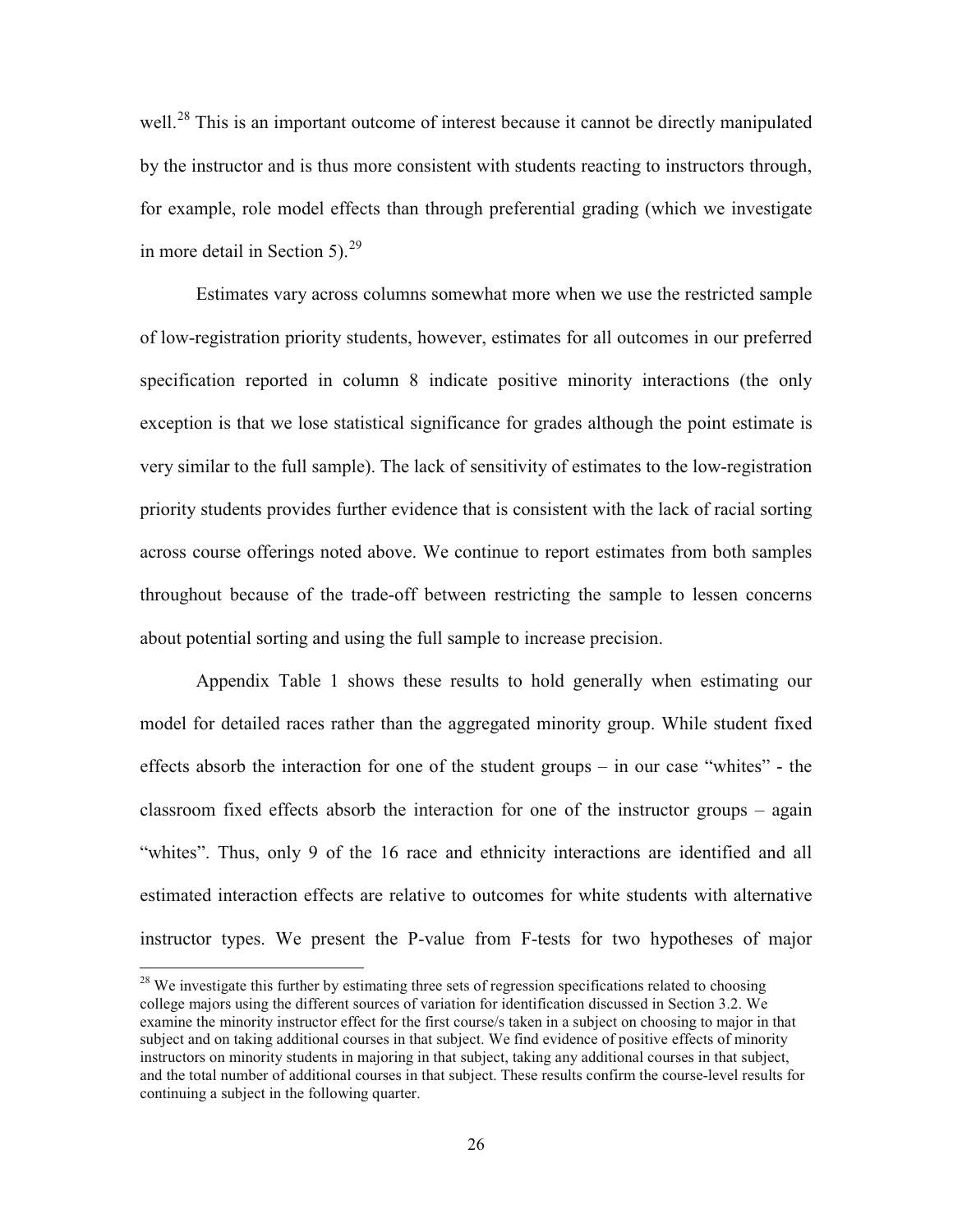interest, namely for the presence of an own-race interaction and for the presence of any race interaction. We find strong and robust evidence for own-race interactions. The positive interaction estimates are not overly sensitive to whether we use the full sample or limit the sample to low-registration priority students. We find positive interactions for all major racial groups with African-American students experiencing particularly large and robust relative gains from being taught by a same-race instructor. This is particularly noteworthy given that African-American students and instructors account for only 4 percent and 6 percent of the sample, respectively.

# *4.3 Robustness Checks and External Validity*

Although there is robust evidence against differential sorting, the fixed effects control for most problems with selection, and limiting the sample to low-registration priority students restricts choice, we address remaining concerns that unobserved differences in student traits between minority and non-minority students vary across classes based on the minority-status of the instructor. We experiment with three specifications that further restrict the variation in instructor minority status within coursetime and across classrooms. Results for various subsamples are shown in Table 4, with individual and class fixed effects included in all specifications.

First we consider a specification that drops observations for which courses in the same quarter are taught by both minority and non-minority instructors. Identification of minority student-instructor interactions therefore comes only from across quarter variation in instructor ethnicity or race. In the second of this set of regressions we further restrict the sample to exclude variation in instructor minority status within an academic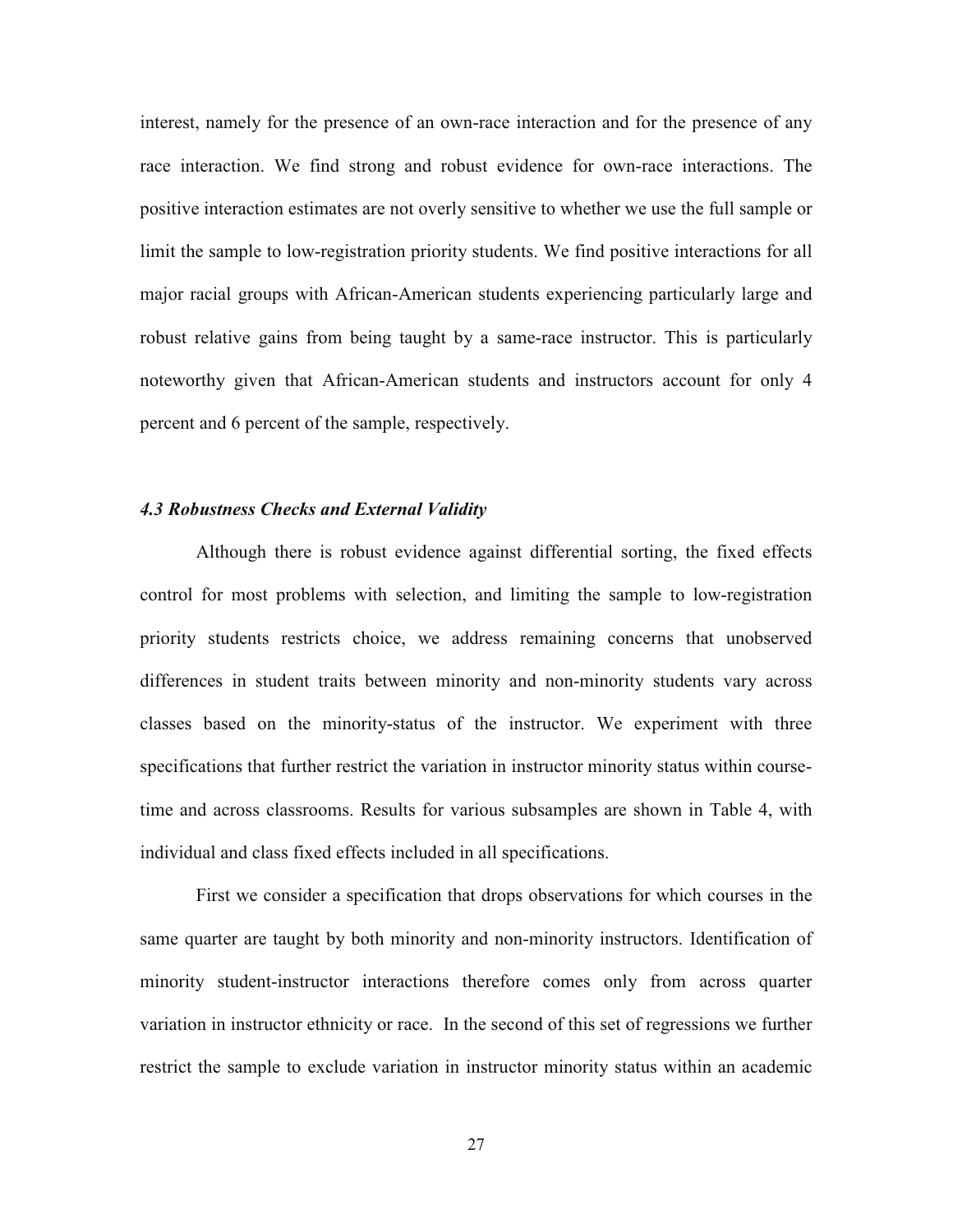year for a given course. In this case, students would have to postpone taking a course for an entire academic year to satisfy a potential racial preference in their instructor, which may be very difficult given the required sequencing of courses and two-year enrolment goals. The third specification focuses on a sample of students who failed to enrol in the course section of their first choice. We construct this sample from our unique administrative dataset that records all registration attempts by students and their order for *any* section within a course in which a student attempts to enrol. As noted above, we find that only 54.9 percent of low-registration priority students enrol in their first section choice.

We find a consistent pattern of significant minority interactions when using all students which are similar to the estimates from the main sample. When relying on the sample of students with a low registration priority our point estimates are consistent with the evidence presented above. Although the estimates are imprecise for this sample, their confidence intervals mostly contain the estimates from the full sample.

Further robustness exercises that are estimated on other subgroups by type of student and type of course are shown in Appendix Table 2. To summarize, first, we do not find evidence that the minority interactions are gender specific. Both male and female minority students perform relatively better with minority instructors compared to nonminority instructors. Second, results are robust to the exclusion of language courses or video-delivered courses.

Panel B of Appendix Table 2 displays results that explore whether our findings are driven by particular institutional features of community colleges relative to 4-year colleges. A first potential concern is students who have an "unstable" academic career

28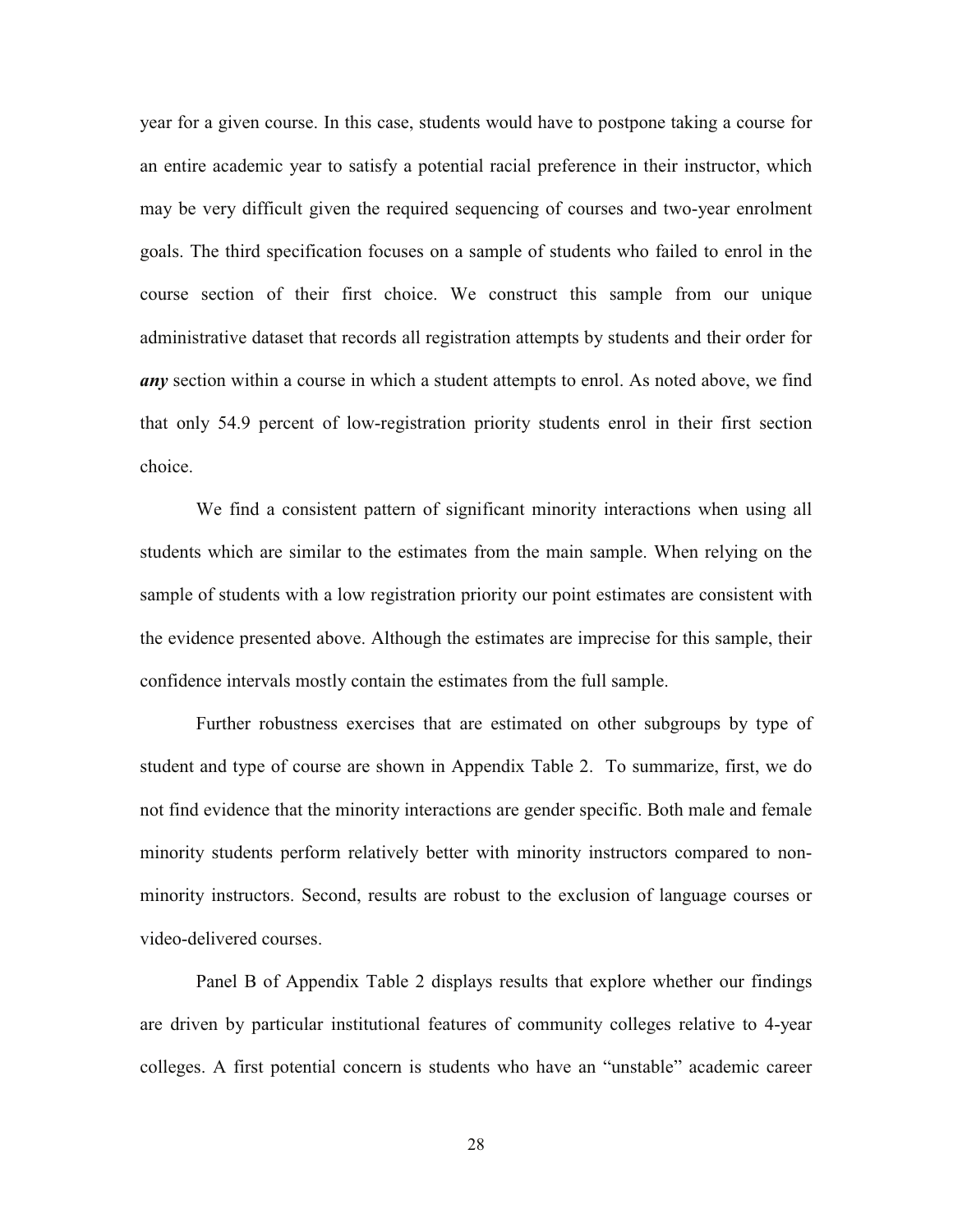and periodically enrol in courses at community college. We therefore limit our sample of students who are lowest on the registration priority list to those who enrol at the College for the first time. This yields point estimates that are nearly identical to those obtained from a sample of all low registration priority students, suggesting that our results are not driven by more senior students who are frequently leaving and returning to the college. The smaller sample size, however, leads to insignificance of our estimates.

A second concern regarding external validity arises due to the types of courses that are offered at community colleges. We therefore allow parameters to depend on whether courses are vocational or not and whether they can be transferred to the University of California and California State University systems. If anything we find that transferable courses and non-vocational courses have larger minority interaction effects for most outcomes.

### *4.4 Bounds analysis of interaction effects on grades*

Table 5 displays lower and upper bounds of the minority interaction effects when using standardized grade outcomes as the dependent variable. We compute these bounds following the procedure described in Section 3.3 and interpret them as a robustness exercise. When using the full sample, estimates are bounded between 3.9 percent and 7.9 percent of a standard deviation in the course grade. The estimated lower and upper bounds are all statistically significant at conventional levels. When using the sample of low-priority students instead, the sample sizes decrease and the bounds widen. The bounds are 2.9 percent and 9.3 percent of a standard deviation in the course grade. Standard errors increase by a factor 2.5, but the upper bounds are statistically significant.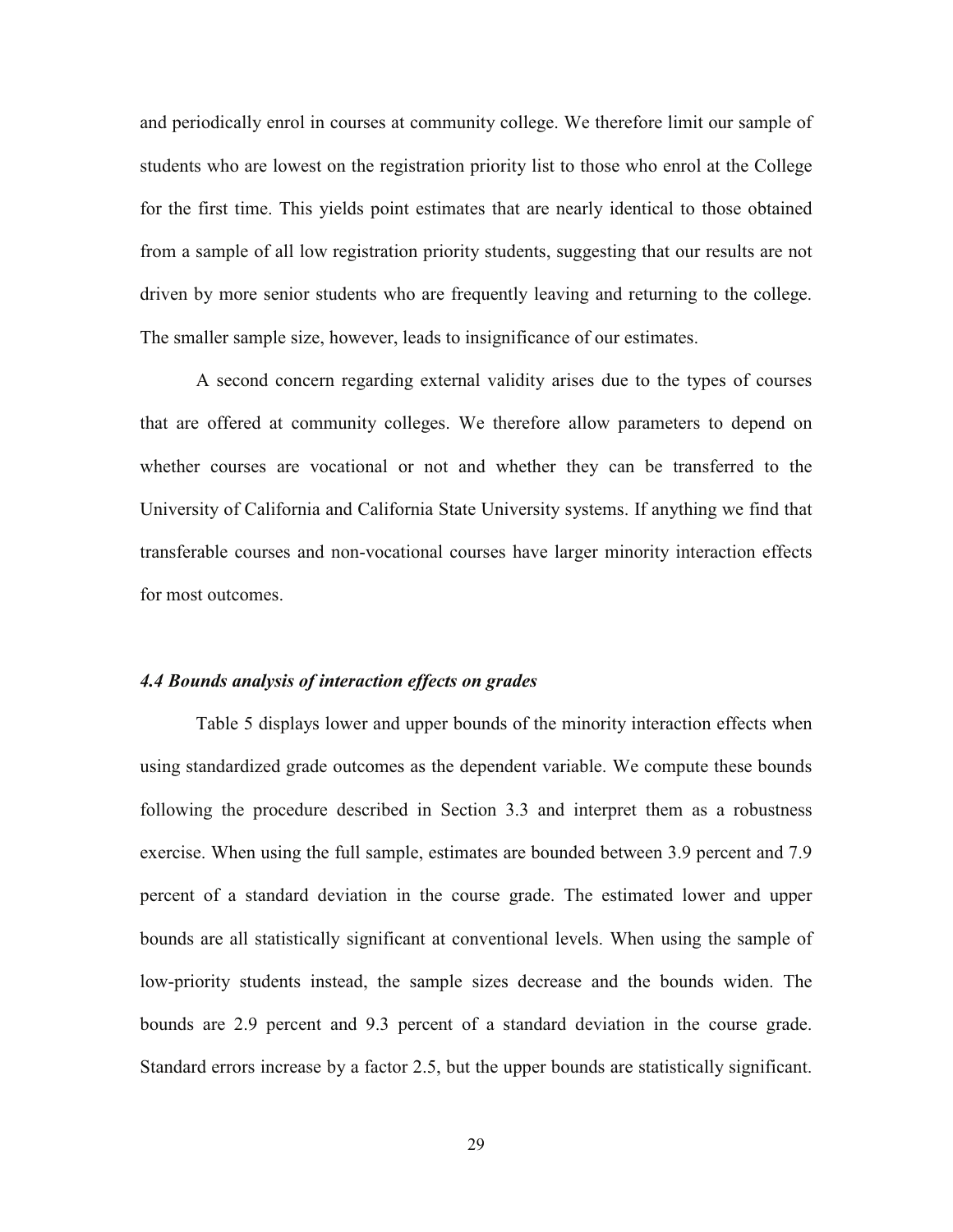Taken together, these results provide further evidence of a robust and quite substantial minority interaction effect on grades, in addition to a substantial effect on the probability of dropping a class.

As argued above, we interpret our uncorrected estimates as representing a lower bound of minority interactions, since those who are at the margin of dropping a class and who are induced not to do so because they share the minority status with their instructor are more likely to be from the lower part of the student ability distribution. This monotonicity assumption can be tested by estimating a version of model (4) for the course dropout variable that allows for an interaction between the minority interaction and prior GPA. It is violated if the minority-interaction is stronger for those with a higher prior GPA. The estimated minority-interactions are -0.023 (s.e. 0.015) and -0.037 (s.e. 0.025) for the full sample and the sample of low registration priority students, respectively, while the corresponding triple-interactions with prior GPA are 0.0007 (s.e. 0.005) and 0.004 (s.e. 0.009) respectively. Since the minority effects are estimated to be negative, their positive interactions with prior GPA thus are in accordance with our hypothesis. However, these estimates are not significant, suggesting that differential dropout behavior does not depend systematically on a student's academic abilities.

## *4.5 Long-Term Outcomes*

Do the social interactions we find at the course level aggregate to affect longerterm outcomes? We have shown that they do for subsequent course selection, but what about other educational outcomes that are more directly correlated with labour market outcomes such retention, degree completion, and transferring to 4-year colleges? Table 6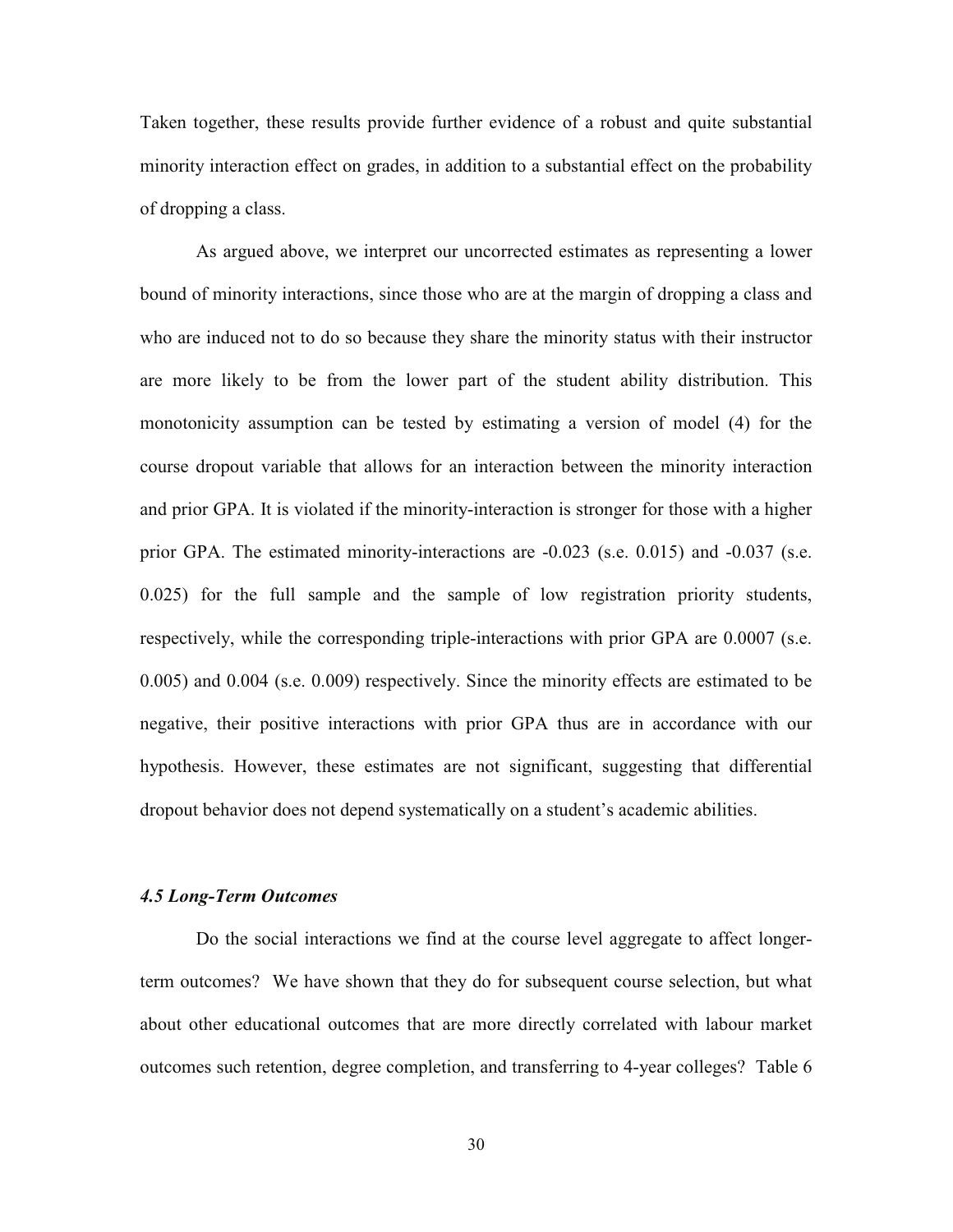reports estimates from three main regression specifications for these aggregate outcomes that use different sources of identifying variation. Since we can no longer utilize class and student fixed effects instead we estimate relative effects for minority students on the share of minority instructors in the first term as described in section 3.4. The first outcome examined is an indicator variable for whether the student remains at the college over the next two quarters (a full academic year). The selection-on-observables model reported in Column 1 suggests that raising the share of minority instructors by one standard deviation (0.25) would increase the relative retention rate for minorities by about 2.5 percentage points. We obtain a similar estimate when adding fixed effects for the set of courses a student takes in the first term. When instrumenting instructor share with deviations from trend we also estimate a statistically significant effect on retention, though larger and less precise. The second outcome examined is whether a student obtains an associates or vocational degree. A one standard deviation increase in the minority instructor share leads to a 1.4 percentage point higher relative probability of receiving a degree. The evidence for effects on transferring to a 4-year college, however, is mixed. We find a small and insignificant estimate in column one, but negative and positive estimates in the remaining two specifications. When we estimate effects on transferring only to UC or Cal State campuses, estimates using the selection-onobservables and the instrumental variables approach are statistically insignificant while the course fixed effects model still leads to a negative estimate. Overall, the race or ethnicity of an instructor appears to exert an important influence on the long-term outcomes of students in addition to short-term effects on grades and other course outcomes.<sup>30</sup>

<sup>&</sup>lt;sup>30</sup> These estimates are robust to alternative measures of the outcomes, having any minority instructor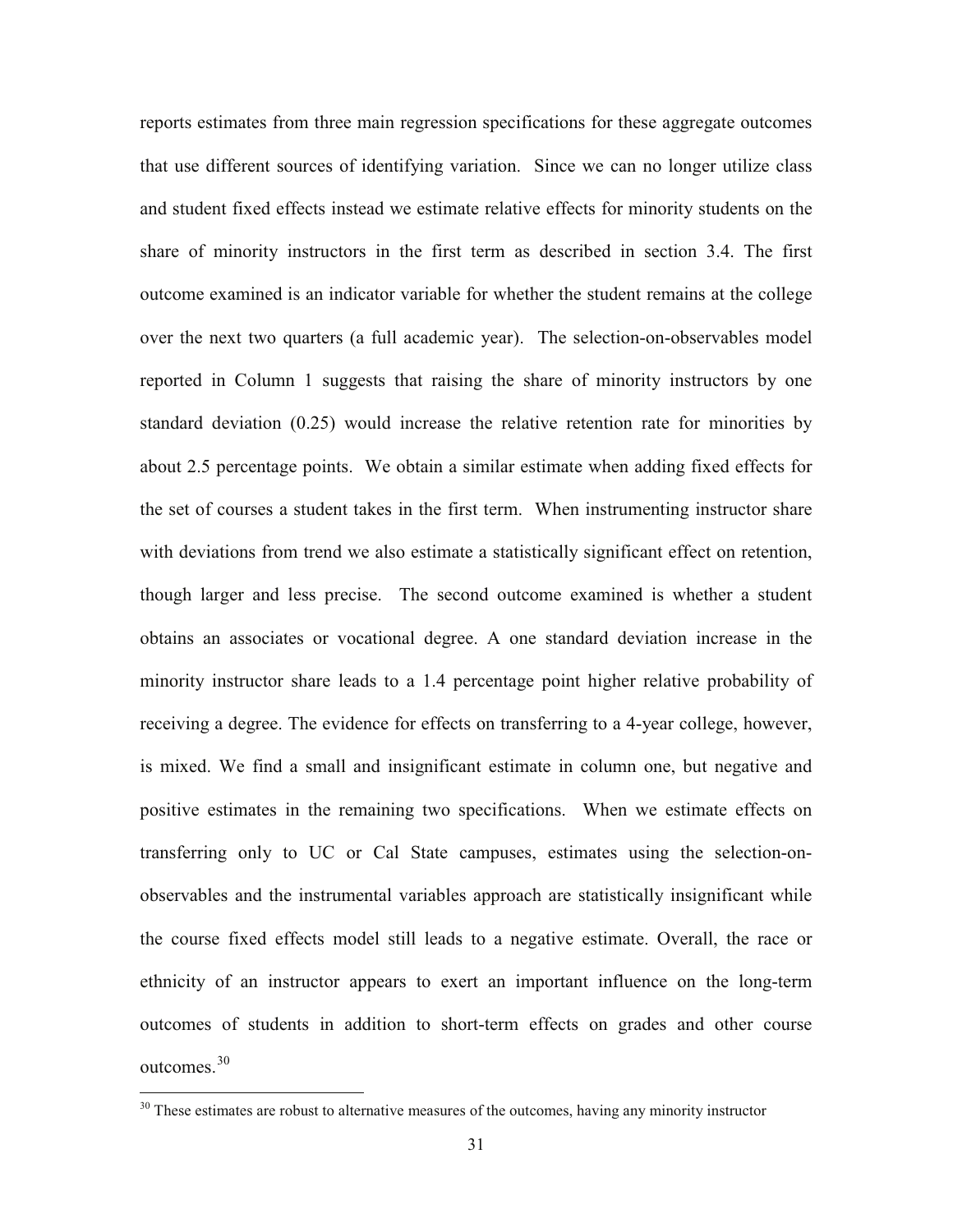### *4.6 Mechanisms*

In this section, we further explore the candidate mechanisms driving the social interactions we estimate above. One key question is whether our estimated effects are due to students or instructors behaving differently. An obvious potential source of instructor discrimination is through grading. Several pieces of evidence, however, point against this explanation. First, we identified courses and departments that rely on multiple choice, true/false, matching and performance tests, and/or math courses instead of potentially more "subjective" essay-type tests, reports, presentations and class participation by conducting an extensive examination of course syllabi and web pages, course catalogues, and discussions with administrative staff and instructors. The use of multiple choice, true/false and matching type exams are prevalent at the college, which may be due in part to faculty having heavy teaching loads of  $10-15$  courses per academic year.<sup>31</sup> Appendix Table 3 shows that estimation of our model on this sample yields results that are very similar to those documented above. As these courses are graded more objectively, these results provide evidence in favour of interactions occurring from students reacting to instructors rather than the opposite.

Second, we have documented significant, robust, and sizable minority effects with respect to course dropout behaviour. The minority gap in this outcome decreases by 2 to 3 percentage points if the class is taught by a minority instructor. The decision to drop out of the class is made entirely by the student and must be made in the first three weeks of a term, well before final grades are assigned by instructors. Third, we also find

instead of the minority share of instructors, using all courses instead of first term courses, using the first observed term, and the included controls.

 $31$  This subsample includes 65 percent of all courses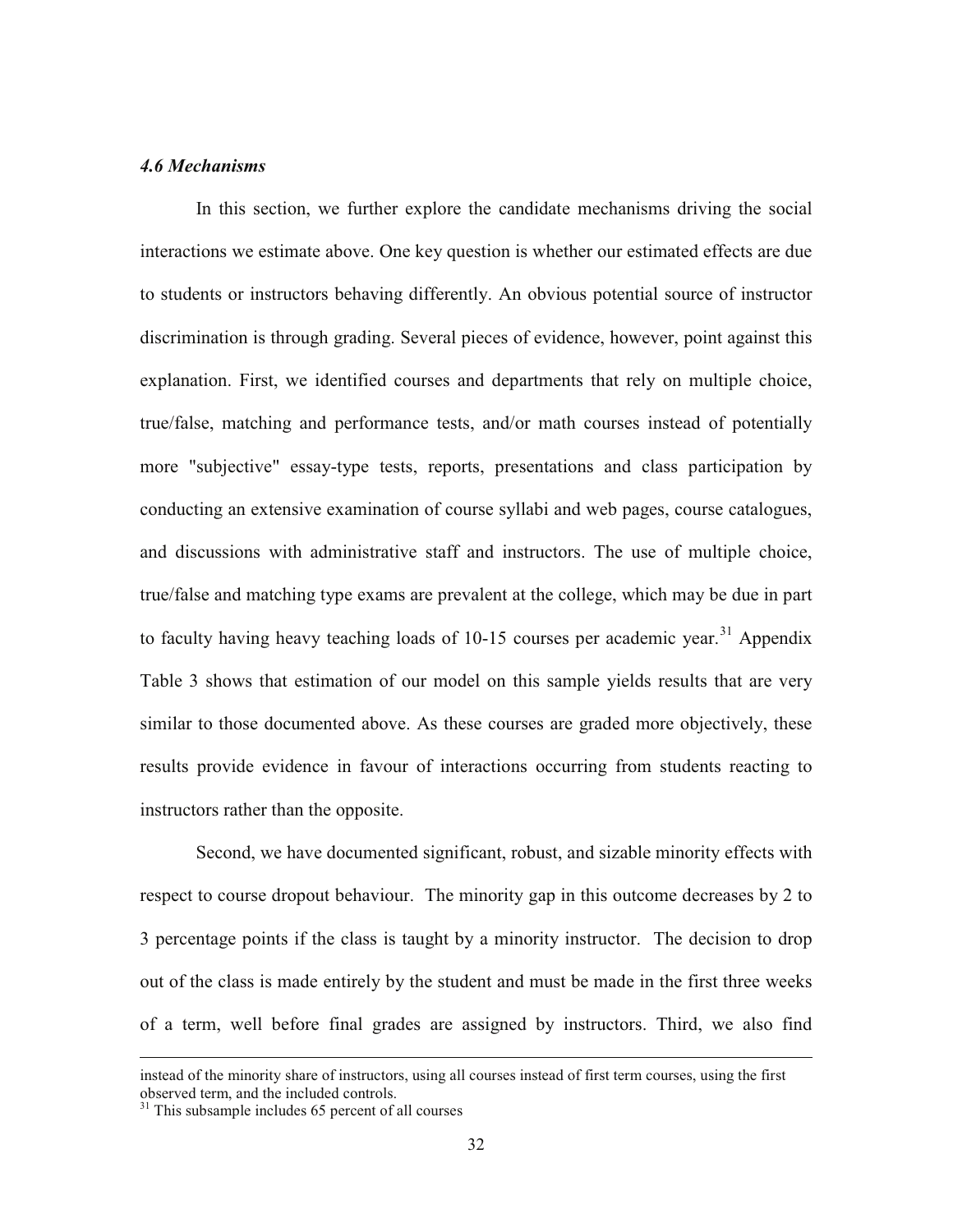evidence that race/ethnicity interactions affect longer term outcomes, such as taking subsequent courses in the same subject, major choice, retention, and degree receipt. Instructors have no direct effect through grading but possibly serve as role models or generate interest and continuing studies in a subject.<sup>32</sup> Fourth, when allowing minority effects to vary across three age groups we find an absence of interaction effects for older students (Appendix Table 3). This also goes against the theory of instructor-based discrimination on the logic that race or ethnicity based discrimination should not depend significantly on student age. Instead we find that our point estimates are the largest for students who are younger than the median aged student. With the exception of one interaction effect significant at the 10 percent level, there are no statistically significant effects for older students. These results are inconsistent with discrimination affecting all students of a certain race irrespective of age and are more in line with the idea that young students react more to race of the instructor.<sup>33</sup>

The above suggests that our interaction estimates are likely due to students behaving differently in response to instructor type rather than vice versa. Appendix Table 3 explores whether there are particular student groups who may be especially likely to gain from assignment to an instructor with the same minority status. Classifying students

<sup>&</sup>lt;sup>32</sup> Estimates of minority-interactions for long-term outcome are not sensitive to controlling for first-term grades suggesting that the indirect effect of obtaining a better grade in a course is not driving the positive estimates.

<sup>&</sup>lt;sup>33</sup> Although we do not find evidence of preferential grading by type of instructor, another explanation for the interaction effects we estimate is that there exists a mechanical relationship whereby instructors' grading distributions are correlated with their minority status. Bar and Zussman (2012) find evidence from 'an elite research university' that grade distributions correlate with instructor voting behavior, which in turn may correlate with race or ethnicity. Since minorities tend to score lower grades than non-minorities on average, they systematically benefit from instructors that tend to compress grades towards the upper tail. We tested for this possibility directly, however, and found no evidence in grade distribution differences by minority instructor status. The average grade given by a minority instructor across all courses is 2.86 compared with 2.85 for non-minority instructors. The standard deviation of grades is 1.20 for minority instructors and 1.15 for non-minority instructors. The robustness of our main results to including courseminority fixed effects in regression specifications reported in Table 3 also suggest that this is not the case.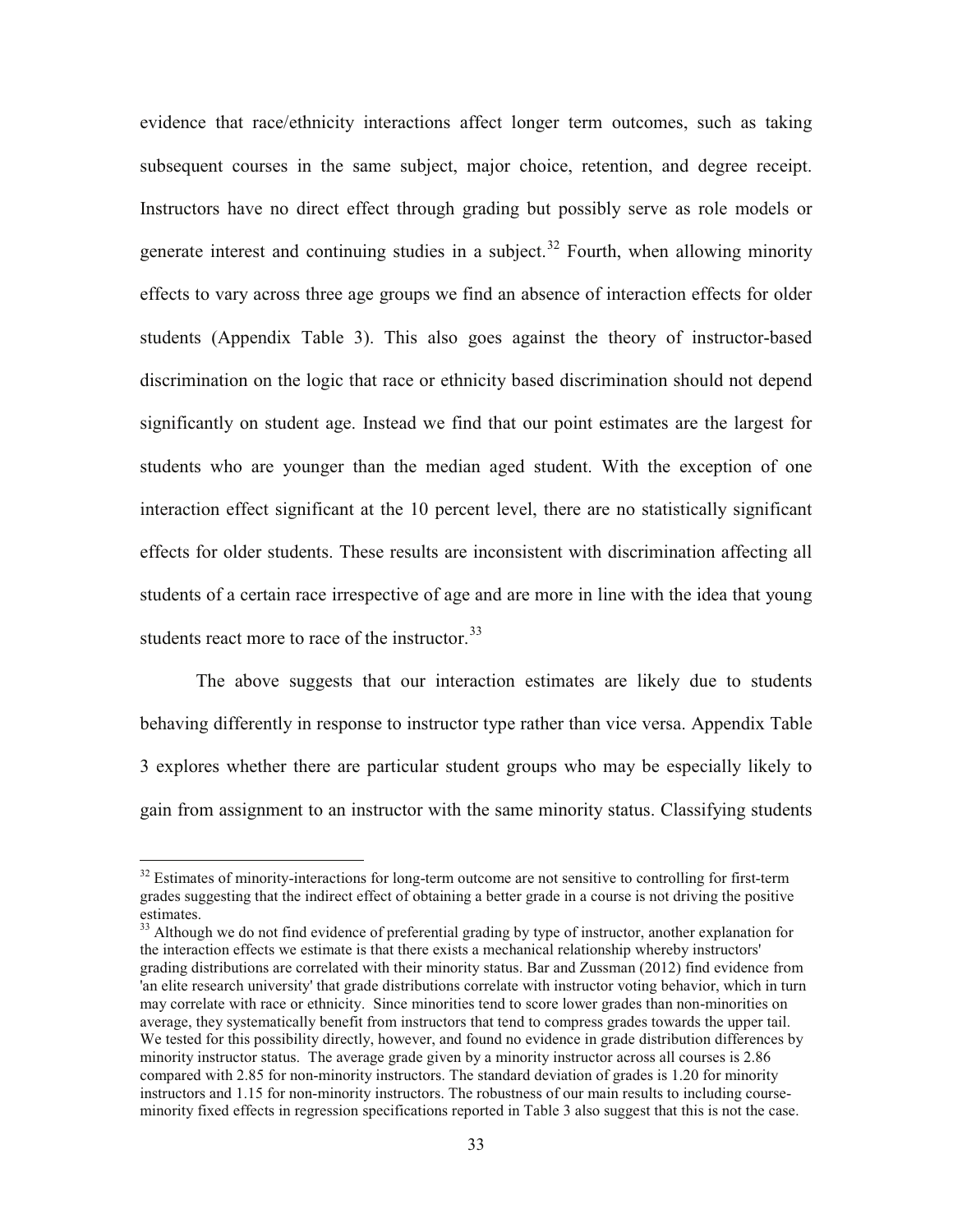by whether they receive financial aid, whether they went to a private school, whether their high school had a high fraction of students who are eligible for a free-lunch program, or whether they grew up in a poor or rich neighbourhood, and estimating separate interactions for these groups, the results suggest that minority effects are fairly homogeneous. While standard errors for some of the interactions are fairly large, particularly those for small sub-populations, the point estimates are remarkably robust across subsamples. In most cases the minority effects are highly significant for the larger student group, and we cannot reject equality of the minority effects across more advantaged and disadvantaged students. Thus, minority students from all economic backgrounds appear to share the relative gains from assignment to a minority instructor.

An important consideration for understanding these relative gains is whether they occur due to minority students performing better with minority instructors or nonminority students performing worse. The former may arise from instructors serving as role models, inspiring underrepresented students. The latter may arise from group favouritism, where non-minorities, consciously or subconsciously, find it difficult to learn from a minority instructor. Our baseline results with classroom fixed effects have the advantage of conditioning on differences across classes and teaching styles, but they restrict our analysis to minority interactions that are only *relative* to non-minorities. However, to explore who benefits and who performs worse from different instructor types, we need to estimate student-instructor interactions separately for each student type, thus requiring the exclusion of instructor or classroom fixed effects. We also expand minority status into five groups: white, African-American, Hispanic, Asian, and Native American. Doing so allows us to estimate the full set of race/ethnic interactions to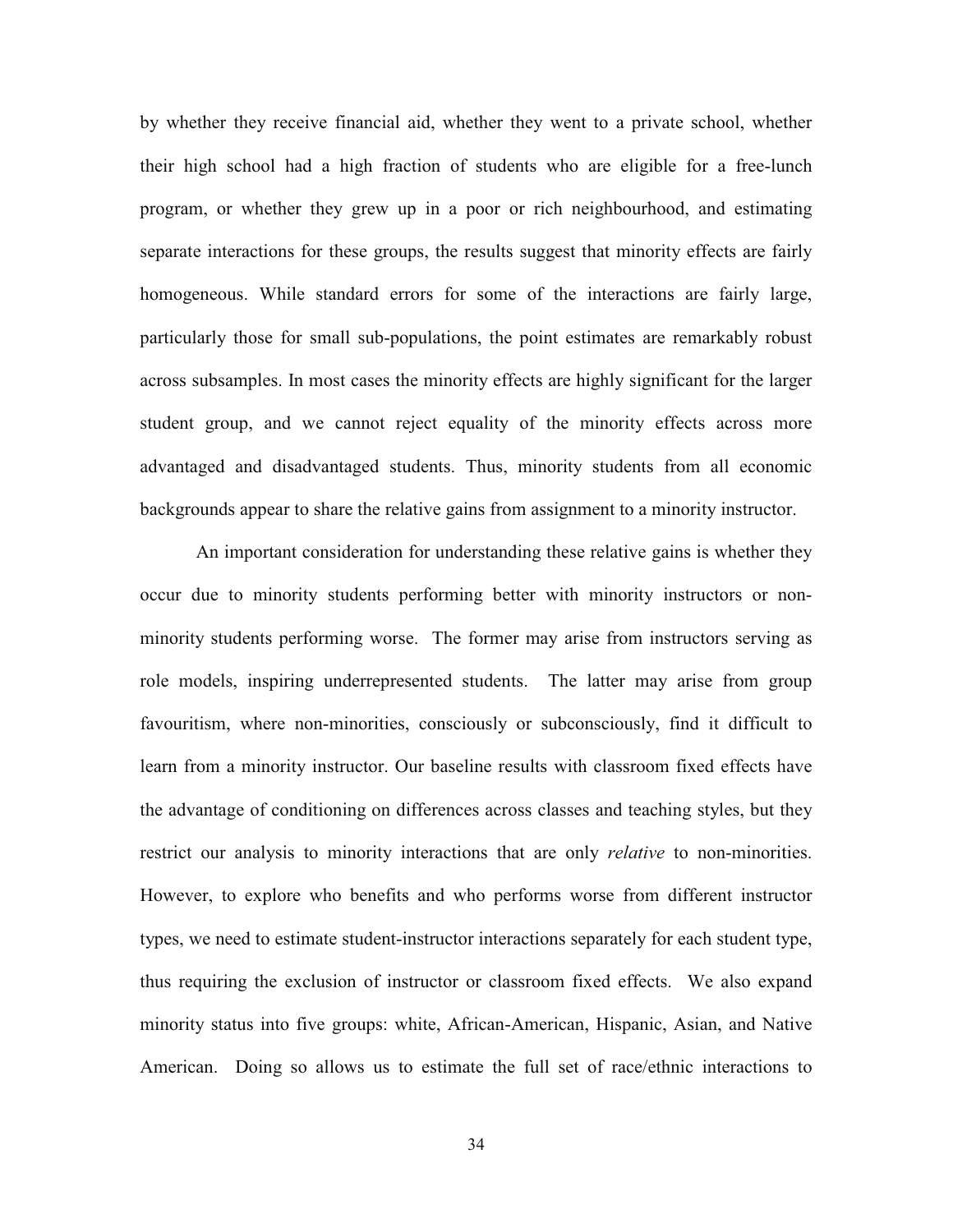determine which kinds of social interactions matter the most. Table 7 reports each of these estimates of  $\alpha_1$  in equation (1) after adding student and course fixed effects as well as instructor characteristic controls. The coefficient is the effect from being matched to an instructor of different type to a student's own race/ethnicity relative to being matched to one of the same type.

Table 7 shows evidence that students perform better with instructors of the same race/ethnicity, both for minority or non-minority students. For example, white students are 3.8 percentage points less likely to drop a course with a white instructor compared to an African-American instructor, whereas African-American students are 4.6 percentage points less likely to drop with an African-American instructor compared to a white instructor. This finding that whites do relatively worse with black instructors while black students do relatively better with them suggests that the negative effects on whites are not driven by overall instructor quality differences (since we also control for course fixed effects). The results also highlight challenges in determining a preferred instructor allocation, since alternate allocations generate both student gains and losses.<sup>34</sup>

Interestingly, we find robust negative effects on performance of white students when being matched to non-white instructors for our other academic outcomes. The gains for African-American students of being matched to an African-American instructor are quite robust across samples and outcomes. We find less clear patterns for the other raceand ethnicity groups, including Hispanics. That some ethnic groups appear to respond less favourably when matched to instructors of their own type compared with the strong relative effects for white students deserves mention. Dee (2007) and Hoffmann and

<sup>&</sup>lt;sup>34</sup> Graham. Imbens, and Ridder (2009) provide more discussion on the policy implications of multiple social interactions in the context of student classroom allocation by gender.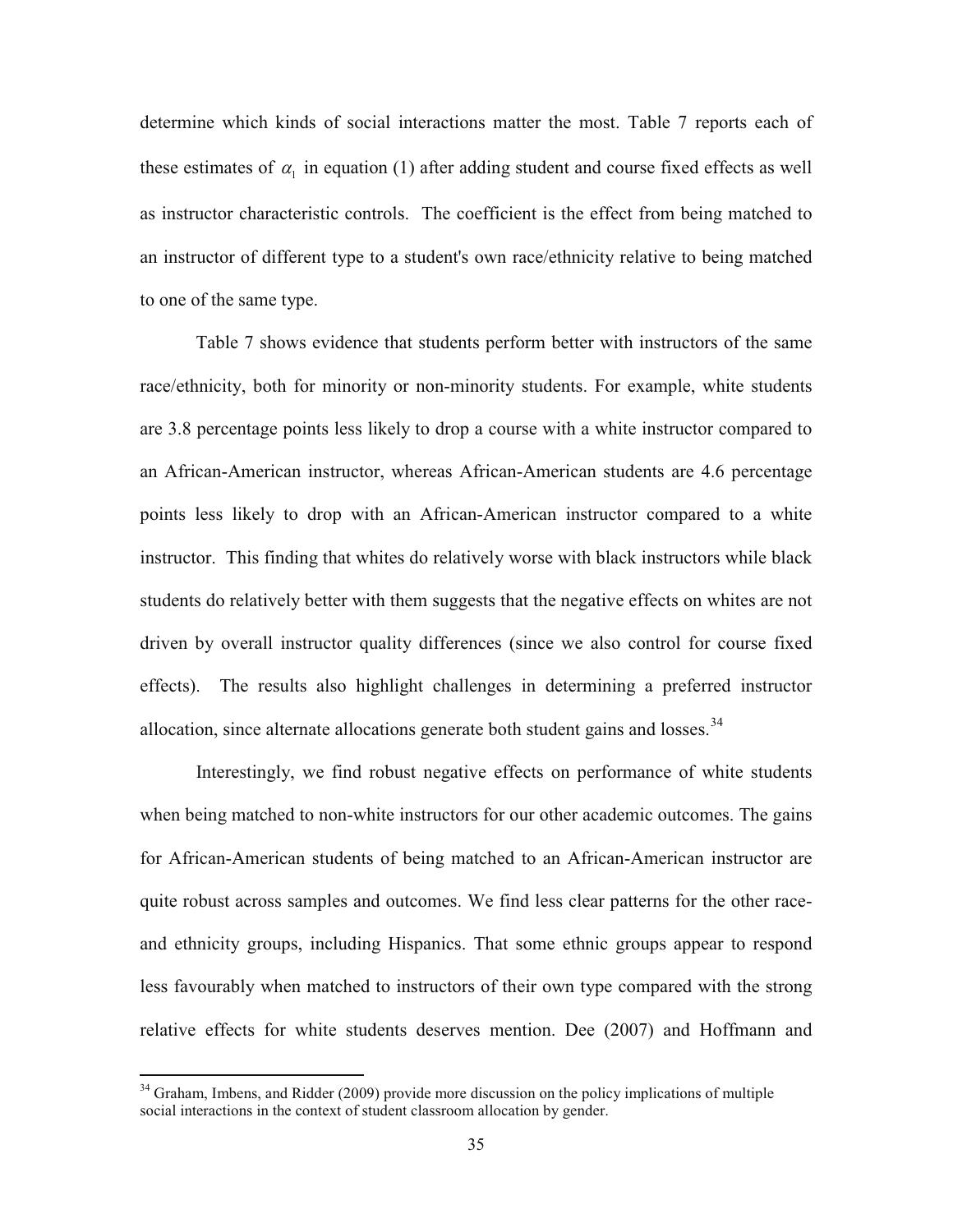Oreopoulos (2009) observe similar patterns with respect to gender. In both studies, male students generally perform worse academically with female instructors while female students do as well with male or female instructors.

One explanation for this behaviour is that students from high status groups react more strongly to instructors from low-status groups, leading to a kind of self-fulfilling discrimination. Social psychologists often describe social interactions in terms of "ingroup favouritism", where individuals that identify with each other tend to respond more positively because they perceive they have similar beliefs or culture, and respond negatively with others (Tajfel and Turner, 1979). Less attention has been given to the moderating role that social status plays - the greater one's social status, the greater one's tendency to display in-group favouritism (Sidanius et al., 1994). This may explain why white students benefit more from being with white instructors compared to Hispanic students with Hispanic instructors. The theory deserves more attention in future research.

# **5. Conclusion**

Using a unique administrative dataset that matches student course outcomes to instructor's race, we estimate for the first time the importance of racial interactions between instructors and students at the college level. The estimation of two-way fixed effect models for a very large number of both students and classrooms over five years addresses most concerns about potential biases in estimating racial interactions. Remaining concerns about the internal validity of our estimates are addressed by taking advantage of the severely restricted class enrolment options among low-registration priority students at a very popular and class-rationed community college, by restricting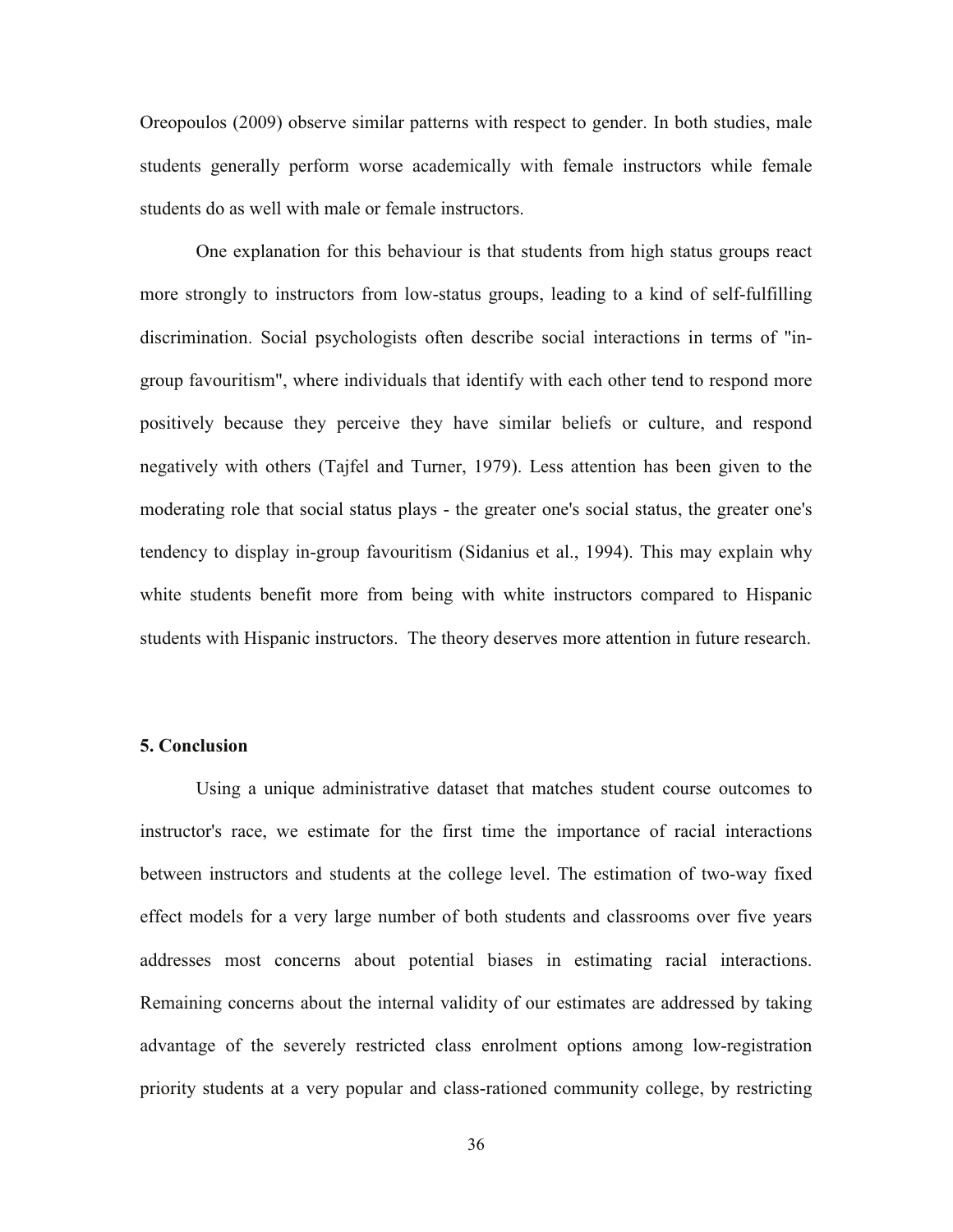the variation in instructor minority status across classes within term or year, and by examining students who do not enrol in the course section of first choice based on registration attempt data. We find that minority students perform relatively better in classes when instructors are of the same race or ethnicity. Underrepresented minority students are 2.8 percentage points more likely to pass classes, 2.9 percent less likely to drop out of classes, and 3.2 percentage points more likely to get a grade of B or higher in classes with underrepresented instructors. These effects represent roughly half of the total gaps in classroom outcomes between white and underrepresented minority students at the college. We also find relative effects on grades of roughly 5 percent of a standard deviation from being assigned an instructor of similar minority status. Taken together with the large class dropout interaction effects, these impacts are notably larger than those found for gender interactions between students and instructors at all levels of schooling.

Using a compilation of data from several administrative sources we also examine minority instructor impacts on long-term outcomes. We find evidence that an instructor's race or ethnicity affects the likelihood of taking subsequent courses in the same subject and majoring in the subject. The share of minority instructors in the first quarter also affects a student's likelihood of retention and degree completion.

In examining courses that are more objectively graded such as those relying on multiple choice tests and math courses, we find similar estimated effects on course outcomes. Taken together with the positive effects on long-term outcomes, negative effects on drop out behaviour, and similar effects for minority students of all ages, these results provide evidence that our positive estimates of minority interactions are likely due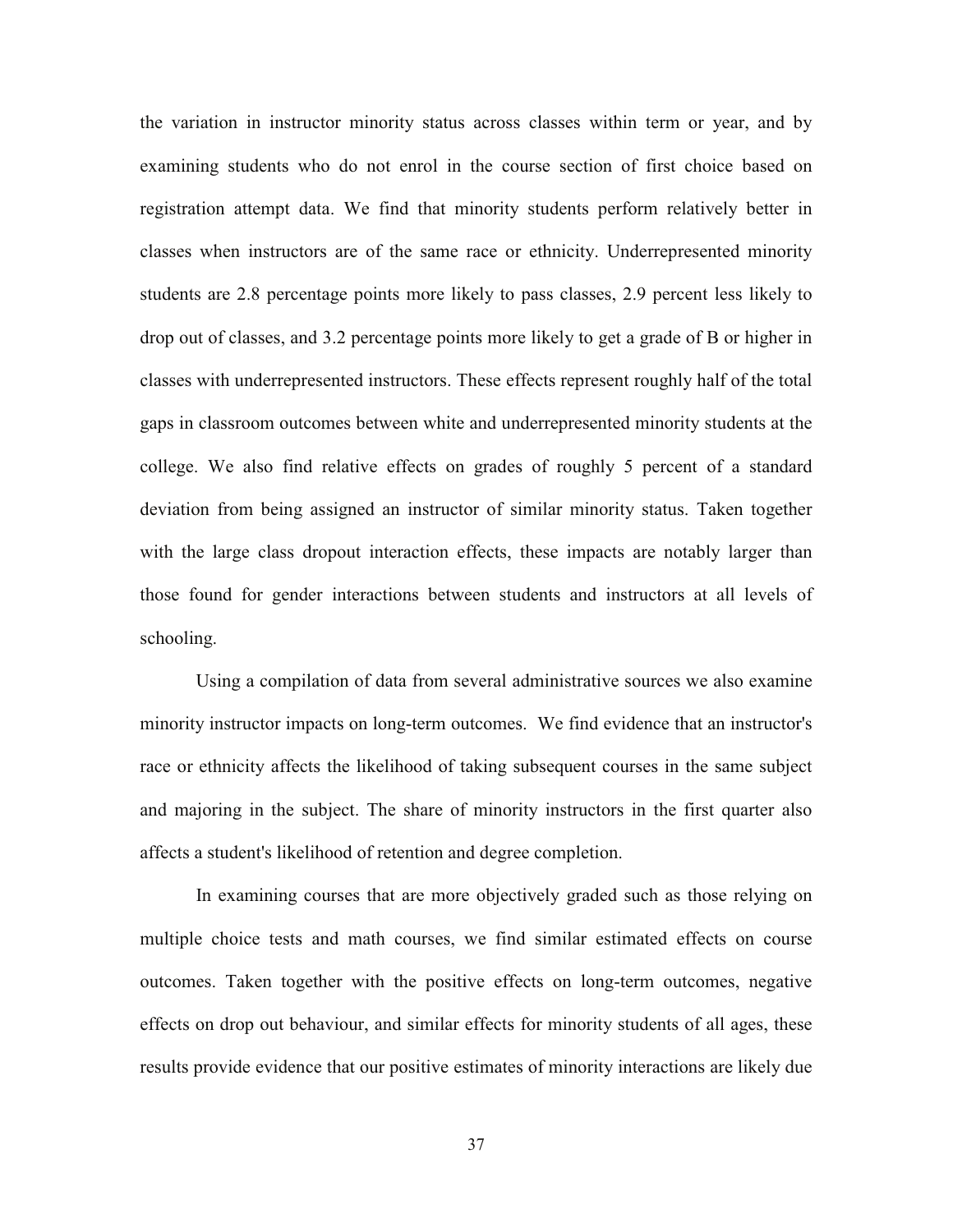to students reacting to instructors rather than the other way around. Further evidence from the regression results suggests that these estimated positive minority interactions are due to both positive influences, with minority students performing better with minority instructors, and negative influences, with non-minority students doing worse with minority instructors.

Our results suggest that the academic achievement gap between white and underrepresented minority college students would decrease by hiring more underrepresented minority instructors. However, the desirability of this policy is complicated by the finding that students appear to react positively when matched to instructors of a similar race or ethnicity but negatively when not. Hiring more instructors of one type may also lead to greater student sorting and changes to classroom composition, which may also impact academic achievement. A more detailed understanding of heterogeneous effects from instructor assignment, therefore, is needed before drawing recommendations for improving overall outcomes. The topic is ripe for further research, especially in light of the recent debates and legislative changes over affirmative action.

38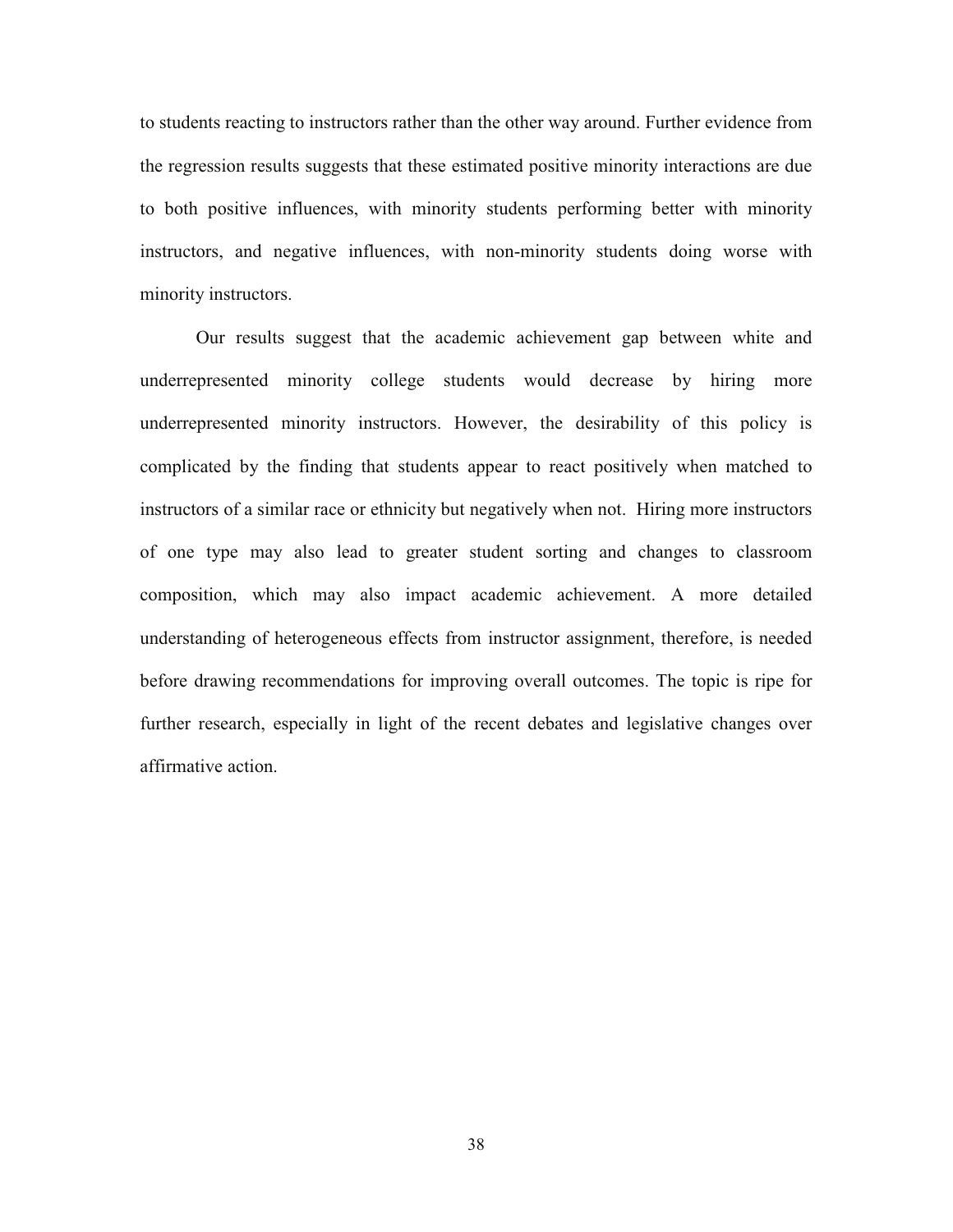#### **References**

Abowd, J. M., F. Kramarz, and D. N. Margolis. 1999. "High Wage Workers and High Wage Firms."*Econometrica*. 67(2): 251-333.

Abowd, J., R. Creecy, and F. Kramarz. 2002. "Computing person and firm effects using linked longitudinal employer-employee data." Technical Report 2002-06, U.S. Census Bureau.

Altonji, J. G., and R. M. Blank. 1999. "Race and Gender in the Labor Market." Handbook of Labor Economics, Volume 3C, eds. Orley Ashenfelter and David Card, New York: Elsevier

Andrews, M. J., L. Gill, T. Schank, and R. Upward. 2008. "High wage workers and low wage firms: negative assortative matching or limited mobility bias?," *Journal Of The Royal Statistical Society Series A*, vol. 171(3), pp. 673-697.

Arcidiacono, P., E. Aucejo, and K. Spenner. 2011. "What happens after Enrollment? An Analysis of the Time Path of Racial Differences in GPA and Major Choice" mimeo, Duke University.

Bar, Talia, and Asaf Zussman. 2012. "Partisan Grading, " *American Economic Journal: Applied Economics*, 4(1): 30-48.

Bettinger, E. and B. T. Long. 2005. "Do Faculty Serve as Role Models? The Impact of Instructor Gender on Female Students." *American Economic Review*, vol. 95(2), pp. 152- 157.

California Community Colleges Chancellor's Office. 2009. "Accountability Reporting for the California Community Colleges," A Report to the Legislature, Pursuant to AB 1417 (Pacheco, Stat. 2004, Ch. 581).

California Postsecondary Education Commission. 2010. "Ready or Not, Here They Come: California State University Undergraduate Demand Projections, 2009–2019," Report 10-05.

Carrington, B., Tymms, P. and C. Merrel. 2005. "Role models, school improvement and the 'gender gap' Do men bring out the best in boys and women the best in girls?" mimeo.

Carrington, B., Tymms, P. and C. Merrel. 2007. "Role models, school improvement and the "gender gap" – Do men bring out the best in boys and women the best in girls?", *British Educational Research Journal.*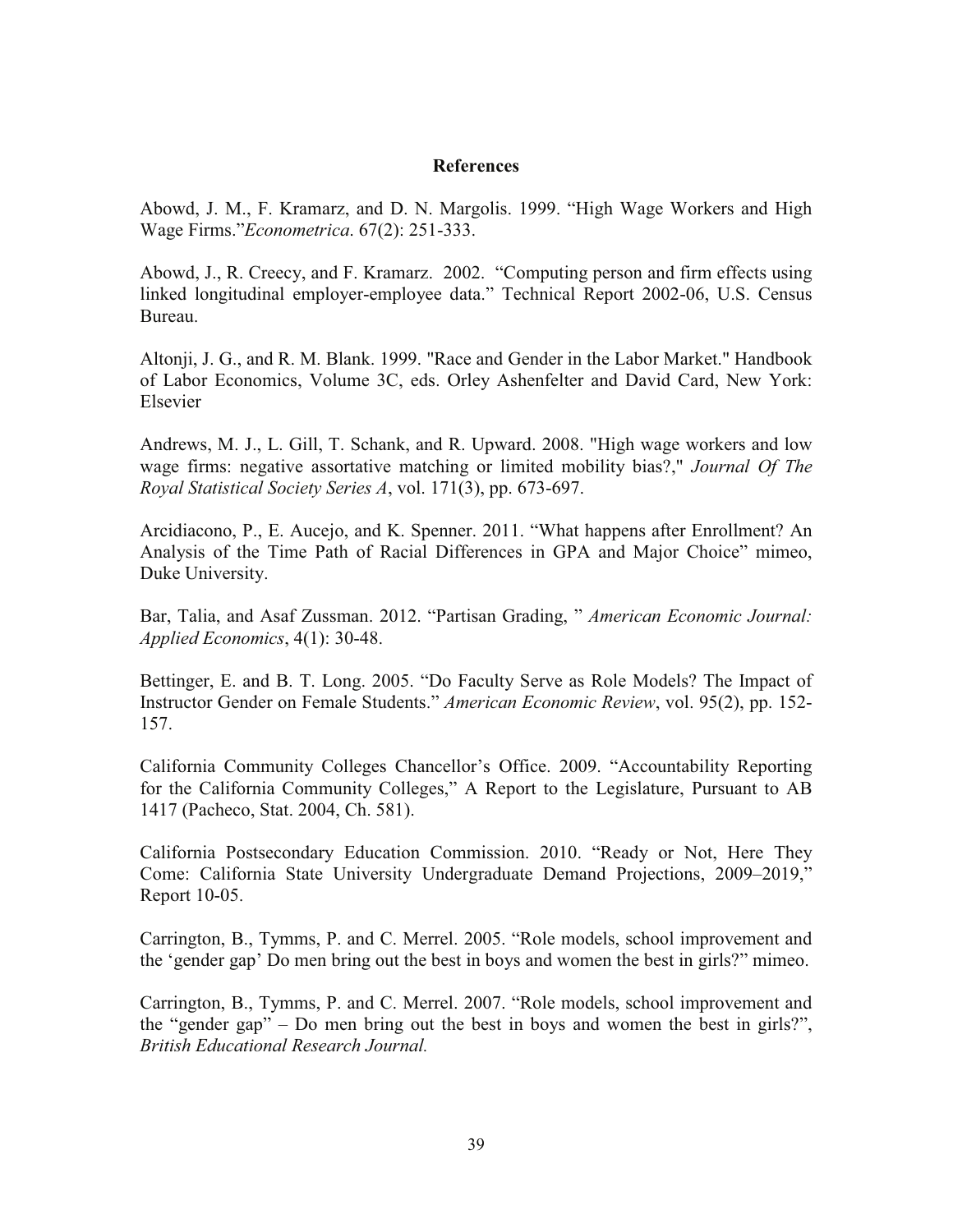Card, D. 1999. "The Causal Effect of Education on Earnings." *Handbook of Labor Economics*, Volume 3A. Ed. Ashenfelter, Orley and David Card. Amsterdam: Elsevier, p.1801-1863.

Carrell, S. E., M. E. Page, and J. E. West. 2010. "Sex and Science: How Professor Gender Perpetuates the Gender Gap," *Quarterly Journal of Economics*. 125 (3): 1101- 1144.

Cornelissen, T. 2008. "The Stata command felsdvreg to fit a linear model with two highdimensional fixed effects." *Stata Journal* vol. 8: 170-189.

Dee, Thomas S. 2004. "Teachers, race and student achievement in a randomized experiment" *The Review of Economics and Statistics*, 86(1), pp. 195-210.

Dee, T. S. 2005. "A Teacher Like Me: Does Race, Ethnicity or Gender Matter?" *American Economic Review*, 95(2), pp. 158-165.

Dee, T. S. 2007. "Teachers and the Gender Gaps in Student Achievement," *Journal of Human Resources* 42(3), pp. 528-554.

Ehrenberg, R., D. Goldhaber and D. Brewer. 1995. "Do Teachers' Race, Gender and Ethnicity Matter? Evidence from the National Educational Longitudinal Study of 1988." *Industrial and Labor Relations Review*, 48(3), pp. 547-561.

Fairlie, Robert W., Florian Hoffmann, and Philip Oreopoulos. 2011. "A community college instructor like me: Race and ethnicity interactions in the classroom," NBER Working Paper No. 17381.

Fryer, R. 2011. "Racial Inequality in the 21<sup>st</sup> Century: The Declining Significance of Discrimination." The Handbook of Labor Economics, Elsevier.

Graham, Bryan S., Guido W. Imbens, Geert Ridder (2009). "Complementarity and Aggregate Implications of Assortative Matching: A Nonparametric Analysis," NBER Working Paper No. 14860.

Fryer, R. and S. Levitt. 2006. "The Black-White Test Score Gap Through Third Grade." *American Law and Economics Review*, 8(2), pp. 249-281.

Hoffmann, F. and P. Oreopoulos. 2009. "A Professor Like Me: The Influence of Instructor Gender on University Achievement." *Journal of Human Resources*, 44(2), pp. 479-494.

Holmlund, H. and K. Sund. 2005. "Is the Gender Gap in School Performance Affected by the Sex of the Teacher?" Swedish Institute for Social Research, Stockholm University Working Paper No. 5, 2005.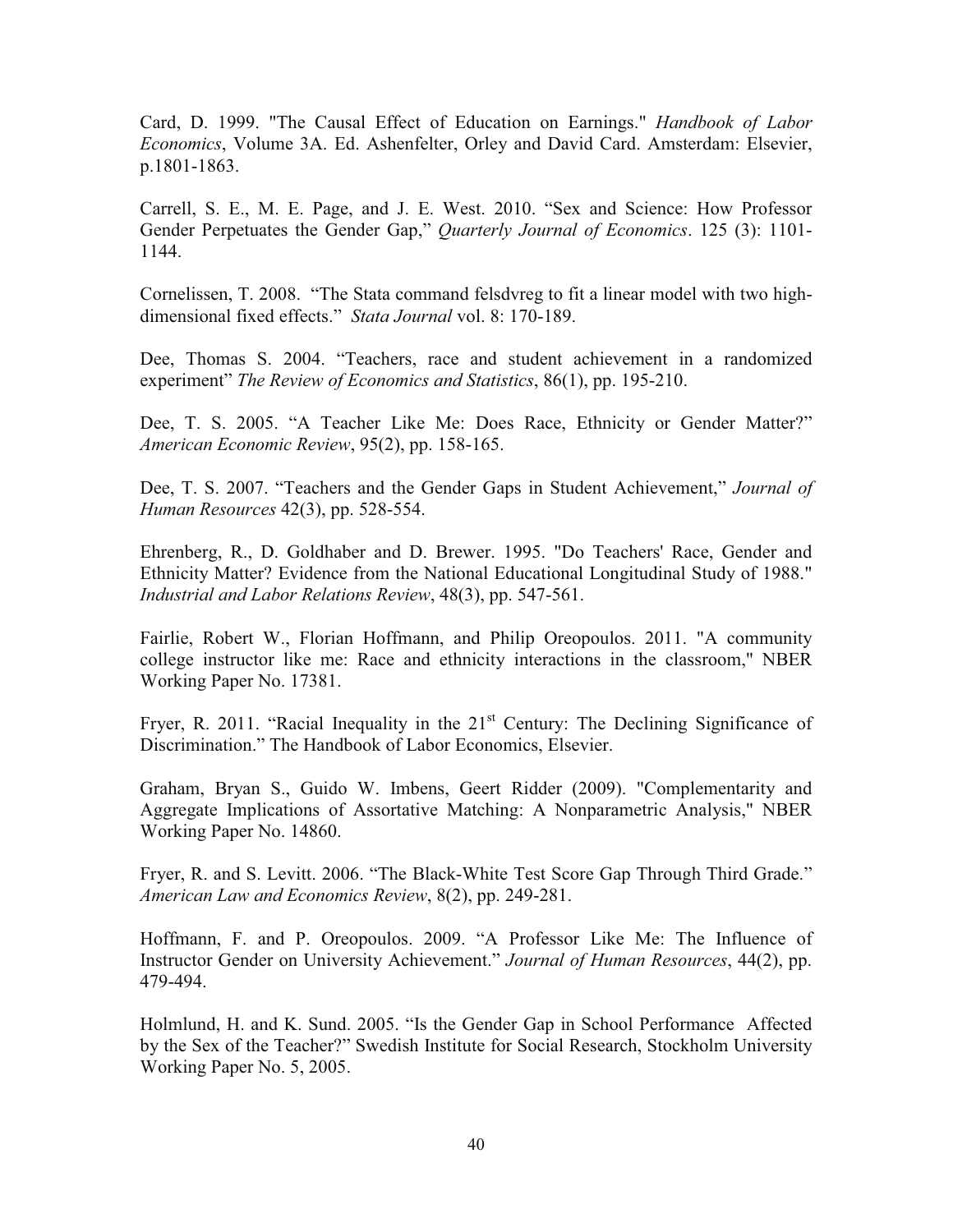Jencks, C. and M. Phillips. 1998. "The Black-White Test Score Gap," Washington, DC: Brookings Institution Press.

Krueger, A. & Whitmore, D. 2002. "Would smaller classes help close the black-white achievement gap?" In J. Chubb and T. Loveless (Eds.), Bridging the achievement gap. Washington, DC: Brookings Institute Press.

Lahelma, E. 2000. "Lack of male teachers: A problem for students or teachers?" *Pedagogy, Culture and Society*, 8(2), pp. 173-86.

Lavy, V. and A. Schlosser. 2007. "Mechanisms and Impacts of Gender Peer Effects at School," mimeo.

Lee, D. 2005. "Training, Wages, and Sample Selection: Estimating Sharp Bounds on Treatment Effects," *Review of Economic Studies*, 76(3), pp. 1071-1102.

Nixon, L. and M. Robinson. 1999. "The educational attainment of young women: Role model effects of female high school faculty," *Demography*, 36(2), 185-194.

Sengupta, Ria, and Christopher Jepsen. 2006. "California's Community College Students," *California Counts: Population Trends and Profiles*, Volume 8, Number 2, Public Policy Institute of California, November 2006.

Sidanius, Jim, Felicia Pratto, and Joshua L. Rabinowitz. (1994). "Gender, Ethnic Status, and Ideological Asymmetry: A Social Dominance Interpretation," Journal of Cross-Cultural Psychology, Vol. 25, No. 2, pp. 194-216.

U.S. Department of Education. 2010. Digest of Education Statistics 2009 (NCES 2009- 022). National Center for Education Statistics, Institute of Education Sciences, U.S. Department of Education. Washington, DC.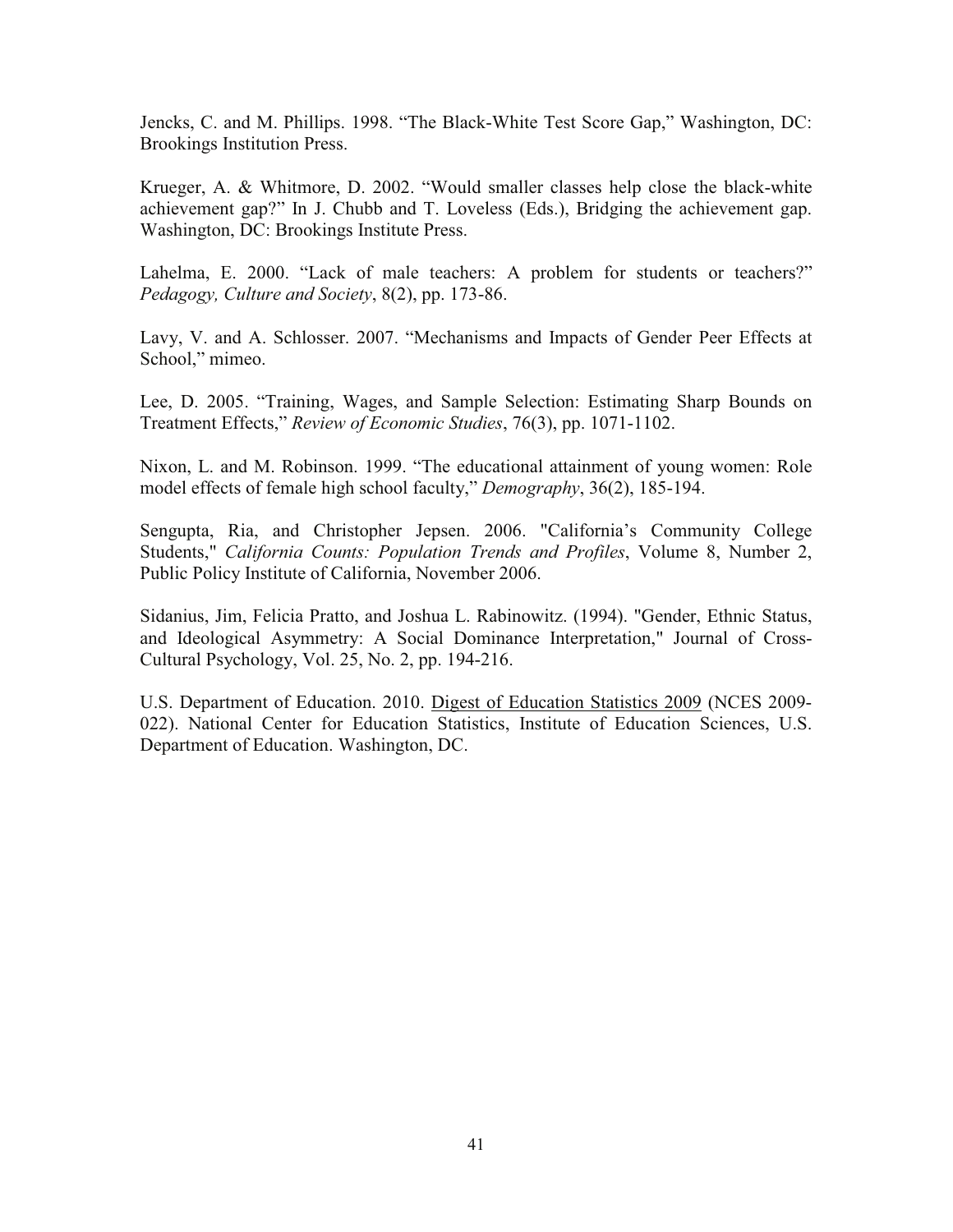#### *PANEL A: Sample Characteristics, Student-Class Level*

|                                                                                                | Mean | Std. Dev. | <b>Total Number of</b><br>Obs. |
|------------------------------------------------------------------------------------------------|------|-----------|--------------------------------|
| Low Registration Priority Student                                                              | 0.29 | 0.46      |                                |
| <b>Entering Student</b>                                                                        | 0.10 | 0.30      |                                |
| Course has no variation in instructor underrepresented-minority<br>status within quarter       | 0.61 | 0.24      |                                |
| Course has no variation in instructor underrepresented-minority<br>status within academic year | 0.52 | 0.25      | 446,239                        |
| Language Course                                                                                | 0.03 | 0.16      |                                |
| Video-Delivered Course                                                                         | 0.06 | 0.24      |                                |
| <b>Vocational Course</b>                                                                       | 0.26 | 0.44      |                                |
| Course transferable to UC or CSU Systems                                                       | 0.70 | 0.46      |                                |

#### *PANEL B: Student Outcomes by Race/Ethnicity*

| White  | Asian  | Hispanic | African American | Nat. Amer., Pacific<br>Isle., Oth. non-White |
|--------|--------|----------|------------------|----------------------------------------------|
|        |        |          |                  | 0.28                                         |
| (0.43) | (0.44) | (0.45)   | (0.46)           | (0.45)                                       |
| 0.89   | 0.89   | 0.84     | 0.82             | 0.86                                         |
| (0.31) | (0.32) | (0.37)   | (0.39)           | (0.35)                                       |
| 2.90   | 2.91   | 2.58     | 2.51             | 2.71                                         |
| (1.14) | (1.14) | (1.19)   | (1.21)           | (1.19)                                       |
| 0.68   | 0.68   | 0.57     | 0.53             | 0.61                                         |
| (0.47) | (0.47) | (0.50)   | (0.50)           | (0.49)                                       |
| 0.70   | 0.75   | 0.61     | 0.63             | 0.69                                         |
| (0.46) | (0.43) | (0.49)   | (0.48)           | (0.46)                                       |
| 0.16   | 0.18   | 0.15     | 0.12             | 0.13                                         |
| (0.37) | (0.38) | (0.36)   | (0.33)           | (0.34)                                       |
| 0.48   | 0.50   | 0.29     | 0.35             | 0.40                                         |
| (0.50) | (0.50) | (0.45)   | (0.48)           | (0.49)                                       |
|        | 0.24   | 0.26     | 0.28             | 0.30                                         |

#### *PANEL C: Student and Instructor Shares by Race/Ethnicity*

|                                             |      | Students |                  |      | Instructors |     |
|---------------------------------------------|------|----------|------------------|------|-------------|-----|
|                                             | Mean | S.D.     | $\boldsymbol{N}$ | Mean | S.D.        | N   |
| White                                       | 0.28 | 0.20     |                  | 0.70 | 0.21        |     |
| Asian                                       | 0.51 | 0.25     |                  | 0.14 | 0.12        |     |
| Hispanic                                    | 0.14 | 0.12     | 31,961           | 0.06 | 0.06        | 942 |
| African-American                            | 0.04 | 0.04     |                  | 0.06 | 0.05        |     |
| Native Amer., Pacific Isle., Oth. non-white | 0.03 | 0.03     |                  | 0.04 | 0.03        |     |
| All Underrepresented Minorities             | 0.21 | 0.41     |                  | 0.16 | 0.36        |     |

**NOTES**: Students and instructors belong to the group of "Underrepresented Minorities" if their race/ethnicity is reported to be Hispanic, African-American, or Native American, Pacific Islanders, or other non-Whites.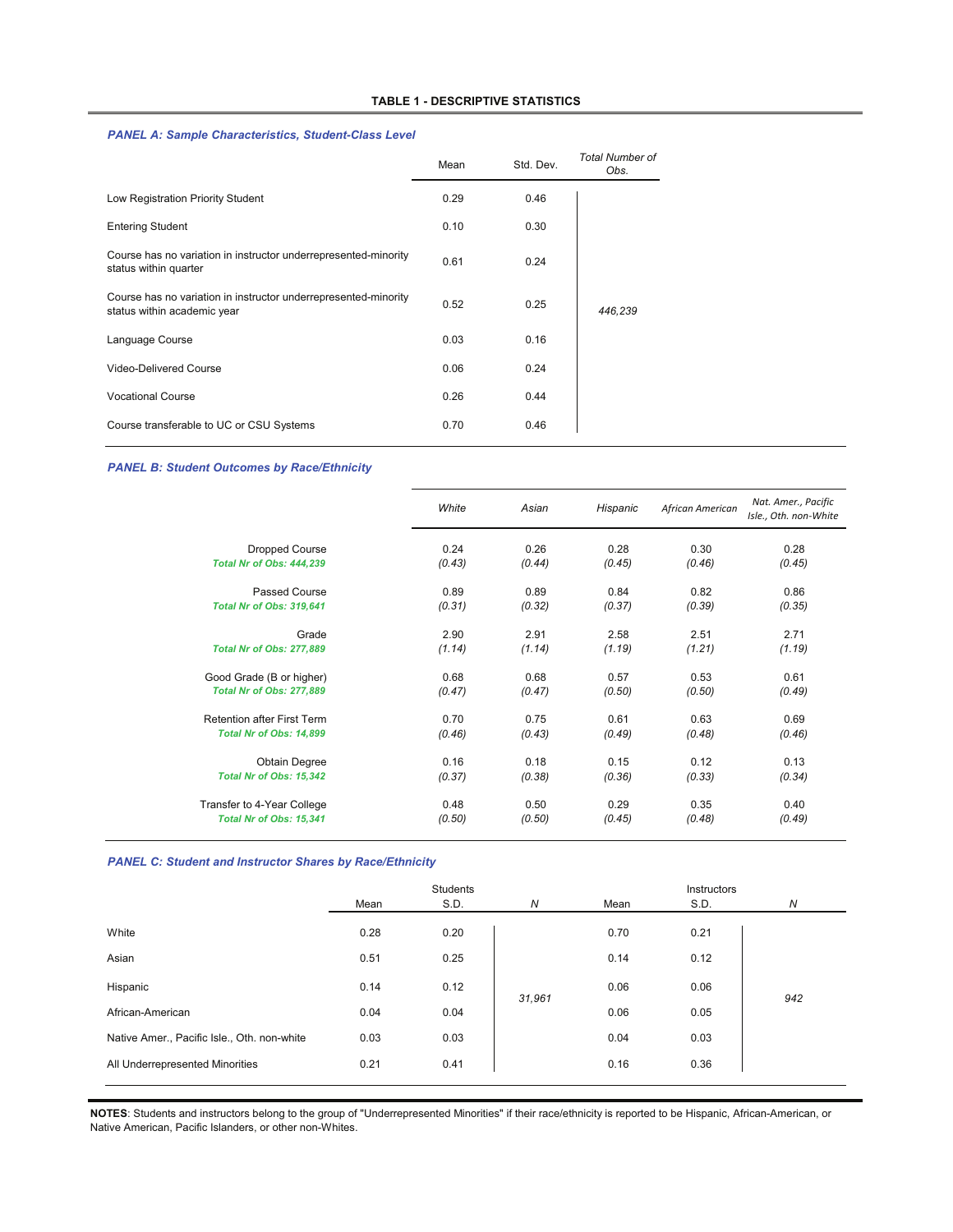|                                                                                                                                                                                                                                                                                                                                                                                                                                                                                                                                                                                                                                                                                                                                                                                                                                                                                                                                                                                                                                                               |                                                                                                                                                                                                                                              |                       | <b>OUTCOME</b>                             |                           |
|---------------------------------------------------------------------------------------------------------------------------------------------------------------------------------------------------------------------------------------------------------------------------------------------------------------------------------------------------------------------------------------------------------------------------------------------------------------------------------------------------------------------------------------------------------------------------------------------------------------------------------------------------------------------------------------------------------------------------------------------------------------------------------------------------------------------------------------------------------------------------------------------------------------------------------------------------------------------------------------------------------------------------------------------------------------|----------------------------------------------------------------------------------------------------------------------------------------------------------------------------------------------------------------------------------------------|-----------------------|--------------------------------------------|---------------------------|
|                                                                                                                                                                                                                                                                                                                                                                                                                                                                                                                                                                                                                                                                                                                                                                                                                                                                                                                                                                                                                                                               | Student Age                                                                                                                                                                                                                                  | <b>Student Gender</b> | Courses Prior to<br>Cumulated<br>Enrolment | GPA Prior to<br>Enrolment |
| All Students                                                                                                                                                                                                                                                                                                                                                                                                                                                                                                                                                                                                                                                                                                                                                                                                                                                                                                                                                                                                                                                  | (0.112)                                                                                                                                                                                                                                      | (0.011)               | (0.126)                                    | (0.020)                   |
|                                                                                                                                                                                                                                                                                                                                                                                                                                                                                                                                                                                                                                                                                                                                                                                                                                                                                                                                                                                                                                                               | 0.046                                                                                                                                                                                                                                        | 0.014                 | 0.077                                      | 0.017                     |
| All Low Registration Priority Students                                                                                                                                                                                                                                                                                                                                                                                                                                                                                                                                                                                                                                                                                                                                                                                                                                                                                                                                                                                                                        | (0.174)                                                                                                                                                                                                                                      | (0.017)               | (0.101)                                    | (0.042)                   |
|                                                                                                                                                                                                                                                                                                                                                                                                                                                                                                                                                                                                                                                                                                                                                                                                                                                                                                                                                                                                                                                               | 0.083                                                                                                                                                                                                                                        | 0.013                 | $-0.073$                                   | 0.026                     |
| Entering Students (==> Low                                                                                                                                                                                                                                                                                                                                                                                                                                                                                                                                                                                                                                                                                                                                                                                                                                                                                                                                                                                                                                    | (0.233)                                                                                                                                                                                                                                      | (0.034)               | (0.081)                                    | (0.106)                   |
| Registration Priority)                                                                                                                                                                                                                                                                                                                                                                                                                                                                                                                                                                                                                                                                                                                                                                                                                                                                                                                                                                                                                                        | 0.037                                                                                                                                                                                                                                        | $-0.012$              | $-0.070$                                   | $-0.003$                  |
| Continuing Students, Low Registration                                                                                                                                                                                                                                                                                                                                                                                                                                                                                                                                                                                                                                                                                                                                                                                                                                                                                                                                                                                                                         | (0.214)                                                                                                                                                                                                                                      | (0.026)               | (0.076)                                    | (0.073)                   |
| Priority                                                                                                                                                                                                                                                                                                                                                                                                                                                                                                                                                                                                                                                                                                                                                                                                                                                                                                                                                                                                                                                      | $-0.050$                                                                                                                                                                                                                                     | 0.024                 | $-0.024$                                   | 0.062                     |
| Continuing Students, Not Low                                                                                                                                                                                                                                                                                                                                                                                                                                                                                                                                                                                                                                                                                                                                                                                                                                                                                                                                                                                                                                  | (0.118)                                                                                                                                                                                                                                      | (0.013)               | (0.122)                                    | (0.021)                   |
| Registration Priority                                                                                                                                                                                                                                                                                                                                                                                                                                                                                                                                                                                                                                                                                                                                                                                                                                                                                                                                                                                                                                         | 0.011                                                                                                                                                                                                                                        | 0.012                 | 0.034                                      | 0.013                     |
| FIXED EFFECTS (BY UNDERREPRESENTED MINORITY STATUS)<br>Course-Year-Quarter                                                                                                                                                                                                                                                                                                                                                                                                                                                                                                                                                                                                                                                                                                                                                                                                                                                                                                                                                                                    |                                                                                                                                                                                                                                              |                       | Yes                                        |                           |
| variables, and a set of fixed effects. We only report the coefficient on the interaction term, to be interpreted as the extent to which minority students<br>one if the average is associated with minority students, an indicator if the class is taught by a minority instructor, the interaction between these two<br>subsample of students we consider. Low registration priority students are those students who have the lowest standing on class enrolment lists.<br>course offering during a particular academic year-quarter. Students and instructors belong to the group of "Underrepresented Minorities" if their<br>NOTES: This table displays results from regressions of the minority-specific average student outcomes in a classroom on an indicator equal to<br>Outcomes used in the regressions vary across columns. *** Significant on 1%-level; ** Significant on 5%-level; * Significant on 10%-level<br>Standard errors are clustered on the level of the fixed effect<br>sort into classrooms taught<br>race/ethnicity is reported to | be Hispanic, African-American, or Native American, Pacific Islanders, or other non-Whites. Rows are defined by the<br>by minority instructors. Each cell is associated with a different regression. A classroom is defined by a section of a |                       |                                            |                           |

TABLE 2 - SORTING REGRESSIONS **TABLE 2 - SORTING REGRESSIONS**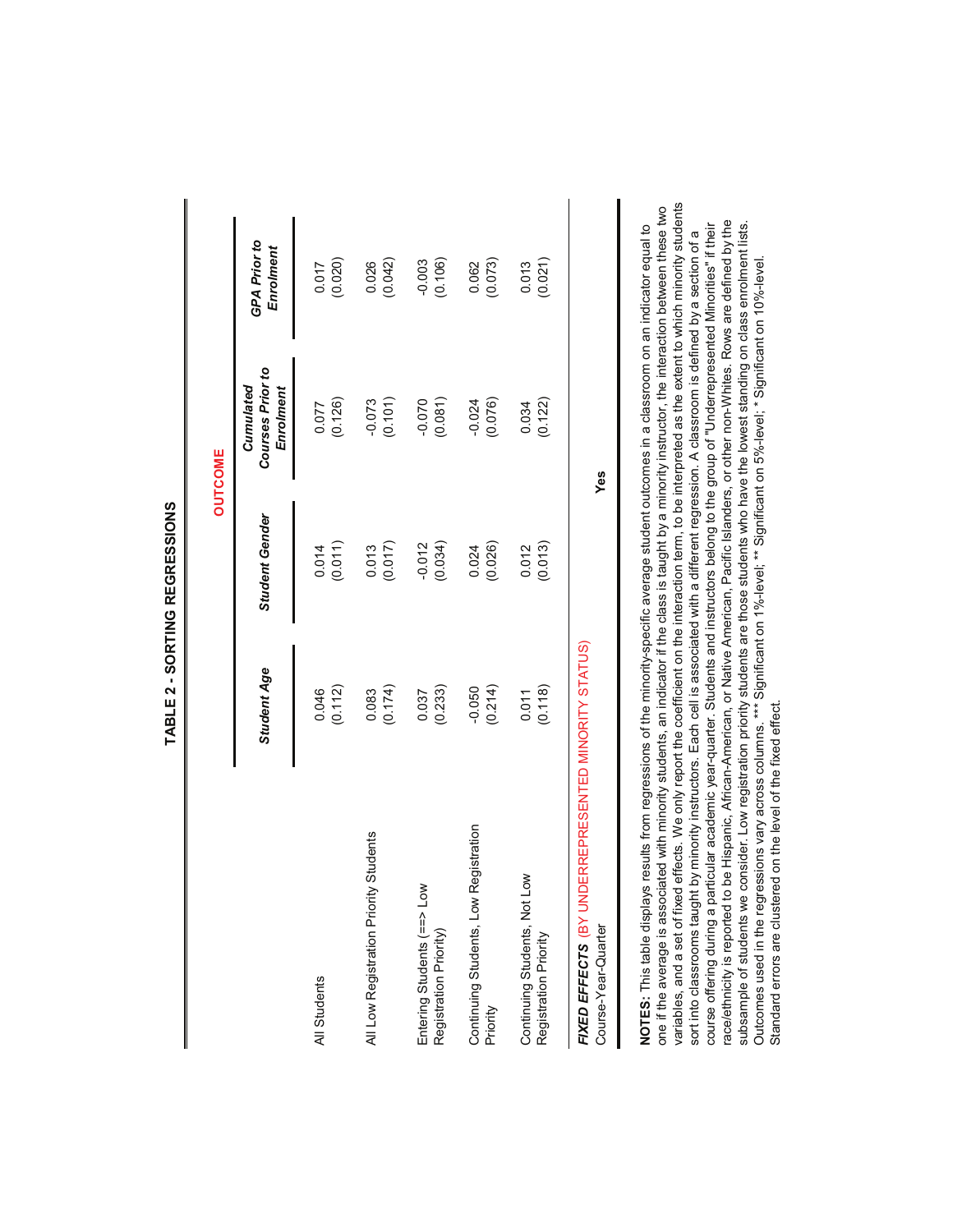#### **TABLE 3 - ESTIMATED ROLE OF INSTRUCTOR MINORITY STATUS FOR STUDENT OUTCOMES**

|                                                                                                                          | (1)                       | (2)                          | (3)                          | (4)                          | (5)                          | (6)                     | (7)                                 | (8)                        |
|--------------------------------------------------------------------------------------------------------------------------|---------------------------|------------------------------|------------------------------|------------------------------|------------------------------|-------------------------|-------------------------------------|----------------------------|
| <b>OUTCOME: STUDENT DROPPED COURSE</b><br><b>Number of Observations:</b>                                                 | 444,239                   |                              |                              |                              |                              |                         |                                     |                            |
| <b>All Students</b>                                                                                                      | $-0.007$<br>(0.005)       | $***$<br>$-0.019$<br>(0.006) | $-0.022$<br>$***$<br>(0.007) | $-0.014$<br>$***$<br>(0.005) | $-0.020$<br>$***$<br>(0.005) | $-0.015$ ***<br>(0.005) | $-0.015$ ***<br>(0.005)             | $-0.020$<br>***<br>(0.005) |
| All Low Registration<br><b>Priority Students</b>                                                                         | $-0.013$<br>(0.010)       | $***$<br>$-0.024$<br>(0.011) | $-0.033$<br>$***$<br>(0.012) | $***$<br>$-0.024$<br>(0.010) | $***$<br>$-0.024$<br>(0.009) | $-0.025$ **<br>(0.011)  | $***$<br>$-0.022$<br>(0.009)        | $-0.029$ ***<br>(0.011)    |
| <b>OUTCOME: STUDENT PASSED COURSE, CONDITIONAL ON FINISHING THE COURSE</b><br><b>Number of Observations:</b>             | 319,641                   |                              |                              |                              |                              |                         |                                     |                            |
| <b>All Students</b>                                                                                                      | 0.006<br>(0.005)          | 0.001<br>(0.006)             | 0.001<br>(0.007)             | 0.016<br>$***$<br>(0.005)    | 0.013<br>$***$<br>(0.005)    | 0.005<br>(0.005)        | 0.004<br>(0.005)                    | 0.012<br>(0.005)           |
| All Low Registration<br><b>Priority Students</b>                                                                         | $***$<br>0.025<br>(0.010) | $***$<br>0.032<br>(0.011)    | $***$<br>0.040<br>(0.013)    | $***$<br>0.051<br>(0.011)    | $***$<br>0.042<br>(0.010)    | 0.014<br>(0.011)        | 0.019<br>$^{\star\star}$<br>(0.009) | $***$<br>0.028<br>(0.012)  |
| <b>OUTCOME: STANDARDIZED STUDENT COURSE GRADE, CONDITIONAL ON FINISHING THE COURSE</b><br><b>Number of Observations:</b> | 277,889                   |                              |                              |                              |                              |                         |                                     |                            |
| <b>All Students</b>                                                                                                      | $***$<br>0.047<br>(0.015) | $-0.020$<br>(0.018)          | 0.000<br>(0.019)             | $***$<br>0.080<br>(0.015)    | $***$<br>0.056<br>(0.014)    | $0.026$ **<br>(0.014)   | $***$<br>0.033<br>(0.014)           | 0.054<br>$***$<br>(0.013)  |
| All Low Registration<br><b>Priority Students</b>                                                                         | $***$<br>0.085<br>(0.028) | $0.034$ *<br>(0.032)         | 0.039<br>(0.036)             | 0.120<br>$***$<br>(0.031)    | 0.068<br>$***$<br>(0.029)    | 0.014<br>(0.031)        | 0.034<br>(0.026)                    | 0.050<br>(0.033)           |
| <b>OUTCOME: GOOD GRADE (B OR HIGHER), CONDITIONAL ON FINISHING THE COURSE</b><br><b>Number of Observations:</b>          | 277.889                   |                              |                              |                              |                              |                         |                                     |                            |
|                                                                                                                          |                           |                              |                              |                              |                              |                         |                                     |                            |

| All Students                                     | 0.011<br>(0.008) | $-0.007$<br>(0.008) | $-0.001$<br>(0.009) | $***$<br>0.027<br>(0.008) | $***$<br>0.023<br>(0.006) | 0.014<br>$***$<br>(0.006) | $***$<br>0.012<br>(0.006) | $***$<br>0.024<br>(0.006) |
|--------------------------------------------------|------------------|---------------------|---------------------|---------------------------|---------------------------|---------------------------|---------------------------|---------------------------|
| All Low Registration<br><b>Priority Students</b> | 0.011<br>(0.014) | $-0.001$<br>(0.015) | $-0.004$<br>(0.016) | $***$<br>0.047<br>(0.015) | 0.029<br>**<br>(0.013)    | 0.003<br>(0.014)          | 0.007<br>(0.012)          | $***$<br>0.032<br>(0.016) |

#### *OUTCOME: STUDENT ENROLS IN A SAME-SUBJECT COURSE IN THE SUBSEQUENT TERM Number of Observations: 205,363*

| All Students                                     | $***$<br>0.028<br>(0.009) | $***$<br>0.021<br>(0.008) | $***$<br>0.016<br>(0.008)   | $***$<br>0.037<br>(0.009) | $0.012$ *<br>(0.007)      | 0.007<br>(0.007)            | 0.002<br>(0.007) | 0.013<br>(0.007)          |
|--------------------------------------------------|---------------------------|---------------------------|-----------------------------|---------------------------|---------------------------|-----------------------------|------------------|---------------------------|
| All Low Registration<br><b>Priority Students</b> | 0.019<br>(0.016)          | ***<br>0.039<br>(0.015)   | 0.028<br>$\star$<br>(0.016) | 0.038<br>$***$<br>(0.017) | $***$<br>0.027<br>(0.014) | $\star$<br>0.024<br>(0.015) | 0.015<br>(0.012) | $***$<br>0.038<br>(0.018) |
| <b>FIXED EFFECTS:</b>                            |                           |                           |                             |                           |                           |                             |                  |                           |
| Year-Quarter-Minority                            | Yes                       | <b>Yes</b>                | <b>No</b>                   | No                        | No                        | No                          | No               | No                        |
| Course                                           | <b>No</b>                 | <b>No</b>                 | <b>No</b>                   | No                        | Yes                       | No                          | No               | No                        |
| Course-Minority                                  | <b>No</b>                 | <b>Yes</b>                | <b>No</b>                   | <b>No</b>                 | No                        | <b>No</b>                   | <b>Yes</b>       | <b>No</b>                 |
| Course-Minority-Year-Quarter                     | <b>No</b>                 | <b>No</b>                 | Yes                         | <b>No</b>                 | No                        | No                          | No               | No                        |
| <b>Student</b>                                   | <b>No</b>                 | <b>No</b>                 | No                          | <b>Yes</b>                | Yes                       | No                          | No               | <b>Yes</b>                |
| Instructor                                       | <b>No</b>                 | <b>No</b>                 | No                          | No                        | No                        | No                          | Yes              | No                        |
| Classroom                                        | <b>No</b>                 | <b>No</b>                 | <b>No</b>                   | <b>No</b>                 | No                        | Yes                         | No               | <b>Yes</b>                |
| <b>CONTROLS:</b>                                 |                           |                           |                             |                           |                           |                             |                  |                           |
| <b>Instructor Controls</b>                       | Yes                       | <b>Yes</b>                | <b>Yes</b>                  | <b>Yes</b>                | <b>Yes</b>                | <b>No</b>                   | <b>No</b>        | No                        |
| <b>Student Controls</b>                          | Yes                       | <b>Yes</b>                | <b>Yes</b>                  | <b>No</b>                 | No                        | Yes                         | Yes              | No                        |

**NOTES:** This table displays results from our main outcome regressions. We report the coefficient of the interaction between student's and instructor's underrepresented minority status. Each cell is associated with a different regression. A classroom is defined by a section of a course offering during a particular academic year-quarter. Students and instructors belong to the group of "Underrepresented Minorities" if their race/ethnicity is reported to be Hispanic, African-American, or Native American, Pacific Islanders, or other non-Whites. We consider five student outcomes: an indicator variable equal to one if the student drops the course; an indicator variable equal to one if the student passes the course; standardized course grades; an indicator variable equal to one if the student has a grade of at least B; and an indicator equal to one if the student takes a course in the same department in the subsequent term. We explore the sensitivity with respect to the regression specification, i.e. the set of fixed effects and controls included in the regressions. Student controls include, gender, cumulated GPA and a 4th-order polynomial in age; instructor controls include gender, a part-time indicator and a 4th-order polynomial in age. We also compute the regression coefficients for a sample of all students and a sample of students with a low standing on class enrollment lists. \*\*\* Significant on 1%-level; \*\* Significant on 5%-level; \* Significant on 10%-level. Standard errors are clustered by classroom.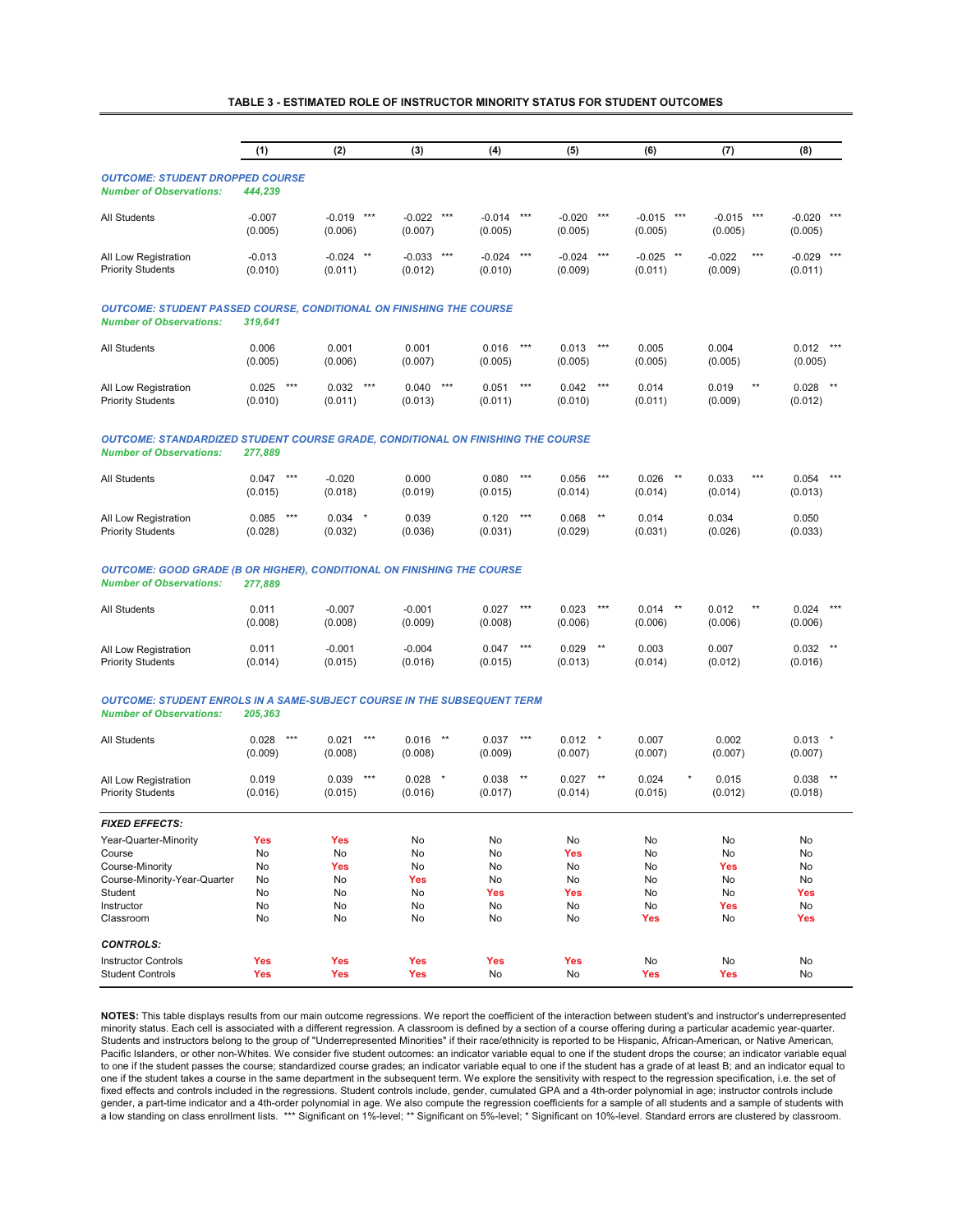|                                                                                                                                                                                                                                                                                                                                                                                                                                                                                                                                                                                                                                                                                                                                                                                                                                                                                                                                                                                                                                                                                                                                                                                         |                     |                              |                             |                                   | TABLE 4 - ESTIMATED ROLE OF INSTRUCTOR MINORITY STATUS FOR STUDENT OUTCOMES: ROBUSTNESS                                                                                                                                                                                                                                                                                                                                                                                       |                     |                  |                             |                                    |                                               |
|-----------------------------------------------------------------------------------------------------------------------------------------------------------------------------------------------------------------------------------------------------------------------------------------------------------------------------------------------------------------------------------------------------------------------------------------------------------------------------------------------------------------------------------------------------------------------------------------------------------------------------------------------------------------------------------------------------------------------------------------------------------------------------------------------------------------------------------------------------------------------------------------------------------------------------------------------------------------------------------------------------------------------------------------------------------------------------------------------------------------------------------------------------------------------------------------|---------------------|------------------------------|-----------------------------|-----------------------------------|-------------------------------------------------------------------------------------------------------------------------------------------------------------------------------------------------------------------------------------------------------------------------------------------------------------------------------------------------------------------------------------------------------------------------------------------------------------------------------|---------------------|------------------|-----------------------------|------------------------------------|-----------------------------------------------|
|                                                                                                                                                                                                                                                                                                                                                                                                                                                                                                                                                                                                                                                                                                                                                                                                                                                                                                                                                                                                                                                                                                                                                                                         |                     |                              | ALL STUDENTS                |                                   |                                                                                                                                                                                                                                                                                                                                                                                                                                                                               |                     |                  |                             | LOW REGISTRATION PRIORITY STUDENTS |                                               |
|                                                                                                                                                                                                                                                                                                                                                                                                                                                                                                                                                                                                                                                                                                                                                                                                                                                                                                                                                                                                                                                                                                                                                                                         | Dropped<br>Course   | Passed<br>Course             | Standar-<br>Grade<br>dized) | Good Grade<br>(B or higher)       | Subject Course<br>Subsequently<br>Takes Same-                                                                                                                                                                                                                                                                                                                                                                                                                                 | Dropped<br>Course   | Passed<br>Course | Standar-<br>dized)<br>Grade | Good Grade<br>(B or higher)        | Subject Course<br>Subsequently<br>Takes Same- |
| Course-Quarters without Variation in Instructor Underrepresented Minority Status                                                                                                                                                                                                                                                                                                                                                                                                                                                                                                                                                                                                                                                                                                                                                                                                                                                                                                                                                                                                                                                                                                        |                     |                              |                             |                                   |                                                                                                                                                                                                                                                                                                                                                                                                                                                                               |                     |                  |                             |                                    |                                               |
| Minority Interaction                                                                                                                                                                                                                                                                                                                                                                                                                                                                                                                                                                                                                                                                                                                                                                                                                                                                                                                                                                                                                                                                                                                                                                    | (0.010)<br>$-0.014$ | ***<br>(0.008)<br>0.023      | ***<br>(0.028)<br>0.097     | $\frac{*}{*}$<br>(0.013)<br>0.045 | 0.004<br>(0.019)                                                                                                                                                                                                                                                                                                                                                                                                                                                              | (0.024)<br>$-0.010$ | (0.028)<br>0.041 | (0.111)<br>0.073            | (0.048)<br>0.042                   | 0.087<br>(0.068)                              |
| Course-Years without Variation in Instructor Underrepresented Minority Status                                                                                                                                                                                                                                                                                                                                                                                                                                                                                                                                                                                                                                                                                                                                                                                                                                                                                                                                                                                                                                                                                                           |                     |                              |                             |                                   |                                                                                                                                                                                                                                                                                                                                                                                                                                                                               |                     |                  |                             |                                    |                                               |
| Minority Interaction                                                                                                                                                                                                                                                                                                                                                                                                                                                                                                                                                                                                                                                                                                                                                                                                                                                                                                                                                                                                                                                                                                                                                                    | $-0.021$<br>(0.013) | $0.012$<br>$(0.010)$         | (0.036)<br>0.065            | $* * *$<br>(0.016)<br>0.042       | $-0.012$<br>(0.024)                                                                                                                                                                                                                                                                                                                                                                                                                                                           | (0.033)<br>$-0.007$ | (0.041)<br>0.059 | (0.175)<br>0.089            | (0.074)<br>0.067                   | $-0.040$<br>(0.090)                           |
| Students who do not sit in the Section of their Choice                                                                                                                                                                                                                                                                                                                                                                                                                                                                                                                                                                                                                                                                                                                                                                                                                                                                                                                                                                                                                                                                                                                                  |                     |                              |                             |                                   |                                                                                                                                                                                                                                                                                                                                                                                                                                                                               |                     |                  |                             |                                    |                                               |
| Minority Interaction                                                                                                                                                                                                                                                                                                                                                                                                                                                                                                                                                                                                                                                                                                                                                                                                                                                                                                                                                                                                                                                                                                                                                                    | $-0.010$<br>(0.009) | $\bf{*}$<br>(0.008)<br>0.017 | $***$<br>(0.021)<br>0.052   | $\ddot{*}$<br>(0.010)<br>0.025    | 0.009<br>(0.014)                                                                                                                                                                                                                                                                                                                                                                                                                                                              | (0.018)<br>0.004    | (0.020)<br>0.030 | (0.053)<br>0.031            | (0.026)<br>0.027                   | 0.043<br>(0.032)                              |
| FIXED EFFECTS:<br>Classroom<br>Student                                                                                                                                                                                                                                                                                                                                                                                                                                                                                                                                                                                                                                                                                                                                                                                                                                                                                                                                                                                                                                                                                                                                                  |                     |                              | Yes<br>Yes                  |                                   |                                                                                                                                                                                                                                                                                                                                                                                                                                                                               |                     |                  | Yes<br>Yes                  |                                    |                                               |
| and indicator variables that are equal to one if a student belongs to a certain subgroup. We only report results for our preferred specification, including student and classmom fixed effects. A classroom is defined<br>underrepresented minority status - referred to as "Minority Interaction". In cases where we allow minority effects to vary across student groups we also report the interaction between the main variable of interest<br>by a section of a course offering during a particular academic vear-quarter. Students and instructors belong to the group of "Underrepresented Minorities" if their race/ethnicity is reported to be Hispanic, African-<br>NOTES: This table explores the heterogeneity of our results across different student groups and types of courses considered. We report the coefficient of the interaction between student's and instructor's<br>Significant on 5%-level; * Significant on 10%-level. Standard errors are clustered by classroom.<br>American, or Native American, Pacific Islanders, or other no<br>student passes the course; standardized course grades; an<br>department in the subsequent term. We also compute the r |                     |                              |                             |                                   | n-Whites. We consider five student outcomes: an indicator variable equal to one if the student drops the course; an indicator variable equal to one if the<br>egression coefficients for a sample of all students and a sample of students with a low standing on class enrollment lists. *** Significant on 1%-level,**<br>indicator variable equal to one if the student has a grade of at least B; and an indicator equal to one if the student takes a course in the same |                     |                  |                             |                                    |                                               |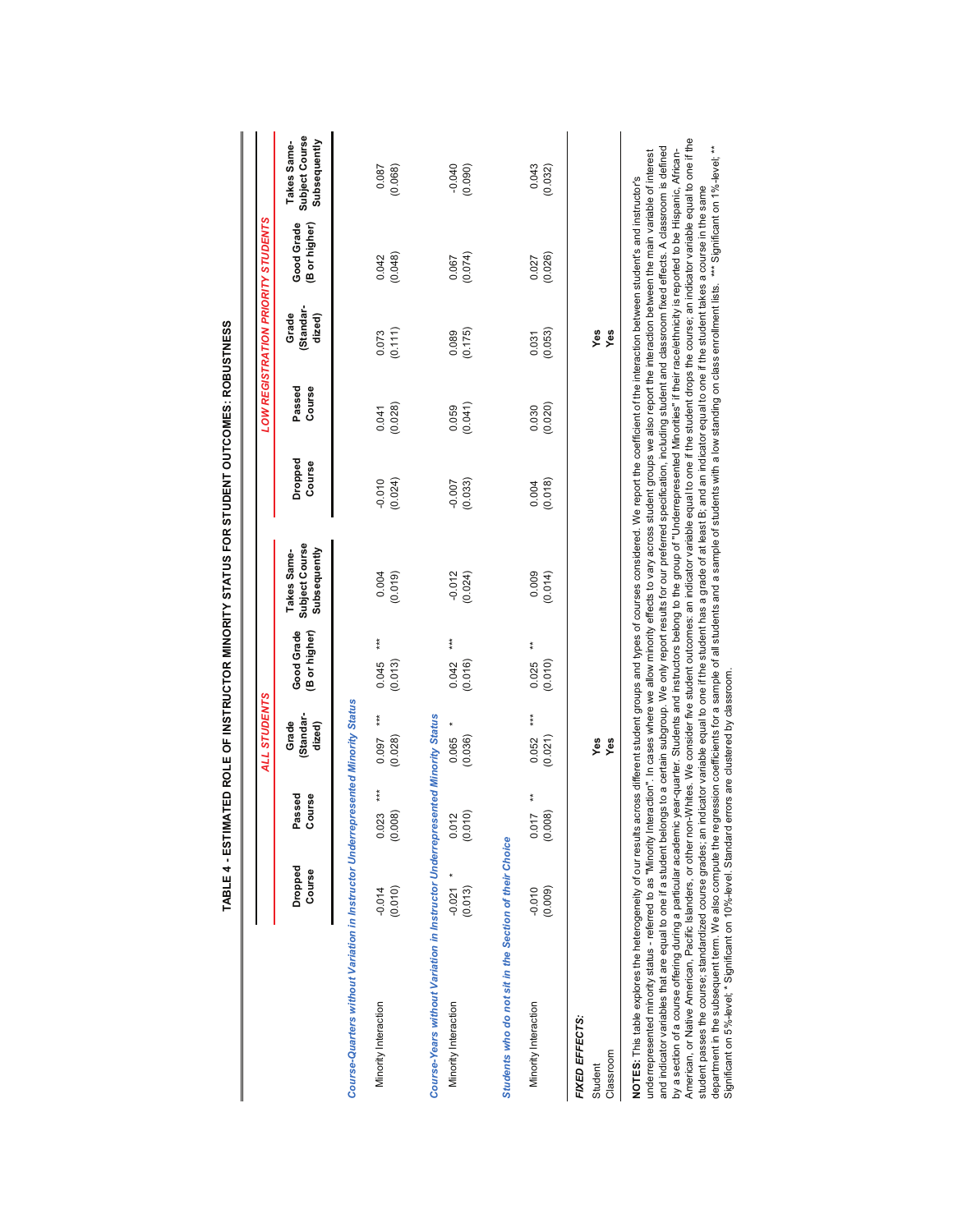|                            |                              | <b>TRUNCATION BY OVERALI</b><br>DROPOUT BEHAVIOUR  |                           | SPECIFIC DROPOUT BEHAVIOUR<br><b>TRUNCATION BY COURSE-</b> |
|----------------------------|------------------------------|----------------------------------------------------|---------------------------|------------------------------------------------------------|
|                            | <b>Students</b><br>$\bar{a}$ | Registration<br><b>Students</b><br>Priority<br>Low | <b>Students</b><br>₹      | Registration<br>Students<br>Priority<br>≧<br>Po            |
| Lower Bound                | $***$<br>0.039<br>(0.013)    | (0.034)<br>0.029                                   | $***$<br>0.042<br>(0.013) | (0.033)<br>0.033                                           |
| Uncorrected Estimate       | $0.054$ ***<br>(0.013)       | (0.033)<br>0.050                                   | 0.054<br>(0.013)          | (0.033)<br>0.050                                           |
| Upper Bound                | $***$<br>0.079<br>(0.013)    | $***$<br>0.093<br>(0.033)                          | $***$<br>(0.013)<br>0.072 | (0.034)<br>0.063                                           |
| Classroom FE<br>Student FE | Yes<br>Yes                   |                                                    | Yes<br>Yes                |                                                            |

# **TABLE 5 - UPPER AND LOWER BOUNDS FOR ESTIMATED ROLE OF INSTRUCTOR MINORITY**  TABLE 5 - UPPER AND LOWER BOUNDS FOR ESTIMATED ROLE OF INSTRUCTOR MINORITY STATUS FOR STUDENT GRADE **STATUS FOR STUDENT GRADE**

**NOTES:** This table shows uncorrected and sample-selection corrected estimates for the minority interaction when grade NOTES: This table shows uncorrected and sample-selection corrected estimates for the minority interaction when grade with standardized grade as outcome variable. We compute the regression coefficients for a sample of all students and a with standardized grade as outcome variable. We compute the regression coefficients for a sample of all students and a bound we drop the students with grades above the (100-x) quantile. We report the coefficient of the minority interaction bound we drop the students with grades above the (100-x) quantile. We report the coefficient of the minority interaction sample of low registration priority students. The first two columns report results when the trimming procedure relies on sample of low registration priority students. The first two columns report results when the trimming procedure relies on is used as the outcome variable. We first estimate the minority interaction in dropout regressions (not shown in table). Hispanic, African-American, or Native American, Pacific Islanders, or other non-Whites. \*\*\* Significant on 1%-level; \*\* Hispanic, African-American, or Native American, Pacific Islanders, or other non-Whites. \*\*\* Significant on 1%-level; \*\* is used as the outcome variable. We first estimate the minority interaction in dropout regressions (not shown in table). estimate of the minority interaction in dropout regressions that use the full sample; the last two columns report results estimate of the minority interaction in dropout regressions that use the full sample; the last two columns report results The estimate provides us with the x-percentage difference of the propensity to drop the course between minority and The estimate provides us with the x-percentage difference of the propensity to drop the course between minority and when the trimming procedure relies on an estimate of the minority interaction in dropout regressions we run for each non-minority students when the class is taught by a minority instructor. We then calculate the x-percent and (100-x)when the trimming procedure relies on an estimate of the minority interaction in dropout regressions we run for each Students and instructors belong to the group of "Underrepresented Minorities" if their race/ethnicity is reported to be Students and instructors belong to the group of "Underrepresented Minorities" if their race/ethnicity is reported to be non-minority students when the class is taught by a minority instructor. We then calculate the x-percent and (100-x) bound on the interaction we drop minority students with grades below the x-percent quantile. To compute the lower bound on the interaction we drop minority students with grades below the x-percent quantile. To compute the lower percent quantiles of the minority grade distribution in classes taught by minority instructors. To compute the upper percent quantiles of the minority grade distribution in classes taught by minority instructors. To compute the upper identification. A classroom is defined by a section of a course offering during a particular academic year-quarter. identification. A classroom is defined by a section of a course offering during a particular academic year-quarter. course separately; in the latter case we need to replace student fixed effects by student controls to achieve course separately; in the latter case we need to replace student fixed effects by student controls to achieve Significant on 5%-level; \* Significant on 10%-level. Standard errors are clustered by classroom. Significant on 5%-level; \* Significant on 10%-level. Standard errors are clustered by classroom.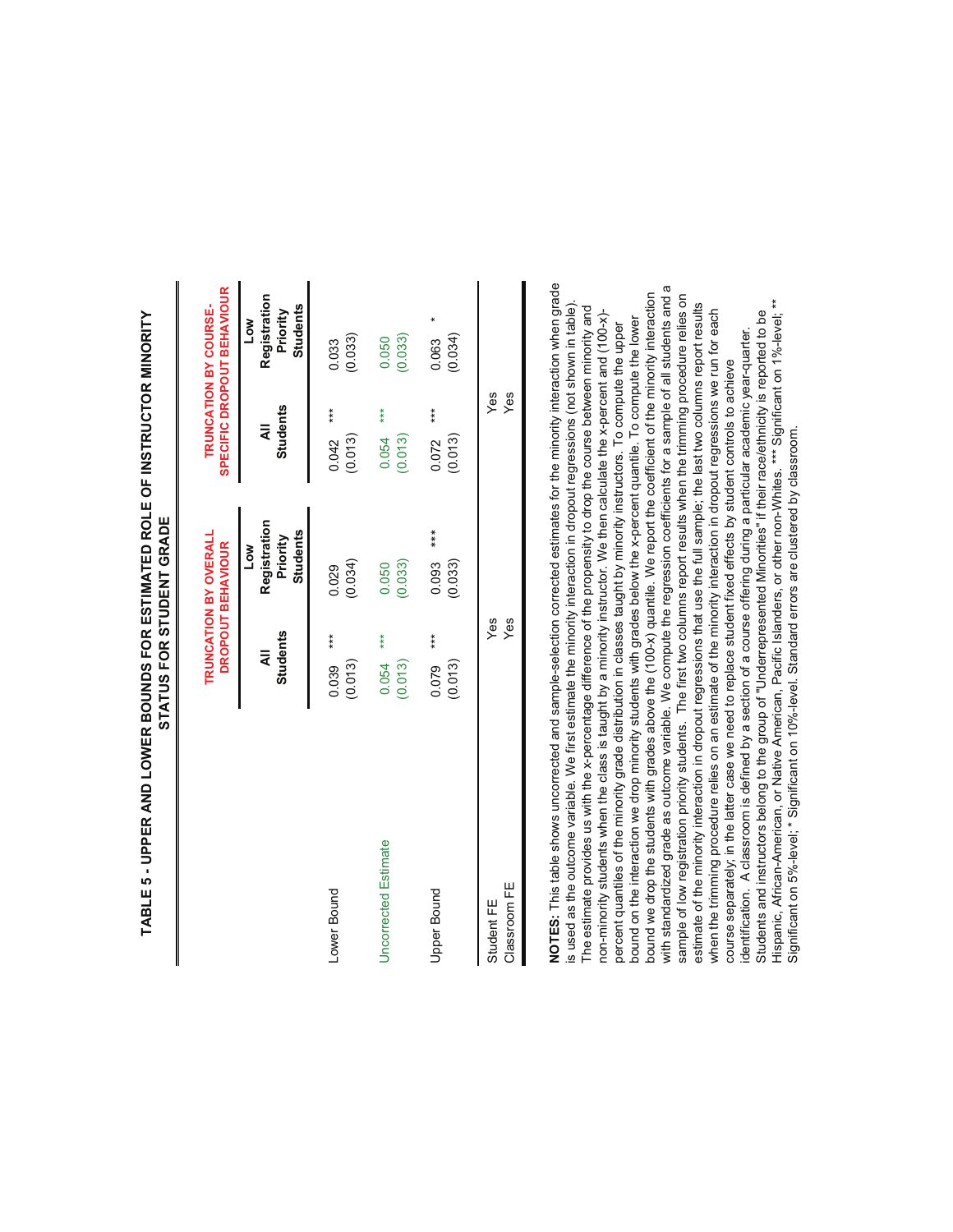#### **TABLE 6 - ESTIMATED ROLE OF INSTRUCTOR MINORITY STATUS FOR LONG-TERM OUTCOMES**

|                                                                                     | <b>Main Model</b>   |       | <b>Course FE</b><br><b>Model</b> |          | <b>IV Model</b>  |       |
|-------------------------------------------------------------------------------------|---------------------|-------|----------------------------------|----------|------------------|-------|
| <b>OUTCOME: RETENTION</b><br><b>Number of Observations:</b>                         | 14,899              |       |                                  |          |                  |       |
| Minority Interaction                                                                | 0.092<br>(0.033)    | $***$ | 0.103<br>(0.044)                 | $***$    | 0.898<br>(0.241) | $***$ |
| <b>OUTCOME: OBTAIN DEGREE</b><br><b>Number of Observations:</b>                     | 15,342              |       |                                  |          |                  |       |
| Minority Interaction                                                                | 0.058<br>(0.028)    | $***$ | 0.066<br>(0.036)                 | $^\star$ | 0.376<br>(0.181) | $***$ |
| <b>OUTCOME: TRANSFER TO 4-YEAR COLLEGE</b>                                          |                     |       |                                  |          |                  |       |
| <b>Number of Observations:</b>                                                      | 15,341              |       |                                  |          |                  |       |
| Minority Interaction                                                                | $-0.059$<br>(0.036) |       | $-0.129$<br>(0.046)              | ***      | 0.458<br>(0.232) | $***$ |
| <b>OUTCOME: TRANSFER TO 4-YEAR COLLEGE (ONLY INCLUDE CAL STATE AND UC CAMPUSES)</b> |                     |       |                                  |          |                  |       |
| <b>Number of Observations:</b>                                                      | 15,341              |       |                                  |          |                  |       |
| Minority Interaction                                                                | $-0.016$<br>(0.034) |       | $-0.086$<br>(0.043)              | $***$    | 0.284<br>(0.223) |       |

**NOTES:** This table displays results from our long-term outcome regressions. We report the coefficient of the interaction between student's and instructor's underrepresented minority status. Each cell is associated with a different regression. Students and instructors belong to the group of "Underrepresented Minorities" if their race/ethnicity is reported to be Hispanic, African-American, or Native American, Pacific Islanders, or other non-Whites. We consider 4 student outcomes: an indicator variable equal to one if the student remains at the college over the next two quarters (full academic year), an indicator equal to one if the student obtains a degree from the college, an indicator equal to one if the student transfers to a 4-year college, and an indicator equal to one if the student transfers to a UC or Cal State campus. We explore the sensitivity with respect to the regression specification: column 1 reports the main specification, column 2 reports estimates after including course set fixed effects for the initial set of courses taken by students in the term, column 3 reports estimates in which the deviation from steady state minority instructor share for each department is used as an instrument for the minority instructor share. The controls included in all regressions are student's age, age squared, gender, financial aid receipt, educational goals at the time of application, free and reduced lunch rate of high school, year dummy for quarter of first term (or first course taken in subject), number of courses taken in that quarter, instructor's full-time status, and instructor's age. \*\*\* Significant on 1%-level; \*\* Significant on 5%-level; \* Significant on 10%-level.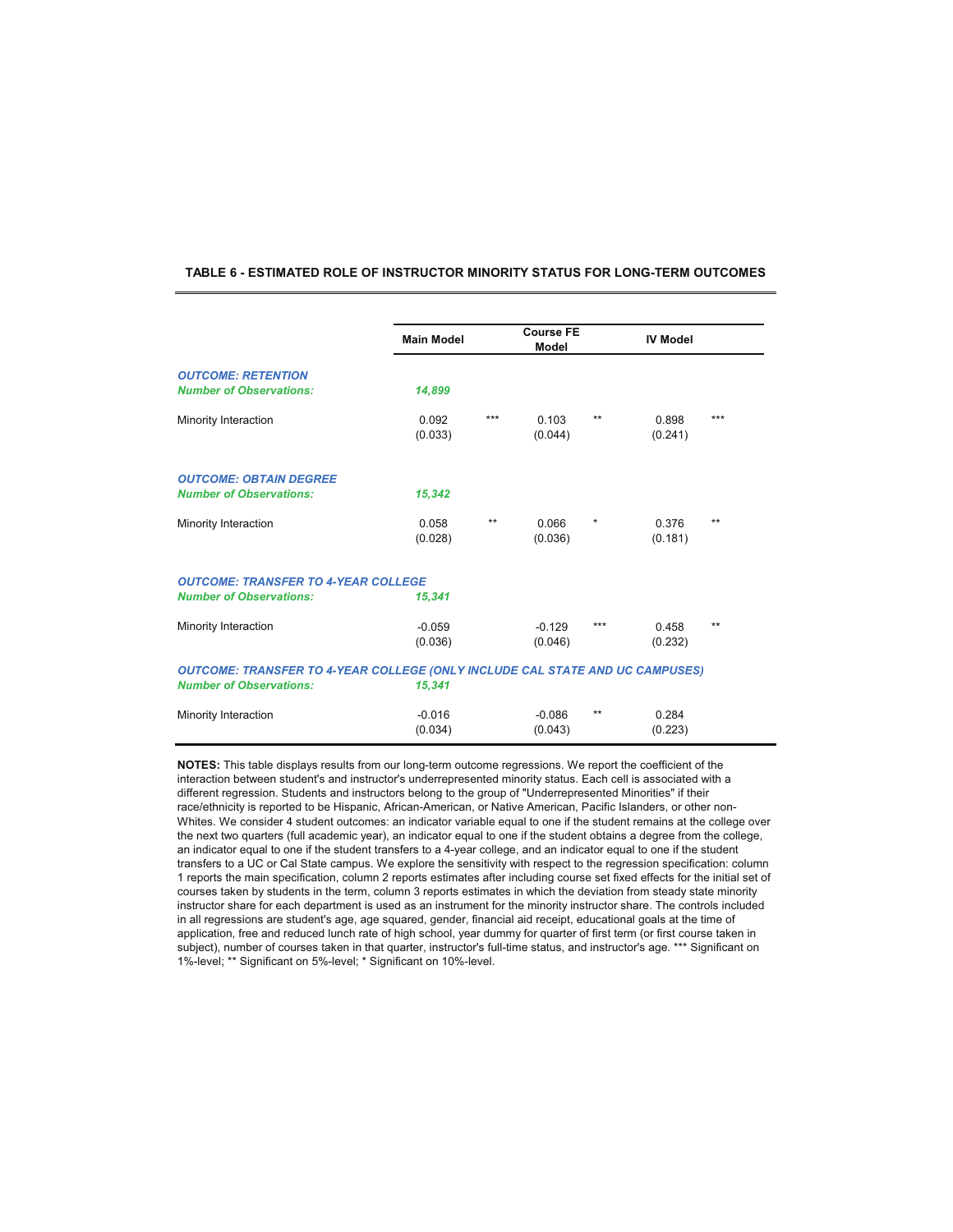|                                           |                        |                                                    | <b>All Students</b>       |                            |                        |                       | All Low Registration Priority Students             |                           |                           |                             |
|-------------------------------------------|------------------------|----------------------------------------------------|---------------------------|----------------------------|------------------------|-----------------------|----------------------------------------------------|---------------------------|---------------------------|-----------------------------|
|                                           |                        | (Comparison Group: Own Race/Ethnicity Instructors) | Instructor Race/Ethnicity |                            |                        |                       | (Comparison Group: Own Race/Ethnicity Instructors) | Instructor Race/Ethnicity |                           |                             |
|                                           | White                  | American<br>African-                               | Hispanic                  | Asian                      | American<br>Native     | White                 | American<br>African-                               | Hispanic                  | Asian                     | American<br>Native          |
| PANEL A: OUTCOME - STUDENT DROPPED COURSE |                        |                                                    |                           |                            |                        |                       |                                                    |                           |                           |                             |
| White                                     |                        | $0.038***$<br>0.009                                | $0.026***$<br>0.009       | $0.027***$<br>0.007        | $-0.002$<br>$0.012$    |                       | 0.016<br>0.021                                     | $0.037**$<br>0.016        | $\star$<br>0.021<br>0.013 | $-0.015$<br>0.020           |
| African-American                          | $0.046***$<br>(0.019)  |                                                    | $0.091**$<br>(0.045)      | $0.116***$<br>(0.048)      | -0.077<br>(0.076)      | 0.067<br>(0.038)      |                                                    | $0.279 *$<br>(0.151)      | 0.105<br>(0.149)          | $-0.264$<br>(0.204)         |
| Hispanic                                  | $-0.012$<br>(0.013)    | 0.039<br>(0.024)                                   |                           | 0.038<br>(0.027)           | $-0.121***$<br>(0.045) | $-0.031$<br>(0.022)   | 0.014<br>(0.078)                                   |                           | 0.076<br>(0.074)          | $-0.089$<br>(0.156)         |
| Asian                                     | $-0.011**$<br>(0.005)  | $-0.008$<br>0.014                                  | $-0.038***$<br>0.014      |                            | $-0.060***$<br>(0.017) | $-0.012$<br>0.009     | 0.023<br>0.035                                     | $-0.025$<br>(0.040)       |                           | $-0.022$<br>(0.048)         |
| Native                                    | $0.096***$<br>0.028    | 0.110<br>0.114                                     | 0.089<br>0.131            | $\ast$<br>0.181<br>(0.078) |                        | $0.143***$<br>0.053   | 0.406<br>0.814                                     | (0.514)<br>0.617          | 0.202<br>0.317            |                             |
| PANEL B: OUTCOME - STUDENT PASSED COURSE  |                        |                                                    |                           |                            |                        |                       |                                                    |                           |                           |                             |
| White                                     |                        | $-0.008$<br>0.007                                  | $-0.015*$<br>0.008        | 0.000<br>0.006             | $-0.041***$<br>0.010   |                       | ×<br>$-0.029$<br>0.016                             | 0.017<br>$-0.021$         | 0.012<br>$-0.002$         | $\ast$<br>$-0.048$<br>0.022 |
| African-American                          | $-0.060***$<br>(0.020) |                                                    | $-0.081$<br>(0.058)       | $-0.067$<br>(0.047)        | $-0.054$<br>(0.126)    | ** $260.0$<br>(0.044) |                                                    | $-0.044$<br>(0.273)       | $-0.029$<br>(0.221)       | $-0.213$<br>(0.307)         |
| Hispanic                                  | $0.031***$<br>(0.013)  | (0.028)<br>0.032                                   |                           | $-0.018$<br>(0.030)        | $-0.033$<br>(0.046)    | $-0.006$<br>(0.027)   | $-0.022$<br>(0.106)                                |                           | $-0.010$<br>(0.096)       | $-0.226$<br>(0.222)         |
| Asian                                     | $-0.005$<br>(0.004)    | 0.016<br>(0.012)                                   | $-0.006$<br>(0.011)       |                            | $0.030**$<br>(0.014)   | $-0.002$<br>(0.008)   | (0.041)<br>$-0.057$                                | 0.035<br>(0.046)          |                           | $-0.036$<br>(0.056)         |
| Native                                    | $0.078***$<br>0.030    | 0.260<br>(0.153)                                   | 0.141<br>(0.116)          | $-0.033$<br>(0.084)        |                        | 0.076<br>0.075        | $-0.594$<br>(0.552)                                | 0.130<br>(0.807)          | $-1.082$<br>(0.621)       |                             |

ì f ς<br>Θ  $\overline{\mathbf{a}}$ £ Ī e  $\ddot{\cdot}$ Ī į å í C  $\frac{1}{3}$ L å **FSTIMATED**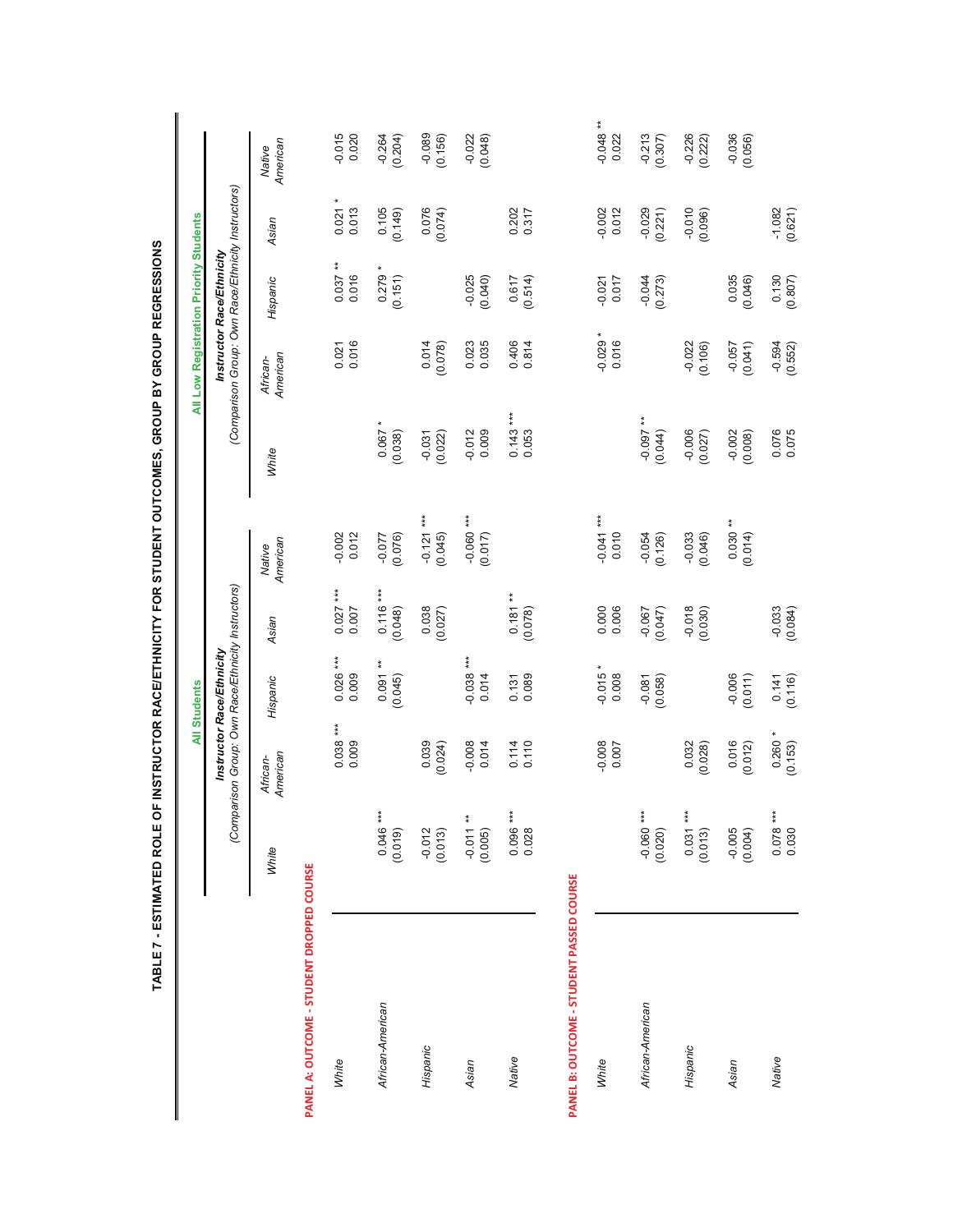| <b>White</b>                                                                                                                                                                                                                                                                                                                                                                                                                                                                                              |                        | $-0.050**$<br>0.023 | $-0.029$<br>0.028    | $-0.005$<br>0.018     | $-0.125$ ***<br>0.031                                                                                                                                                                                                                                                                                                                                                                                                                  |                            | $-0.066$<br>0.049   | $-0.049$<br>0.049 | 15000                                 | $-0.155$ ***<br>0.058  |
|-----------------------------------------------------------------------------------------------------------------------------------------------------------------------------------------------------------------------------------------------------------------------------------------------------------------------------------------------------------------------------------------------------------------------------------------------------------------------------------------------------------|------------------------|---------------------|----------------------|-----------------------|----------------------------------------------------------------------------------------------------------------------------------------------------------------------------------------------------------------------------------------------------------------------------------------------------------------------------------------------------------------------------------------------------------------------------------------|----------------------------|---------------------|-------------------|---------------------------------------|------------------------|
| African-American                                                                                                                                                                                                                                                                                                                                                                                                                                                                                          | $-0.136***$<br>(0.056) |                     | $-0.179$<br>(0.186)  | $-0.151$<br>$(0.127)$ | 0.275<br>(0.305)                                                                                                                                                                                                                                                                                                                                                                                                                       | (0.149)                    |                     | 1.572<br>(2.518)  | $\blacksquare$<br>$-0.091$<br>(0.564) |                        |
| Hispanic                                                                                                                                                                                                                                                                                                                                                                                                                                                                                                  | 0.035<br>(0.038)       | $-0.023$<br>(0.088) |                      | $-0.123$<br>(0.077)   | $-0.048$<br>(0.167)                                                                                                                                                                                                                                                                                                                                                                                                                    | 0.084<br>(0.071)           | $-0.102$<br>(0.303) |                   | (0.253)<br>$-0.321$                   | $-0.211$<br>(0.560)    |
| Asian                                                                                                                                                                                                                                                                                                                                                                                                                                                                                                     | $-0.002$<br>(0.015)    | $-0.014$<br>(0.039) | 0.073<br>(0.041)     |                       | 0.039<br>(0.047)                                                                                                                                                                                                                                                                                                                                                                                                                       | 0.025<br>(0.026)           | $-0.204$<br>(0.133) | 0.138<br>(0.158)  |                                       | 0.036<br>(0.165)       |
| Native                                                                                                                                                                                                                                                                                                                                                                                                                                                                                                    | $0.153 * 0.084$        | 0.154<br>(0.368)    | 0.401<br>(0.379)     | $-0.056$<br>(0.228)   |                                                                                                                                                                                                                                                                                                                                                                                                                                        | 0.327                      | (1.786)<br>2.001    | 0.437<br>(2.425)  | $-1.296$<br>(1.003)                   |                        |
| PANEL D: OUTCOME - GRADE OF AT LEAST B                                                                                                                                                                                                                                                                                                                                                                                                                                                                    |                        |                     |                      |                       |                                                                                                                                                                                                                                                                                                                                                                                                                                        |                            |                     |                   |                                       |                        |
| <b>White</b>                                                                                                                                                                                                                                                                                                                                                                                                                                                                                              |                        | 0.006<br>0.011      | $-0.025$ **<br>0.011 | $-0.004$<br>0.008     | $-0.041***$<br>0.013                                                                                                                                                                                                                                                                                                                                                                                                                   |                            | 0.023<br>$-0.001$   | $-0.009$<br>0.023 | 0.002<br>0.017                        | 0.028<br>$-0.031$      |
| African-American                                                                                                                                                                                                                                                                                                                                                                                                                                                                                          | $-0.103***$<br>(0.028) |                     | $-0.051$<br>(0.072)  | $-0.055$<br>(0.066)   | 0.240<br>(0.153)                                                                                                                                                                                                                                                                                                                                                                                                                       | $*$<br>$-0.131$<br>(0.067) |                     | 0.748<br>(1.118)  | ï<br>0.126<br>(0.243)                 |                        |
| Hispanic                                                                                                                                                                                                                                                                                                                                                                                                                                                                                                  | $-0.014$<br>(0.016)    | 0.015<br>(0.037)    |                      | 0.021<br>(0.038)      | $-0.065$<br>(0.071)                                                                                                                                                                                                                                                                                                                                                                                                                    | 0.028<br>(0.033)           | 0.005<br>(0.145)    |                   | $-0.009$<br>(0.144)                   | 0.084<br>(0.247)       |
| Asian                                                                                                                                                                                                                                                                                                                                                                                                                                                                                                     | $-0.008$<br>(0.007)    | $-0.017$<br>(0.020) | 0.002<br>(0.018)     |                       | $-0.011$<br>(0.022)                                                                                                                                                                                                                                                                                                                                                                                                                    | 0.009<br>(0.012)           | $-0.073$<br>(0.067) | 0.070<br>(0.068)  |                                       | 0.022<br>(0.080)       |
| Native                                                                                                                                                                                                                                                                                                                                                                                                                                                                                                    | 0.026<br>0.040         | $-0.027$<br>(0.210) | 0.094<br>(0.175)     | $-0.011$<br>(0.123)   |                                                                                                                                                                                                                                                                                                                                                                                                                                        | 0.052<br>0.087             | 0.660<br>(1.263)    | 0.247<br>(1.400)  | $-1.482***$<br>(0.388)                |                        |
| department in the subsequent term. We also compute the regression coefficients for a sample of all students and a sample of students with a low standing on class enrollment lists.<br>level; ** Significant on 5%-level; * Significant on 10%-level. Standard errors are clustered by classroom.<br>NOTES: This table displays results from outcome regressions th<br>specification that includes student and course fixed effects. We<br>student passes the course; standardized course grades; an indi |                        |                     |                      |                       | consider five student outcomes: an indicator variable equal to one if the student drops the course; an indicator variable equal to one if the<br>cator variable equal to one if the student has a grade of at least B; and an indicator equal to one if the student takes a course in the same<br>nat are run separately for each student group. Each cell reports coefficients from different regressions. We only show results for a |                            |                     |                   |                                       | *** Significant on 1%- |

ع **NEL C: OUT** COME - COURSE GRA

3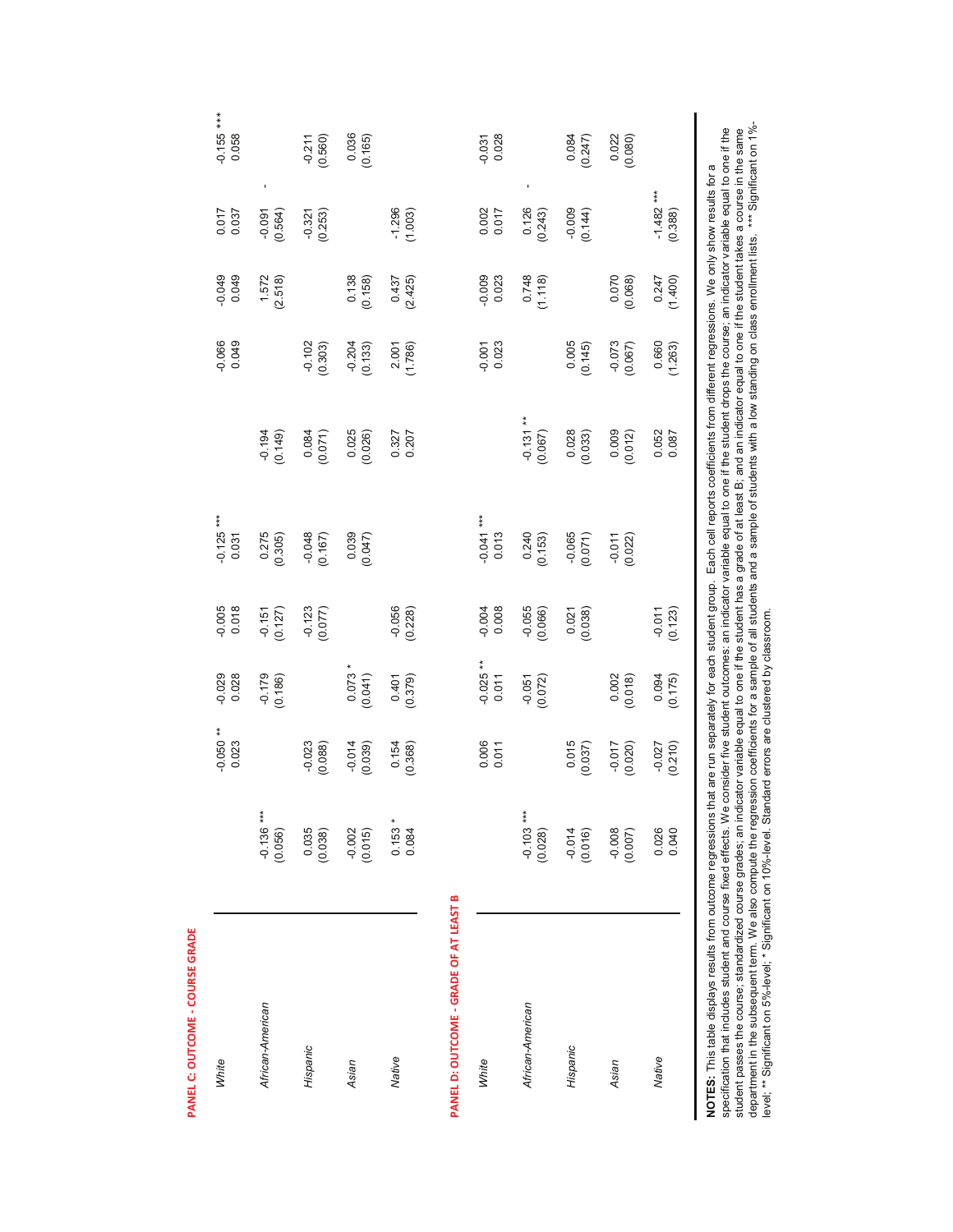#### **APPENDIX TABLE 1 - ESTIMATED ROLE OF INSTRUCTOR RACE/ETHNICITY FOR STUDENT OUTCOMES, USING A SAMPLE WITH FOUR RACE/ETHNICITY-GROUPS**

|                                                                                                                          |                                 | <b>All Students</b>       |                         |                         |                                 | <b>All Low Registration Priority Students</b> |                       |                        |
|--------------------------------------------------------------------------------------------------------------------------|---------------------------------|---------------------------|-------------------------|-------------------------|---------------------------------|-----------------------------------------------|-----------------------|------------------------|
|                                                                                                                          |                                 | Instructor Race/Ethnicity |                         |                         |                                 | Instructor Race/Ethnicity                     |                       |                        |
|                                                                                                                          | White                           | African-<br>American      | Hispanic                | Asian                   | White                           | African-<br>American                          | Hispanic              | Asian                  |
| <b>OUTCOME:STUDENT DROPPED COURSE</b><br><b>Number of Observations:</b>                                                  |                                 | 418,283                   |                         |                         |                                 | 122,887                                       |                       |                        |
| <b>Student Race/Ethnicity</b>                                                                                            |                                 |                           |                         |                         |                                 |                                               |                       |                        |
| White                                                                                                                    |                                 | NOT IDENTIFIED            |                         |                         |                                 | NOT IDENTIFIED                                |                       |                        |
| African-American                                                                                                         |                                 | $-0.078$ ***<br>(0.016)   | $-0.018$<br>(0.017)     | 0.011<br>(0.015)        |                                 | $-0.083$ ***<br>(0.034)                       | $-0.018$<br>(0.038)   | $0.092$ ***<br>(0.030) |
| Hispanic                                                                                                                 | <b>NOT</b><br><b>IDENTIFIED</b> | $-0.019*$<br>(0.011)      | $-0.025$ ***<br>(0.010) | $0.022$ ***<br>(0.009)  | <b>NOT</b><br><b>IDENTIFIED</b> | $-0.007$<br>(0.023)                           | $-0.042$ *<br>(0.022) | $0.050***$<br>(0.019)  |
| Asian                                                                                                                    |                                 | $-0.016$ **<br>(0.008)    | $-0.011$<br>(0.008)     | $-0.014$ **<br>(0.006)  |                                 | 0.008<br>(0.017)                              | $-0.003$<br>(0.018)   | $-0.003$<br>(0.014)    |
| F-test: Own-Race/Ethnicity Effect (P-value)<br>F-test: Race/Ethnicity-Effect (P-value)                                   |                                 |                           | 0.000<br>0.000          |                         |                                 |                                               | 0.023<br>0.000        |                        |
| <b>OUTCOME: STUDENT PASSED COURSE, CONDITIONAL ON FINISHING THE COURSE</b><br><b>Number of Observations:</b>             |                                 | 300,503                   |                         |                         |                                 | 89,031                                        |                       |                        |
| White                                                                                                                    |                                 | NOT IDENTIFIED            |                         |                         |                                 | NOT IDENTIFIED                                |                       |                        |
| African-American                                                                                                         |                                 | $0.067***$<br>(0.015)     | $-0.013$<br>(0.016)     | $-0.009$<br>(0.014)     |                                 | $0.094***$<br>(0.034)                         | 0.038<br>(0.046)      | $-0.010$<br>(0.032)    |
| Hispanic                                                                                                                 | <b>NOT</b><br><b>IDENTIFIED</b> | $0.020$ **<br>(0.010)     | 0.009<br>(0.009)        | $-0.026$ ***<br>(0.008) | <b>NOT</b><br><b>IDENTIFIED</b> | $0.066***$<br>(0.025)                         | 0.023<br>(0.025)      | $-0.008$<br>(0.020)    |
| Asian                                                                                                                    |                                 | 0.007<br>(0.007)          | 0.000<br>(0.006)        | 0.004<br>(0.005)        |                                 | 0.010<br>(0.018)                              | 0.017<br>(0.017)      | 0.015<br>(0.014)       |
| F-test: Own-Race/Ethnicity Effect (P-value)<br>F-test: Race/Ethnicity-Effect (P-value)                                   |                                 |                           | 0.000<br>0.000          |                         |                                 |                                               | 0.025<br>0.041        |                        |
| <b>OUTCOME: STANDARDIZED STUDENT COURSE GRADE, CONDITIONAL ON FINISHING THE COURSE</b><br><b>Number of Observations:</b> |                                 | 260,466                   |                         |                         |                                 | 70,871                                        |                       |                        |
| White                                                                                                                    |                                 | NOT IDENTIFIED            |                         |                         |                                 | NOT IDENTIFIED                                |                       |                        |
| African-American                                                                                                         |                                 | $0.190***$<br>(0.040)     | 0.015<br>(0.046)        | 0.012<br>(0.033)        |                                 | 0.157<br>(0.107)                              | 0.068<br>(0.154)      | 0.045<br>(0.085)       |
| Hispanic                                                                                                                 | <b>NOT</b><br><b>IDENTIFIED</b> | $0.071***$<br>(0.027)     | $0.096***$<br>(0.027)   | $-0.026$<br>(0.020)     | <b>NOT</b><br><b>IDENTIFIED</b> | 0.105<br>(0.068)                              | 0.089<br>(0.075)      | $-0.040$<br>(0.057)    |
| Asian                                                                                                                    |                                 | $0.054***$<br>(0.020)     | 0.011<br>(0.019)        | $0.049***$<br>(0.014)   |                                 | 0.067<br>(0.054)                              | 0.074<br>(0.052)      | 0.021<br>(0.040)       |
| F-test: Own-Race/Ethnicity Effect (P-value)<br>F-test: Race/Ethnicity-Effect (P-value)                                   |                                 |                           | 0.000<br>0.000          |                         |                                 |                                               | 0.291<br>0.587        |                        |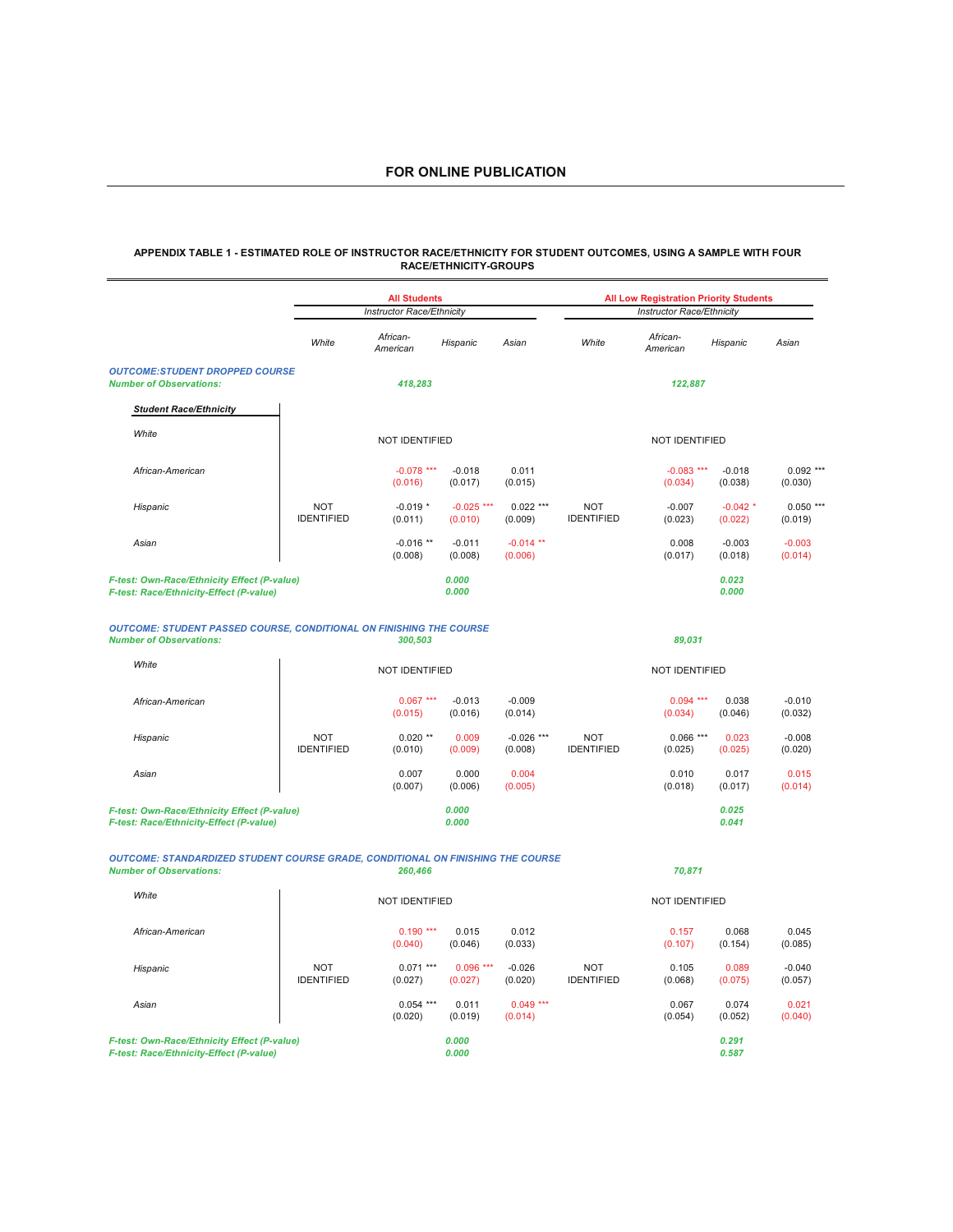#### *OUTCOME: GOOD GRADE (B OR HIGHER), CONDITIONAL ON FINISHING THE COURSE Number of Observations: 260,707 70,925*

| White                                                                                  |                                 | <b>NOT IDENTIFIED</b> |                       |                       |                                 | <b>NOT IDENTIFIED</b>   |                  |                     |
|----------------------------------------------------------------------------------------|---------------------------------|-----------------------|-----------------------|-----------------------|---------------------------------|-------------------------|------------------|---------------------|
| African-American                                                                       |                                 | $0.090***$<br>(0.020) | 0.025<br>(0.021)      | 0.007<br>(0.017)      |                                 | 0.129<br>***<br>(0.047) | 0.044<br>(0.072) | 0.025<br>(0.042)    |
| Hispanic                                                                               | <b>NOT</b><br><b>IDENTIFIED</b> | $0.029$ **<br>(0.014) | $0.039***$<br>(0.013) | 0.001<br>(0.011)      | <b>NOT</b><br><b>IDENTIFIED</b> | $0.063*$<br>(0.033)     | 0.013<br>(0.037) | $-0.010$<br>(0.029) |
| Asian                                                                                  |                                 | 0.009<br>(0.010)      | 0.006<br>(0.009)      | $0.028***$<br>(0.007) |                                 | 0.035<br>(0.026)        | 0.003<br>(0.025) | 0.006<br>(0.020)    |
| F-test: Own-Race/Ethnicity Effect (P-value)<br>F-test: Race/Ethnicity-Effect (P-value) |                                 |                       | 0.000<br>0.000        |                       |                                 |                         | 0.051<br>0.366   |                     |

*OUTCOME: STUDENT ENROLS IN A SAME-SUBJECT COURSE IN THE SUBSEQUENT TERM Number of Observations:*

| White                                                                                  |                                 | <b>NOT IDENTIFIED</b> |                     |                     |                                 | <b>NOT IDENTIFIED</b> |                     |                     |
|----------------------------------------------------------------------------------------|---------------------------------|-----------------------|---------------------|---------------------|---------------------------------|-----------------------|---------------------|---------------------|
| African-American                                                                       |                                 | 0.021<br>(0.022)      | 0.010<br>(0.023)    | $-0.013$<br>(0.020) |                                 | 0.080<br>(0.055)      | 0.045<br>(0.072)    | $-0.067$<br>(0.050) |
| Hispanic                                                                               | <b>NOT</b><br><b>IDENTIFIED</b> | 0.010<br>(0.014)      | 0.000<br>(0.015)    | $-0.009$<br>(0.013) | <b>NOT</b><br><b>IDENTIFIED</b> | 0.024<br>(0.039)      | 0.043<br>(0.043)    | 0.003<br>(0.035)    |
| Asian                                                                                  |                                 | 0.005<br>(0.011)      | $-0.008$<br>(0.011) | $-0.003$<br>(0.009) |                                 | 0.036<br>(0.030)      | $-0.008$<br>(0.034) | 0.026<br>(0.024)    |
| F-test: Own-Race/Ethnicity Effect (P-value)<br>F-test: Race/Ethnicity-Effect (P-value) |                                 |                       | 0.796<br>0.962      |                     |                                 |                       | 0.258<br>0.424      |                     |
| <b>Fixed Effects:</b>                                                                  |                                 |                       |                     |                     |                                 |                       |                     |                     |
| Student FE<br>Classroom FE                                                             |                                 | Yes<br>Yes            |                     |                     |                                 | Yes<br>Yes            |                     |                     |
|                                                                                        |                                 |                       |                     |                     |                                 |                       |                     |                     |

**NOTES:** This table displays results from outcome regressions in which we allow for interactions between all observed student and instructor races/ethnicities. We report the full set of 9 identified interactions for each regression. Same-Race/Ethnicity interactions are shown in red. We only show results for our preferred specification that includes student and classroom fixed effects. P-values for a F-test of the existence of same-race/ethnicity interactions and for the existence of any race/ethnicity-interactions are also<br>listed. A classroom is defined by a section student has a grade of at least B; and an indicator equal to one if the student takes a course in the same department in the subsequent term. We also compute the regression coefficients for a sample of all students and a sample of students with a low standing on class enrollment lists. \*\*\* Significant on 1%-level; \*\* Significant on 5%level; \* Significant on 10%-level. Standard errors are clustered by classroom.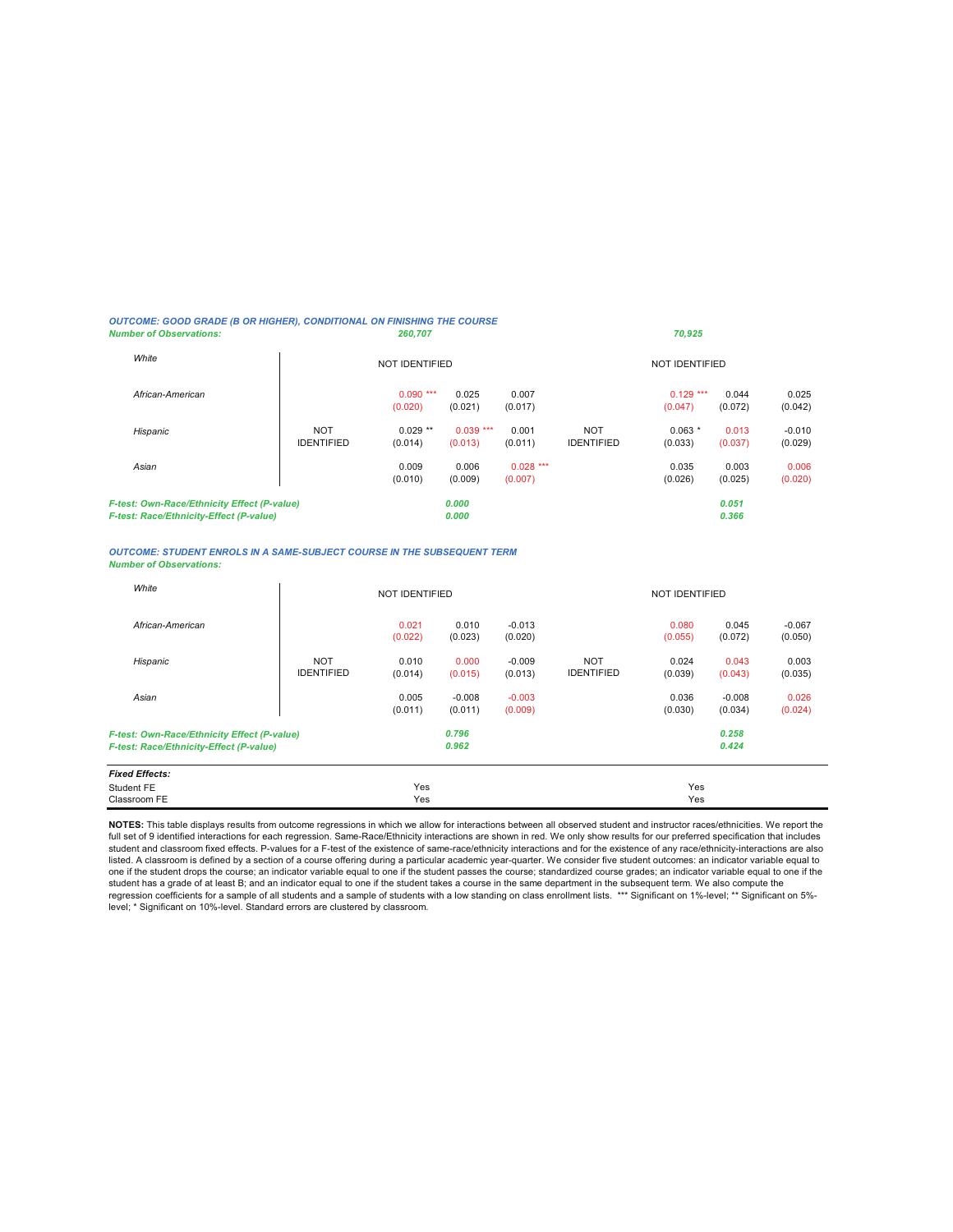APPENDIX TABLE 2 - ESTIMATED ROLE OF INSTRUCTOR MINORITY STATUS: ADDITIONAL ROBUSTNESS CHECKS AND EXTERNAL VALIDITY **APPENDIX TABLE 2 - ESTIMATED ROLE OF INSTRUCTOR MINORITY STATUS: ADDITIONAL ROBUSTNESS CHECKS AND EXTERNAL VALIDITY**

|                                                                 |                            |                         | <b>ALL STUDENTS</b>         |                                   |                                               |                              |                             |                             | LOW REGISTRATION PRIORITY STUDENTS |                                               |
|-----------------------------------------------------------------|----------------------------|-------------------------|-----------------------------|-----------------------------------|-----------------------------------------------|------------------------------|-----------------------------|-----------------------------|------------------------------------|-----------------------------------------------|
|                                                                 | <b>Dropped</b><br>Course   | Course<br>Passed        | Standar-<br>Grade<br>dized) | Good Grade<br>(B or higher)       | Subject Course<br>Subsequently<br>Takes Same- | Dropped<br>Course            | Course<br>Passed            | Standar-<br>Grade<br>dized) | Good Grade<br>(B or higher)        | Subject Course<br>Subsequently<br>Takes Same- |
| PANEL A: ROBUSTNESS CHECKS                                      |                            |                         |                             |                                   |                                               |                              |                             |                             |                                    |                                               |
| Minority Interaction* Male Students<br>Male vs. Female Students | ***<br>(0.007)<br>$-0.021$ | (0.007)<br>0.012        | (0.018)<br>0.028            | $\frac{*}{*}$<br>(0.009)<br>0.021 | 0.005<br>(0.010)                              | (0.015)<br>$-0.019$          | $*$<br>(0.018)<br>0.038     | (0.046)<br>0.021            | (0.023)<br>0.031                   | 0.023<br>(0.025)                              |
| Minority Interaction*Female Students                            | $-0.019$ ***<br>(0.006)    | 0.012<br>(0.006)        | ***<br>0.073<br>(0.017)     | ***<br>0.026<br>(0.008)           | (60000)                                       | $***$<br>$-0.037$<br>(0.014) | (0.015)<br>0.019            | (0.043)<br>0.074            | 0.034<br>(0.021)                   | $*$<br>$0.051$<br>$(0.023)$                   |
| Excluding Language Courses<br>Minority Interaction              | $-0.018$ ***<br>(0.005)    | (0.005)<br>0.008        | $* * *$<br>(0.013)<br>0.039 | ***<br>0.019<br>(0.006)           | (10000)                                       | ŧ<br>$-0.027$<br>(0.011)     | $0.022$<br>$(0.013)$        | (0.034)<br>0.021            | $0.025$<br>$(0.017)$               | $0.039**$<br>(0.019)                          |
| <b>Excluding Video-Delivered Courses</b>                        |                            |                         |                             |                                   |                                               |                              |                             |                             |                                    |                                               |
| Minority Interaction                                            | $-0.015$ ***<br>(0.005)    | ***<br>0.012<br>(0.005) | ***<br>(0.013)<br>0.052     | $***$<br>0.025<br>(0.006)         | $0.013 *$<br>(0.008)                          | ŧ<br>$-0.024$<br>(0.011)     | $*$<br>$0.030$<br>$(0.013)$ | (0.034)<br>0.055            | ŧ<br>(0.017)<br>0.033              | $0.030 *$<br>(0.019)                          |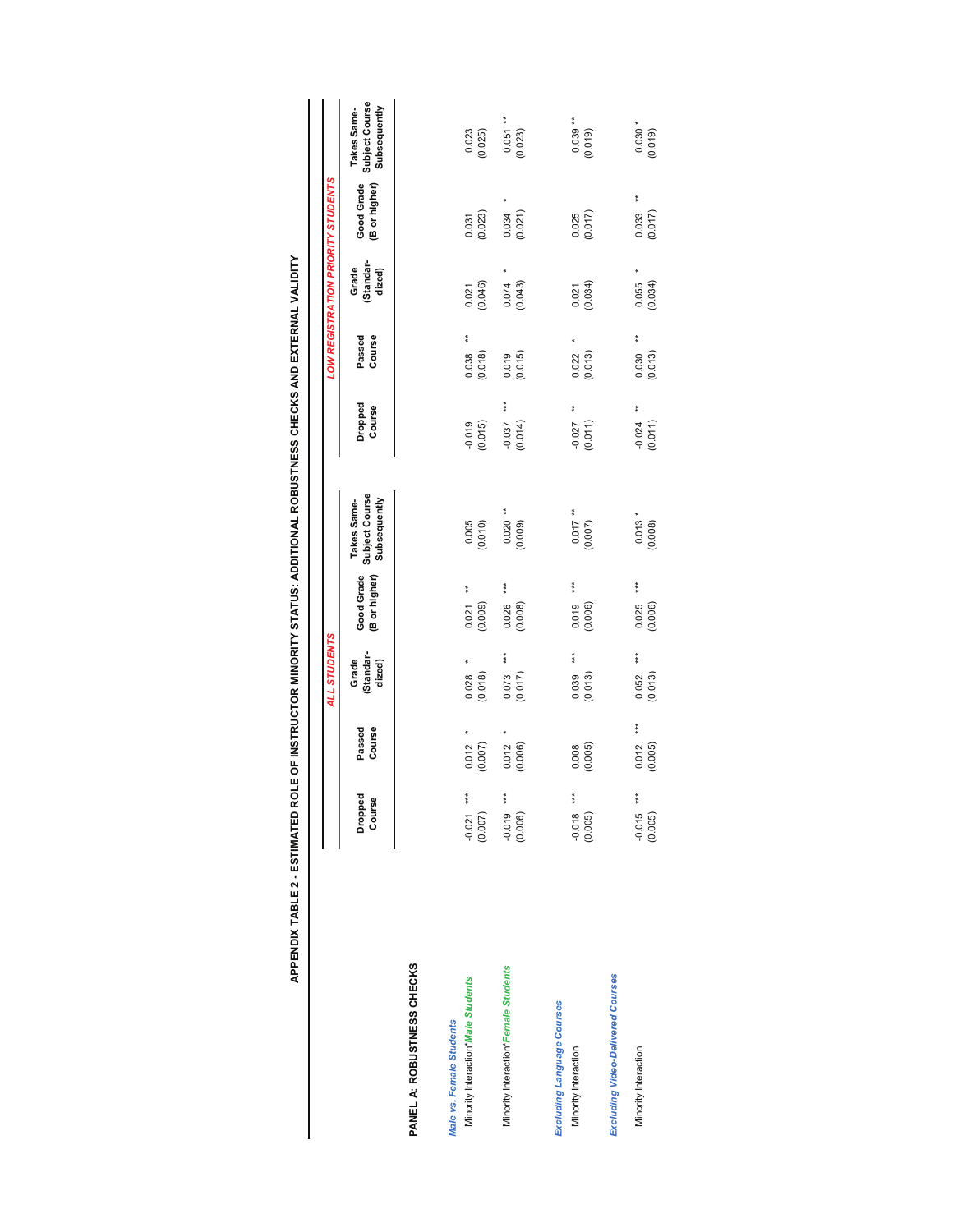| Entering Students (==> Low Registration Priority)                                                                                                                                                                                                                                                                                                                                                                                                               |                            |                              |                         |                           |                      |                              |                             |                                        |                       |                        |
|-----------------------------------------------------------------------------------------------------------------------------------------------------------------------------------------------------------------------------------------------------------------------------------------------------------------------------------------------------------------------------------------------------------------------------------------------------------------|----------------------------|------------------------------|-------------------------|---------------------------|----------------------|------------------------------|-----------------------------|----------------------------------------|-----------------------|------------------------|
| Minority Interaction                                                                                                                                                                                                                                                                                                                                                                                                                                            |                            |                              |                         |                           |                      | (0.025)<br>$-0.027$          | $0.029$<br>$(0.029)$        | (0.050)                                | (0.038)               | 0.025<br>(0.048)       |
| Vocational vs. Non-Vocational Courses                                                                                                                                                                                                                                                                                                                                                                                                                           |                            |                              |                         |                           |                      |                              |                             |                                        |                       |                        |
| Minority Interaction* Non Vocational Course                                                                                                                                                                                                                                                                                                                                                                                                                     | ***<br>$-0.025$<br>(0.006) | (0.006)<br>0.011             | ***<br>0.055<br>(0.014) | $***$<br>0.021<br>(0.007) | (0.008)              | $***$<br>$-0.034$<br>(0.012) | $\frac{*}{*}$<br>(0.031)    | $\frac{*}{*}$<br>$(0.071$<br>$(0.036)$ | ŧ<br>(0.018)<br>0.041 | 0.026<br>(0.019)       |
| Minority Interaction* Vocational Course                                                                                                                                                                                                                                                                                                                                                                                                                         | (0.010)<br>0.000           | ŧ<br>(0.008)<br>0.016        | (0.028)<br>0.054        | ***<br>(0.013)<br>0.034   | $0.002$<br>$(0.021)$ | (0.024)<br>0.010             | $0.011$<br>$(0.025)$        | $-0.068$<br>$(0.088)$                  | $-0.019$<br>$(0.038)$ | $0.104$ *<br>$(0.062)$ |
| Courses that are Transferable to UC and CSU Systems                                                                                                                                                                                                                                                                                                                                                                                                             |                            |                              |                         |                           |                      |                              |                             |                                        |                       |                        |
| Minority Interaction* Non Transferable Course                                                                                                                                                                                                                                                                                                                                                                                                                   | (0.008)<br>$-0.004$        | $\bf{*}$<br>(0.007)<br>0.015 | (0.023)<br>0.026        | $0.023$<br>$(0.011)$      | $0.015$<br>$(0.014)$ | (0.016)<br>$-0.017$          | $*$<br>$0.038$<br>$(0.018)$ | 0.057<br>(0.060)                       | 0.046<br>(0.028)      | 0.050<br>(0.032)       |
| Minority Interaction* Transferable Course                                                                                                                                                                                                                                                                                                                                                                                                                       | ***<br>(0.006)<br>$-0.030$ | (0.006)<br>0.010             | ***<br>(0.015)<br>0.064 | $***$<br>0.024<br>(0.007) | 0.012<br>(0.008)     | $***$<br>$-0.038$<br>(0.015) | (0.016)<br>0.021            | (0.038)<br>0.047                       | $0.027$<br>$(0.019)$  | $0.031$<br>$(0.021)$   |
| FIXED EFFECTS:                                                                                                                                                                                                                                                                                                                                                                                                                                                  |                            |                              |                         |                           |                      |                              |                             |                                        |                       |                        |
| Classroom<br>Student                                                                                                                                                                                                                                                                                                                                                                                                                                            |                            |                              | yes<br>Yes              |                           |                      |                              |                             | Yes<br>Yes                             |                       |                        |
| referred to as "Minority Interaction". In cases where we allow minority effects to vary across student groups we also report the interaction between the main variable of interest and indicator variables that are equal to o<br>NOTES: This table explores the heterogeneity of our results across different student groups and types of courses considered. We report the coefficient of the interaction between student's and instructor's underrepresented |                            |                              |                         |                           |                      |                              |                             |                                        |                       |                        |
|                                                                                                                                                                                                                                                                                                                                                                                                                                                                 |                            |                              |                         |                           |                      |                              |                             |                                        |                       |                        |

NOTES: This table explores the heterogeneity of our results across different student byouses of courses considered. We report the coefficient of the interaction between student's and instructor's underrepresented minority referred to as "Minority Interaction". In cases where we allow minority effects to vary persos to vary groups we also report the interaction between the main variable of interest and indicator variables that are equal to o certain subgroup. We only report results for our preferred specification, including studing studing including studing studing studing and acourse offering during a particular academic year-quarter. Students and instructors belong of "Underrepresented Minorities" if their race/ethnicity is reported to be Hispanic, African-American, or Native American, Pacific Islanders, or other non-Whites. We consider five student outlocanes: an indicator va one if the student drops the course; an indicator variable equal to one if the student passes the course; standardized course; an indicator variable equal to one if the student has a grade of at least B; and an indicator e student takes a course in the same department in the subsequent term. We also conceptions to ra sample of all students and a sample of students and all subversion conclass enrollment lists. \*\*\* Significant on 1%-level; \*\* Significant on 5%-level; \* Significant on 10%-level. Standard errors are clustered by classroom.

# PANEL B: EXTERNAL VALIDITY **PANEL B: EXTERNAL VALIDITY**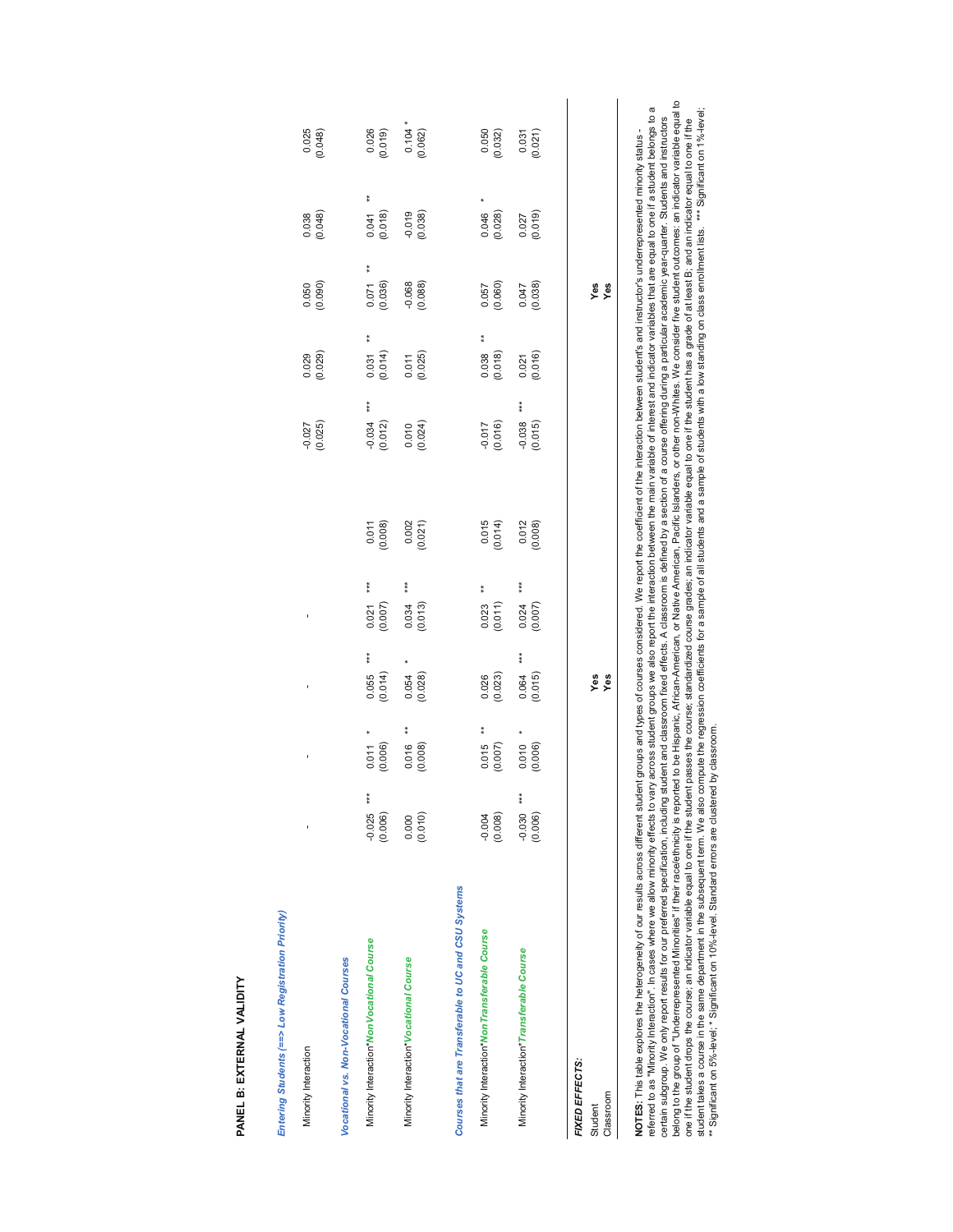|                                                        |                                      |                                | ALL STUDENTS                   |                                      |                                               |                                      |                                |                             | LOW REGISTRATION PRIORITY STUDENTS |                                                      |
|--------------------------------------------------------|--------------------------------------|--------------------------------|--------------------------------|--------------------------------------|-----------------------------------------------|--------------------------------------|--------------------------------|-----------------------------|------------------------------------|------------------------------------------------------|
|                                                        | Dropped<br>Course                    | Passed<br>Course               | Standar-<br>Grade<br>dized)    | Good Grade<br>(B or higher)          | Subject Course<br>Subsequently<br>Takes Same- | Dropped<br>Course                    | Course<br>Passed               | Standar-<br>Grade<br>dized) | Good Grade<br>(B or higher)        | <b>Subject Course</b><br>Subsequently<br>Takes Same- |
| Objectively Graded Courses Only                        |                                      |                                |                                |                                      |                                               |                                      |                                |                             |                                    |                                                      |
| Minority Interaction                                   | $***$<br>$-0.019$<br>(0.006)         | $\ddagger$<br>(0.007)<br>0.013 | $\ddot{*}$<br>(0.015)<br>0.030 | ***<br>(0.008)<br>0.019              | (0.009)<br>0.012                              | $-0.012$<br>$(0.015)$                | (0.018)<br>0.026               | (0.031)                     | ŧ<br>(0.020)<br>0.039              | (0.024)<br>0.044                                     |
| Different Age Groups of Students                       |                                      |                                |                                |                                      |                                               |                                      |                                |                             |                                    |                                                      |
| Minority Interaction*Student younger than 21.5 years   | $***$<br>$-0.018$<br>(0.007)         | (0.007)<br>0.007               | ŧ<br>$0.039$<br>$(0.016)$      | $\frac{*}{*}$<br>$(0.017$<br>(0.008) | $0.010$<br>$(0.008)$                          | $\frac{*}{*}$<br>$-0.028$<br>(0.013) | $* * *$<br>(0.016)<br>0.039    | (0.077)                     | $\ddagger$<br>0.042<br>(0.020)     | (610.0000)                                           |
| Minority Interaction*Student between 21.5 and 35 years | (60000)                              | (0.009)<br>0.011               | $0.038$<br>$(0.023)$           | $0.015$<br>$(0.011)$                 | $-0.003$<br>$(0.011)$                         | $0.011$<br>$(0.020)$                 | $-0.022$<br>$(0.022)$          | (0.070)                     | $-0.023$<br>$(0.033)$              | (160.000)                                            |
| Minority Interaction*Student older than 35 years       | (0.016)<br>$-0.017$                  | $-0.005$<br>(0.013)            | $-0.050$<br>$(0.044)$          | $-0.020$<br>$(0.020)$                | (0.026)<br>0.009                              | (0.034)<br>$-0.033$                  | (0.036)<br>$-0.061$            | $-0.125$<br>$(0.135)$       | $-0.046$<br>(0.057)                | $(0.009$<br>$(0.070)$                                |
| Received Financial Aid                                 |                                      |                                |                                |                                      |                                               |                                      |                                |                             |                                    |                                                      |
| Minority Interaction*Financial Aid                     | $\frac{1}{4}$<br>$-0.021$<br>(0.007) | $\star$<br>(0.007)<br>0.011    | $* *$<br>0.053<br>(0.018)      | $***$<br>$0.025$<br>$(0.009)$        | (0.017)                                       | $\ast$<br>$-0.033$<br>(0.015)        | (0.017)<br>0.017               | $0.013$<br>$(0.047)$        | $0.004$<br>$(0.023)$               | ŧ<br>0.055<br>(0.026)                                |
| Minority Interaction*No Financial Aid                  | $***$<br>$-0.019$<br>(0.006)         | $\ast$<br>0.013<br>(0.006)     | $***$<br>0.055<br>(0.016)      | $0.022$<br>$(0.008)$                 | $0.009$<br>$(0.009)$                          | $-0.026$<br>(0.014)                  | $\ddagger$<br>0.039<br>(0.016) | $0.079$<br>$(0.042)$        | $\ddot{\ast}$<br>0.054<br>(0.021)  | 0.023                                                |
| <b>Graduated from Private School</b>                   |                                      |                                |                                |                                      |                                               |                                      |                                |                             |                                    |                                                      |
| Minority Interaction*Private High School               | (0.024)<br>$-0.016$                  | (0.022)<br>0.016               | $0.036$<br>$(0.064)$           | $-0.008$<br>$(0.032)$                | $0.032$<br>$(0.034)$                          | $-0.078$<br>(0.048)                  | (0.058)<br>0.030               | (6.173)                     | $(0.049$<br>$(0.080)$              | 0.075<br>(0.080)                                     |
| Minority Interaction*Non-Private High School           | $-0.027$ ***<br>(0.006)              | $***$<br>(0.006)<br>0.016      | $***$<br>(0.016)<br>0.057      | $***$<br>$0.021$<br>$(0.008)$        | $0.014$<br>$(0.009)$                          | $*$<br>$-0.038$<br>(0.015)           | $\ddagger$<br>(0.017)<br>0.038 | $0.050$<br>$(0.046)$        | $0.035$<br>$(0.023)$               | $0.038$<br>$(0.024)$                                 |

APPENDIX TABLE 3 - ESTIMATED ROLE OF INSTRUCTOR MINORITY STATUS: MORE ON MECHANISMS **APPENDIX TABLE 3 - ESTIMATED ROLE OF INSTRUCTOR MINORITY STATUS: MORE ON MECHANISMS**